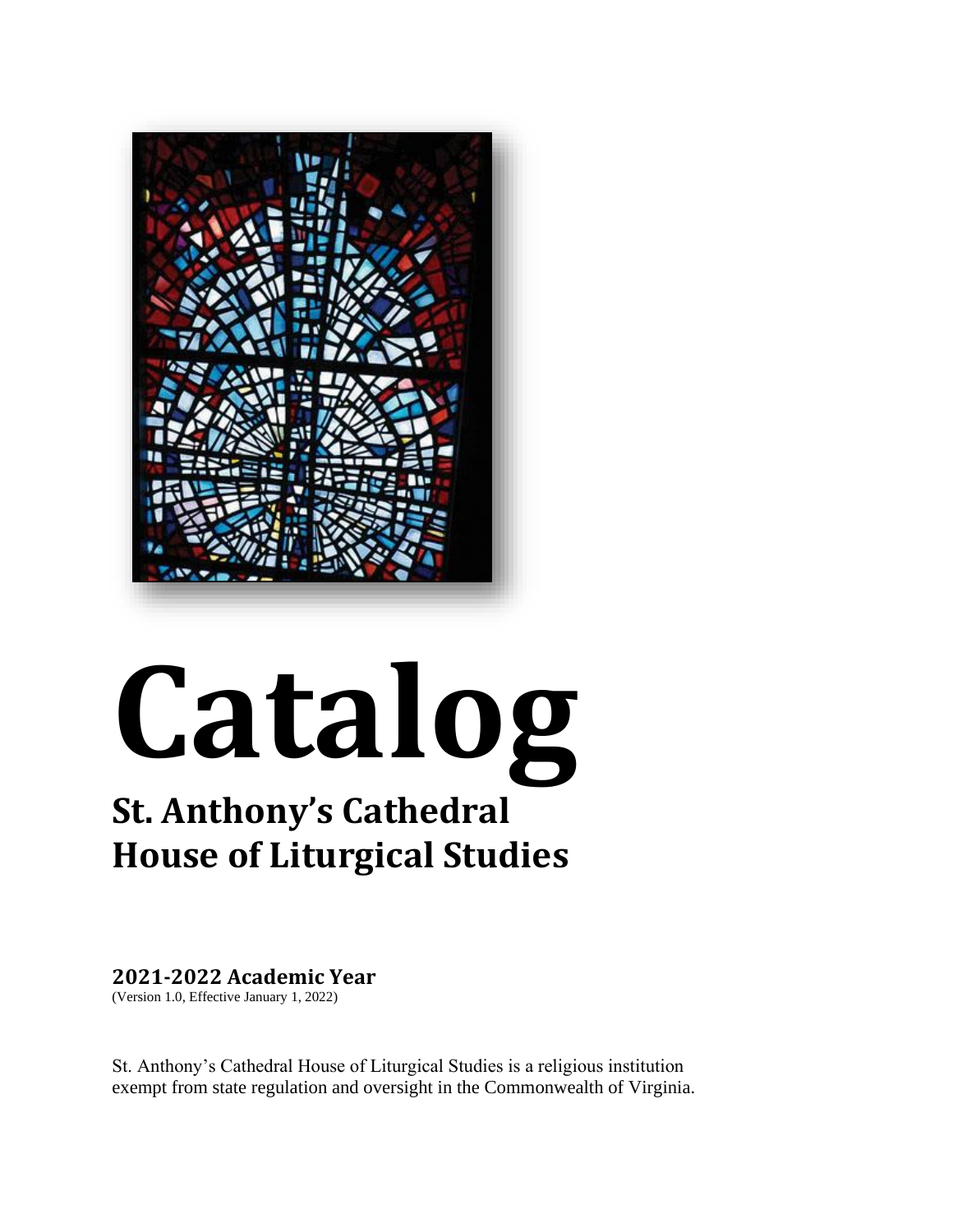Copyright © 2022 Published by St. Anthony's Cathedral House of Liturgical Studies

#### **Mailing Address**

St. Anthony's Cathedral House of Liturgical Studies P.O. Box 1846 Manassas, VA 20108-1846

#### **Administrative Office**

St. Anthony's Cathedral House of Liturgical Studies 7368 Colton Lane Manassas, VA 20109-2957

Telephone: 703-396-7493 E-mail: [admin@stathonysliturgicalhouse.org](mailto:admin@stathonysliturgicalhouse.org) Website: [www.stanthonysliturgicalhouse.org](http://www.stanthonysliturgicalhouse.org/)

All rights reserved. No part of this publication may be reproduced, stored in a retrieval system, or transmitted in any form or by any means—for example, electronic, photocopy, recording without the prior written permission of the publisher.

St. Anthony's Cathedral House of Liturgical Studies is a religious institution exempt from state regulation and oversight in the Commonwealth of Virginia.

About the cover photo: The earliest stained-glass windows date from the late 600s CE and contain many designs, including biblical narratives, saints, and symbolism.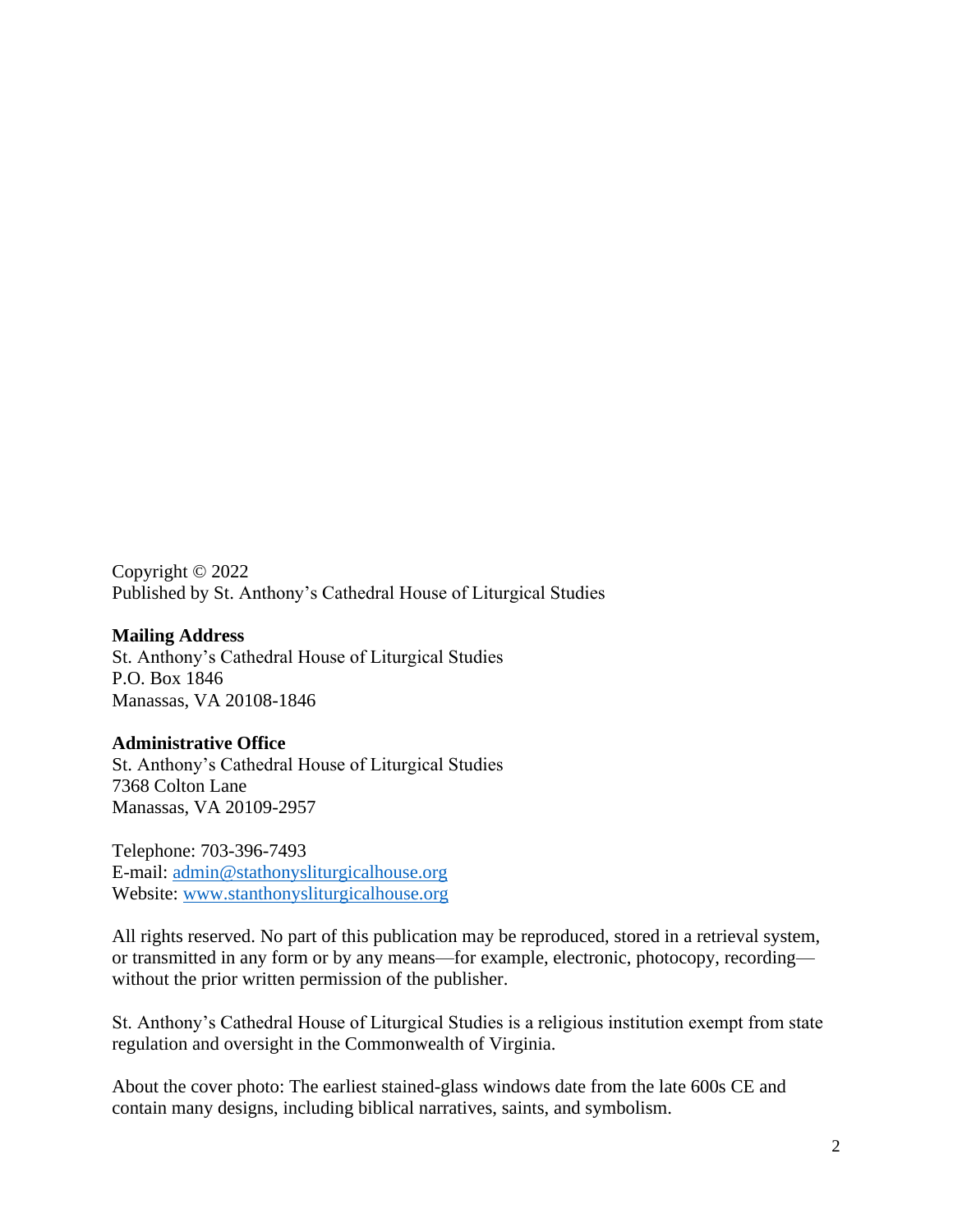# **Table of Contents**

| Institutional Description and History: description, governance, vision, mission, core     |            |
|-------------------------------------------------------------------------------------------|------------|
|                                                                                           |            |
| Contact Information: mailing address, administrative office, hours,                       |            |
|                                                                                           |            |
|                                                                                           |            |
|                                                                                           |            |
|                                                                                           |            |
|                                                                                           |            |
|                                                                                           |            |
| Instructional Methods: online courses/webinars, residential courses/seminars,             |            |
|                                                                                           |            |
|                                                                                           |            |
| Admissions Requirements: package submission, policies, transfer credit,                   |            |
|                                                                                           |            |
| Tuition, Fees, and Tuition Policy: payment options (returned checks, late fees), refunds/ |            |
|                                                                                           |            |
| Leave of Absence                                                                          |            |
| Academic Policies: grading system, GPA calculation, type of credit, academic progress,    |            |
| attendance and assignment deadlines, probation, academic suspension/dismissal,            |            |
|                                                                                           | $.25 - 29$ |
| Dismissal of Students: lack of contact, exceeding leave of absence, delinquent tuition    |            |
| payments, violation of honor code, lack of academic progress, termination30-32            |            |
|                                                                                           |            |
|                                                                                           |            |
|                                                                                           |            |
|                                                                                           |            |
|                                                                                           |            |

# *Non-Degree:*

| House of Studies Formation (Catechetical and Clergy Vocational) Programs35-37 |  |
|-------------------------------------------------------------------------------|--|
|                                                                               |  |

# *Degree:*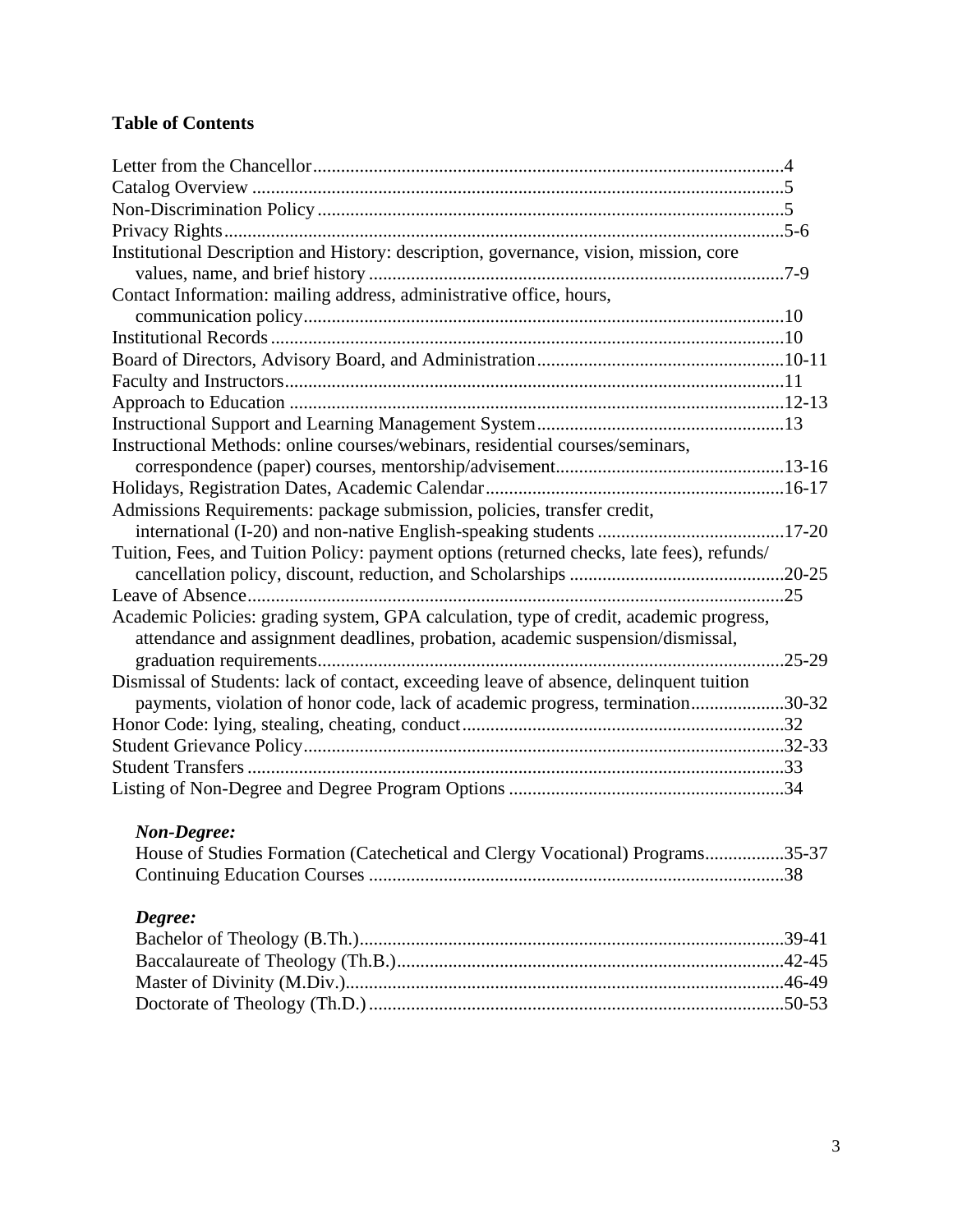

# **Letter from the Chancellor**

Dear Student,

Greetings in Christ.

Welcome to St. Anthony's Cathedral House of Liturgical Studies. It is our prayer that you will find your respective program or course of study to be challenging and illuminating. Our hope is that you will use your education to edify the body of Christ, develop professional associations, and serve the community around you in order to further the work of the Holy Gospel.

In this catalog, you will find the information that you will need to begin and continue your studies with St. Anthony. Periodic updates are posted on the St. Anthony website or sent by email and postal service.

If this is your first experience with seminary education, you will find that St. Anthony uses distance learning and residential courses of study, giving our students a full range of educational methods that address the variety of learning styles and needs of its ever-diverse student body. St. Anthony has designed programs and courses so the student can progress at his or her own pace at home and still receive the excellent training demanded in today's society. The educational methods used at St. Anthony are valid and have proven effective in training for Holy Orders, ecumenical Catholic education, pastoral counseling, and service as a deacon and priest.

Should you have any questions, please feel free to contact the institution by mail, e-mail, or telephone. We are here to assist you in any way we can to realize your spiritual and professional goals. May God bless you as you begin your studies.

With love in Christ,

Jon Roberto

Rev. Dr. Tom Roberts, Ph.D., D.D. Chancellor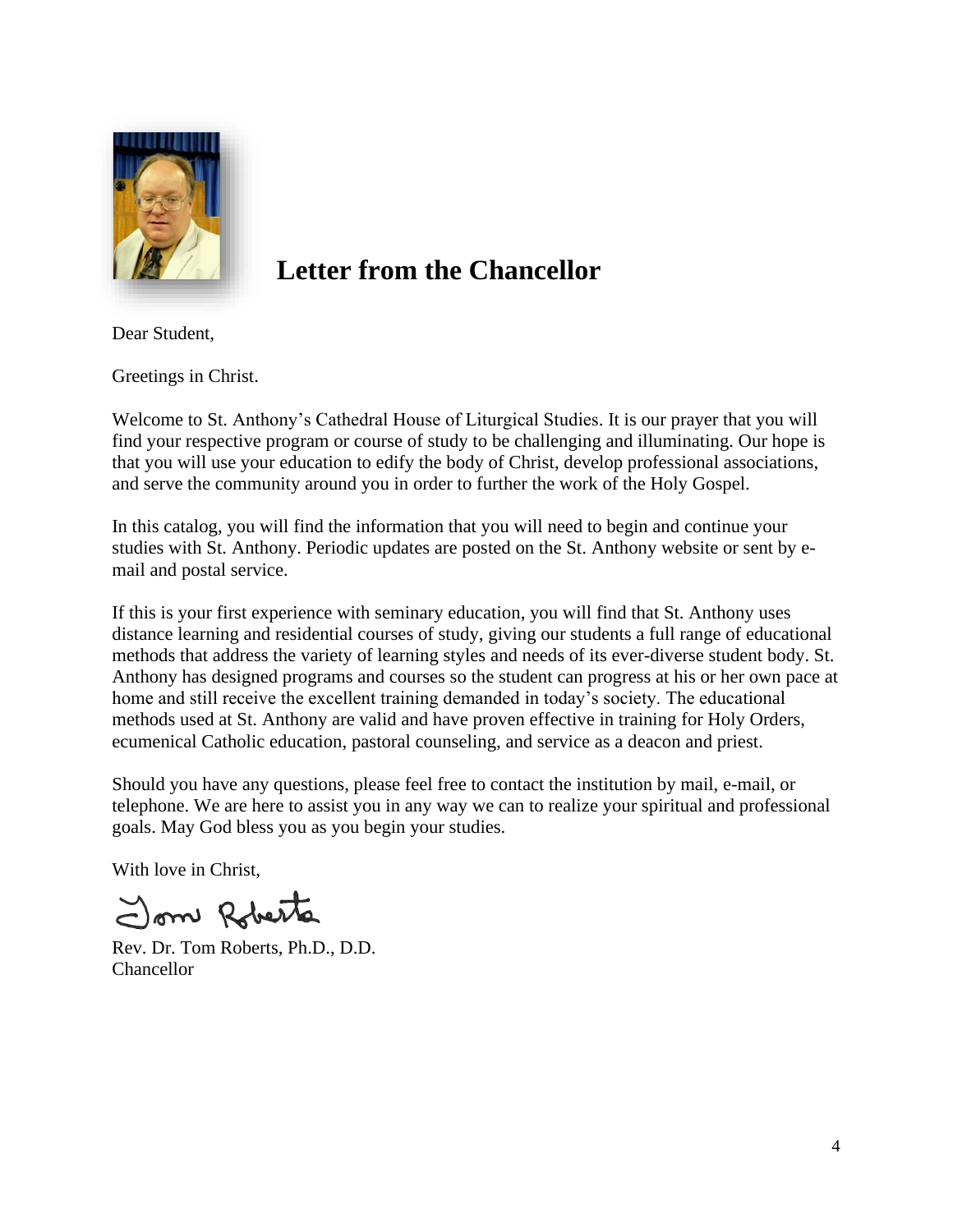#### **Catalog Overview**

The *Catalog* provides basic information about the academic programs and policies of St. Anthony's Cathedral House of Liturgical Studies. It is not meant to be a contract. St. Anthony reserves the right to determine which courses are included in any program and to revise requirements for graduation, degrees, curricula, schedules, charges for tuition and other fees, and regulations affecting current or incoming students.

Additional information is published in various locations on the institution's website and in other publications. It is the responsibility of each student to be aware of and understand all rules, regulations, policies, and procedures contained in this publication and on the institutional website.

Students enrolling in St. Anthony's programs and courses should not assume course credit will be accepted by other postsecondary institutions, businesses, and governmental agencies. It is the student's responsibility to determine whether St. Anthony credits will transfer or be accepted by other institutions, businesses, agencies, or organizations prior to enrolling in classes.

Questions can be directed to appropriate institutional contacts listed on pages 10-11.

#### **Non-Discrimination Policy**

It is the policy of St. Anthony's Cathedral House of Liturgical Studies not to discriminate on the basis of gender, race, color, mental or physical impairment, religion, and national or ethnic origin in its educational programs, student activities, admission policies, employment, and any other seminary program. This policy complies with the requirements of the Internal Revenue Service Procedure 75-50, Title VI of the 1964 Civil Rights Act, and Title IX of the 1972 Educational Amendments as amended and enforced by the Department of Education.

Please be aware that admission to Holy Orders (ordination) is the sole discretion of Ecumenical Catholic Church of Christ (ECCC) or the various ecclesiastical bodies of respective jurisdictions.

#### **Privacy Rights**

The Family Educational Rights and Privacy Act (Statute 20 United States Code, § 1232g, 34 CFR Part 99) is a federal law that protects the privacy of student educational records. This regulation, and hereafter referred to as the Code, requires that each student be notified of the rights accorded to him or her by the Code. The following is provided as basic general information relative to the Code: The Code provides for the institution to establish a category of student information termed "directory information." When available in school records, any information falling in the category of "directory information" will be available to all persons on request—i.e., IRS, FBI, or other government agencies: Student's name, address, telephone listing, race, sex, date and place of birth, major field of study, church membership/denominational affiliation, dates of attendance/enrollment, degrees and awards received, most recent or previous educational agency/institution attended.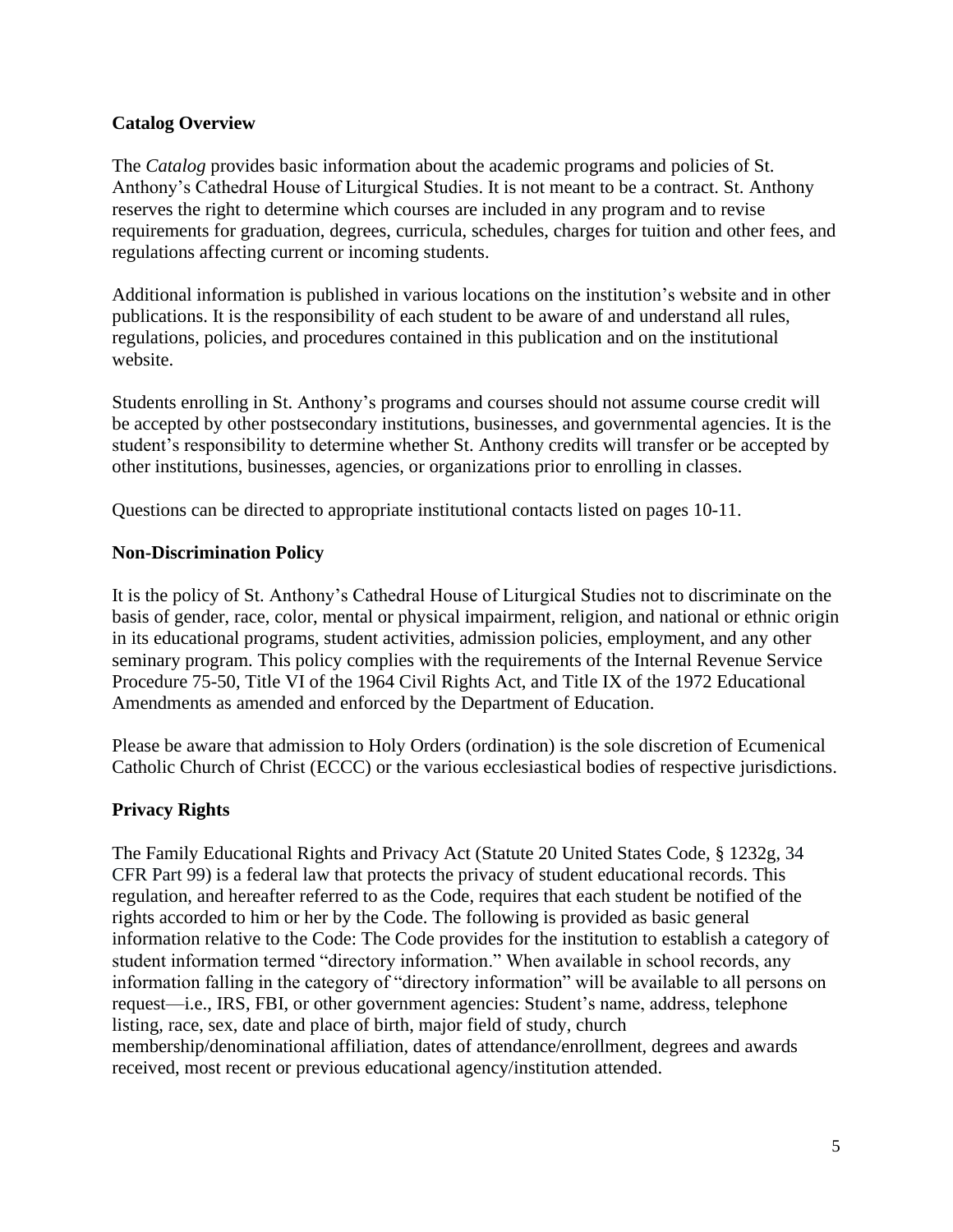All other information, such as health and medical records, disciplinary records, records of personal counseling, required student and family financial income records, transcripts or student permanent academic records, student placement records, and other personally identifiable information shall be open for inspection only to the student and such members of the professional staff of the school as have responsibility for working with the student. Such information will not be released to second parties without the written consent of the student.

Except as required for use by the school's Chancellor in the discharge of his or her official responsibilities as prescribed by school regulations, regulations of any accrediting agency, and board policies, the designated custodian of such records may release information from these records to others only upon authorization in writing from the student or upon a subpoena by a court of competent jurisdiction.

Additional questions about the school's policies and procedures pertaining to student privacy rights should be submitted in writing to the Chancellor. (See page 10 for contact information.)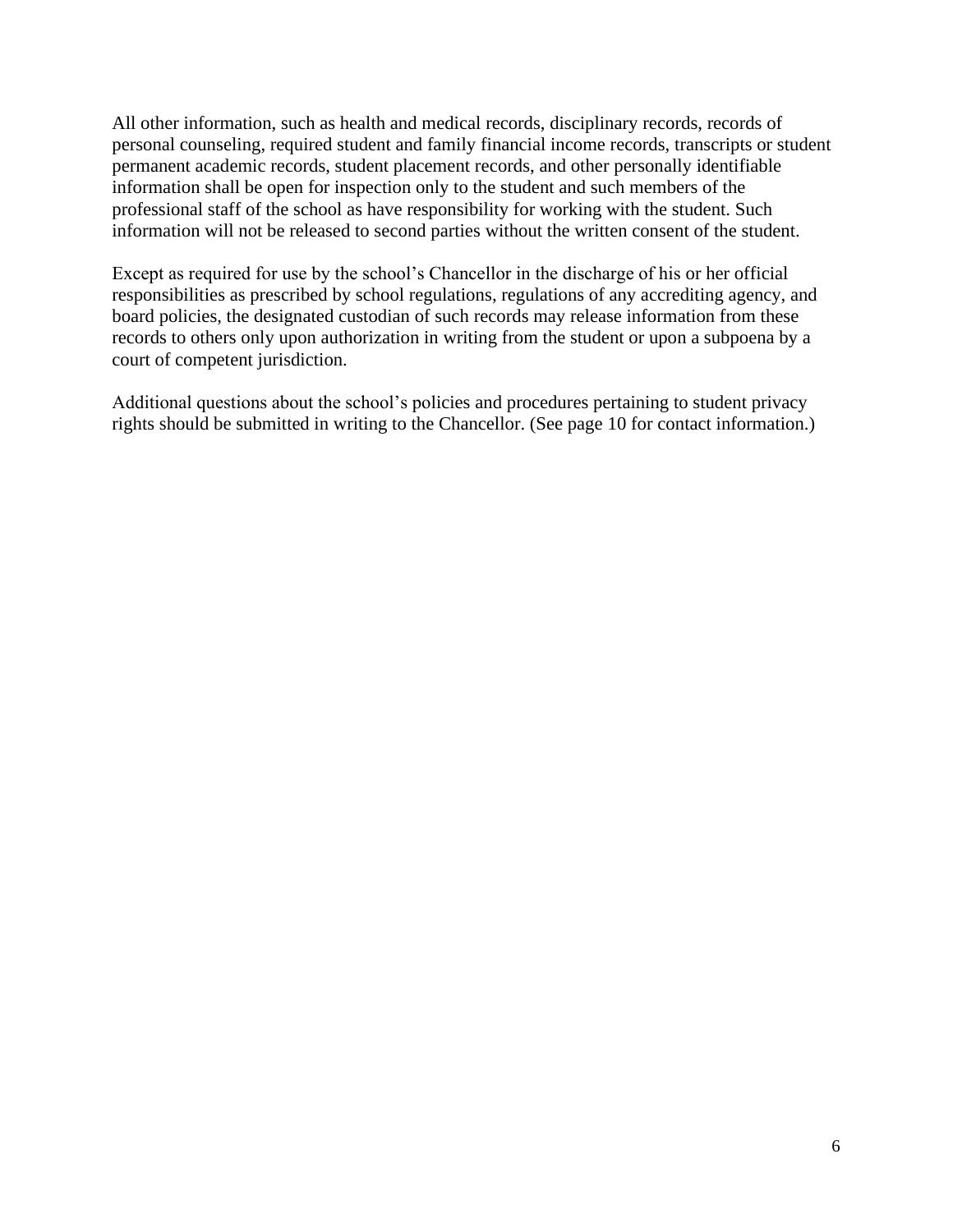# **Institutional Description and History**

# *Description*

St. Anthony's Cathedral House of Liturgical Studies is a non-profit corporation that operates as a religious, educational institution in the Commonwealth of Virginia to provide:

- biblical, theological, and liturgical education to prepare students for community service/social justice and ministry/ordination in their respective communions and denominations,
- professional development for diverse ministries, and
- opportunities for personal and liturgical spiritual formation.

St. Anthony formally opened its doors on January 1, 2018. In October 2018, St. Anthony was authorized as a non-stock, non-profit corporation by the State Corporation Commission to transact business in the Commonwealth. In January 2019, it was also registered with the Internal Revenue Service as a  $501(c)(3)$  tax-exempt organization and recognized as a  $509(a)(2)$  public charity.

In November 2020, the State Council of Higher Education for Virginia (SCHEV) acknowledged that St. Anthony can provide religious training or theological education in Virginia using its name, pursuant to § 23-276.4 of the Code of Virginia. St. Anthony's Cathedral House of Liturgical Studies is a religious institution exempt from state regulation and oversight in the Commonwealth of Virginia pursuant to section 8 VAC 40-31-50 of the *Virginia Administrative Code*.

#### *Governance*

St. Anthony is managed by a corporate board of directors and guided by an advisory board and administration. The listings of the current boards and administration appears on pages 10-11.

#### *Vision*

St. Anthony's will be a premier source of biblical, theological, and liturgical education that transforms, enriches, and equips students for community service/social justice and ministry in their respective communions and denominations.

#### *Mission*

St. Anthony's Cathedral House of Liturgical Studies is dedicated to transforming and equipping students for community service/social justice and ministry in their communions and denominations by delivering affordable, flexible, challenging, and recognized biblical, theological, and liturgical education and ministerial formation programs, professional development, and opportunities for personal and liturgical spiritual formation.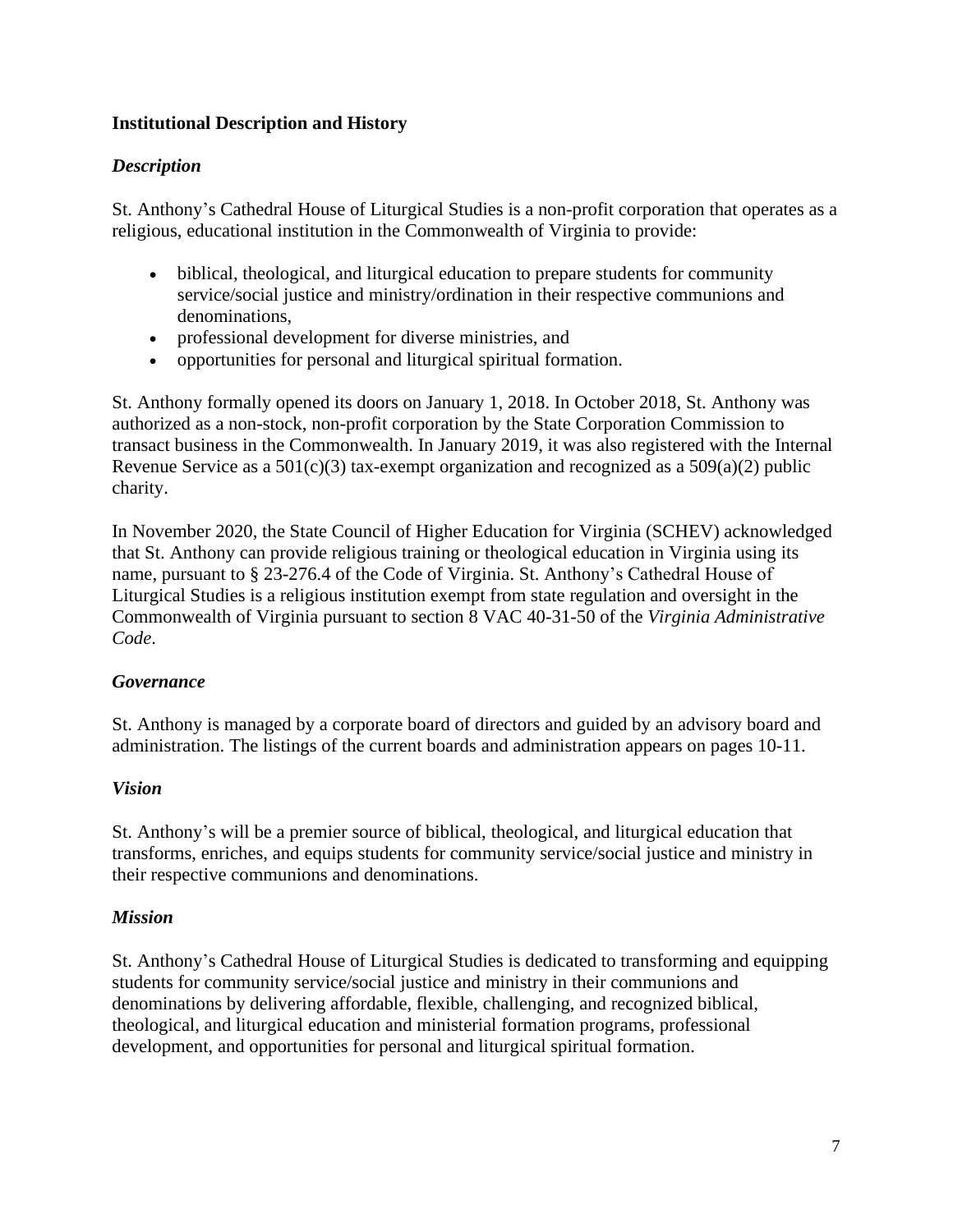The House of Studies primarily serves as an open environment for theological education and liturgical ministerial formation and is open to ecumenical ministries within the Christian faith.

# *Core Values*

- Historical Christian tradition and *ethos* of morality.
- Academic excellence, personal integrity, equality, non-discriminatory procedures, and intellectual freedom on the part of all students, faculty, and staff.
- A challenging, affordable theological education that is perceived by students, faculty, staff, the community, and educational partners as adding value to their ministries and enriching their lives.
- A solid educational delivery system that undergoes continuous evaluation and improvement and is built and maintained through:
	- o Well-trained, motivated faculty, staff, and administrative leaders.
	- o Access to an adequate supply of and equal access to tools and resources.
	- o A quest for knowledge and understanding through scholastic research and distinction.
	- o Rigorous academic standards.
	- o Use of modern technology and teaching methods to enhance the educational experience.
- An expanded customer base by growing, strengthening, and delivering educational programs and services that appeal to diverse liturgical populations.
- A secure financial base.

#### *Name*

For more details on the cathedral abbey and the saint from whom St. Anthony receives its name, respectively visit [www.cathedralofstanthonydetroit.org](http://www.cathedralofstanthonydetroit.org/) and [http://biography.yourdictionary.com/anthony-of-padua.](http://biography.yourdictionary.com/anthony-of-padua)

#### *Brief History*

St. Anthony's Cathedral House of Liturgical Studies was initially conceived to provide education and formation for clergy of the Ecumenical Catholic Church of Christ (ECCC). It was founded in January 2018 to also offer biblical, theological, and liturgical education to Christians from any church or religious background. The institution was incorporated in Virginia to deliver theological training programs through distance learning, residential courses, and assigned mentors.

The following timeline provides major highlights: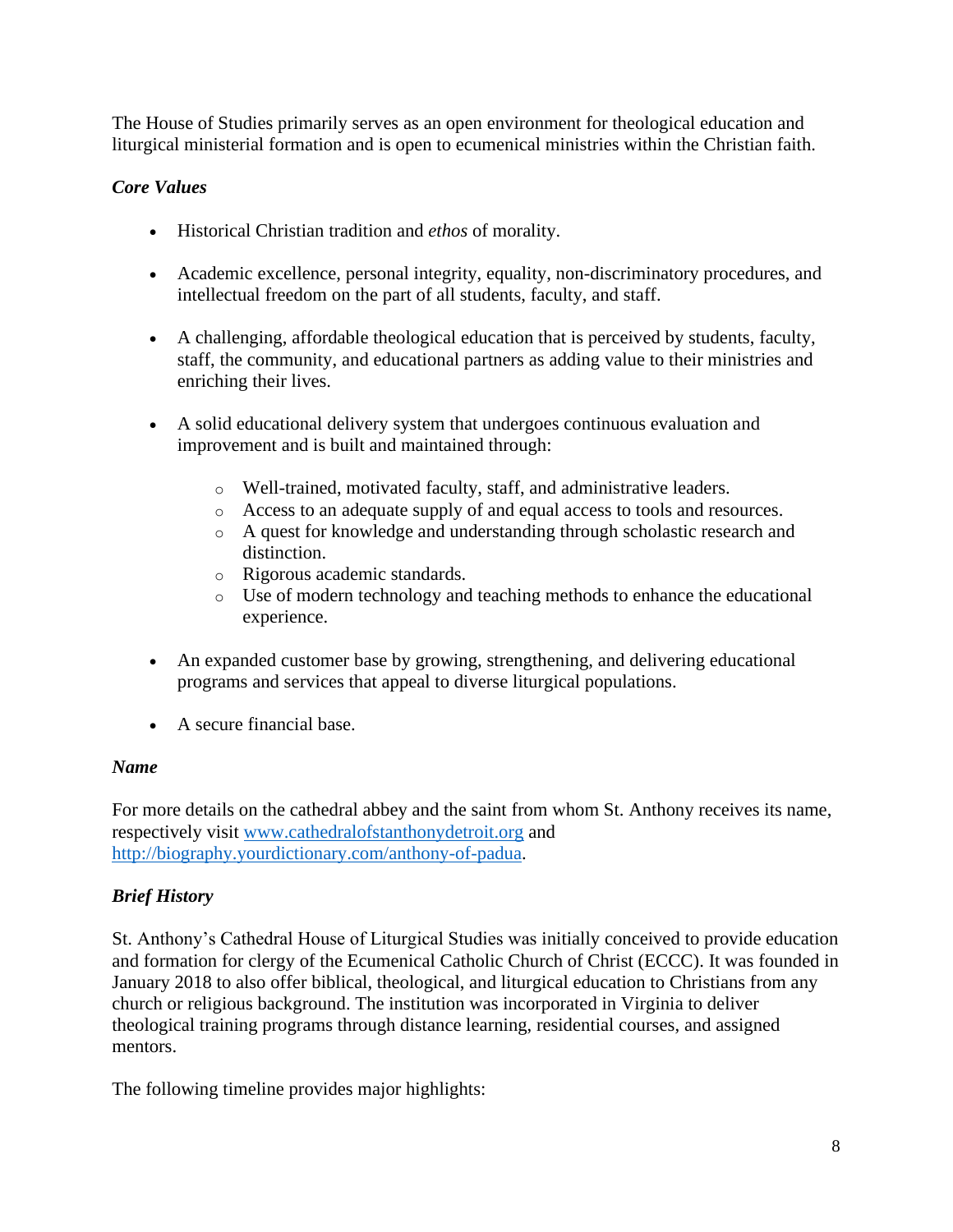#### *Before October 2017*

Rev. Dr. Tom Roberts, who is a priest in the ECCC, initiated discussions with His Eminence and Ecumenical Primate Archbishop of the ECCC, The Most Rev. Dr. Karl Rodig, about launching some type of educational outreach for the communion.

#### *October 2017*

Dr. Roberts, Archbishop Rodig, and Gary A. Staszak held formal discussions about education for the ECCC and discussed concrete steps about forming an institution of higher learning.

#### *December 2017*

St. Anthony's established a learning platform. The institution launched a website and completed initial regulatory requirements (fictious name and financial accounts).

#### *January 2018*

St. Anthony is founded and offered internal students individual formation CEU courses in Old Catholic studies, biblical counseling, Biblical Greek.

#### *October 2018*

The State Corporation Commission authorized St. Anthony to transact business as a non-stock, non-profit corporation in the Commonwealth of Virginia.

#### *January-February 2019*

The Internal Revenue Service determined St. Anthony qualifies as a  $501(c)(3)$  tax-exempt organization and recognized it as a 509(a)(2) public charity.

#### *March 2019*

Special inaugural board of directors meeting held to address regulatory and banking requirements.

#### *October 2020*

The board of directors formally approved the institution's degree programs. St. Anthony filed for name acknowledgement with the State Council of Higher Education of Virginia (SCHEV).

#### *November 2020*

SCHEV acknowledged the institution can provide religious training and theological education in Virginia using its name, St. Anthony's Cathedral House of Liturgical Studies.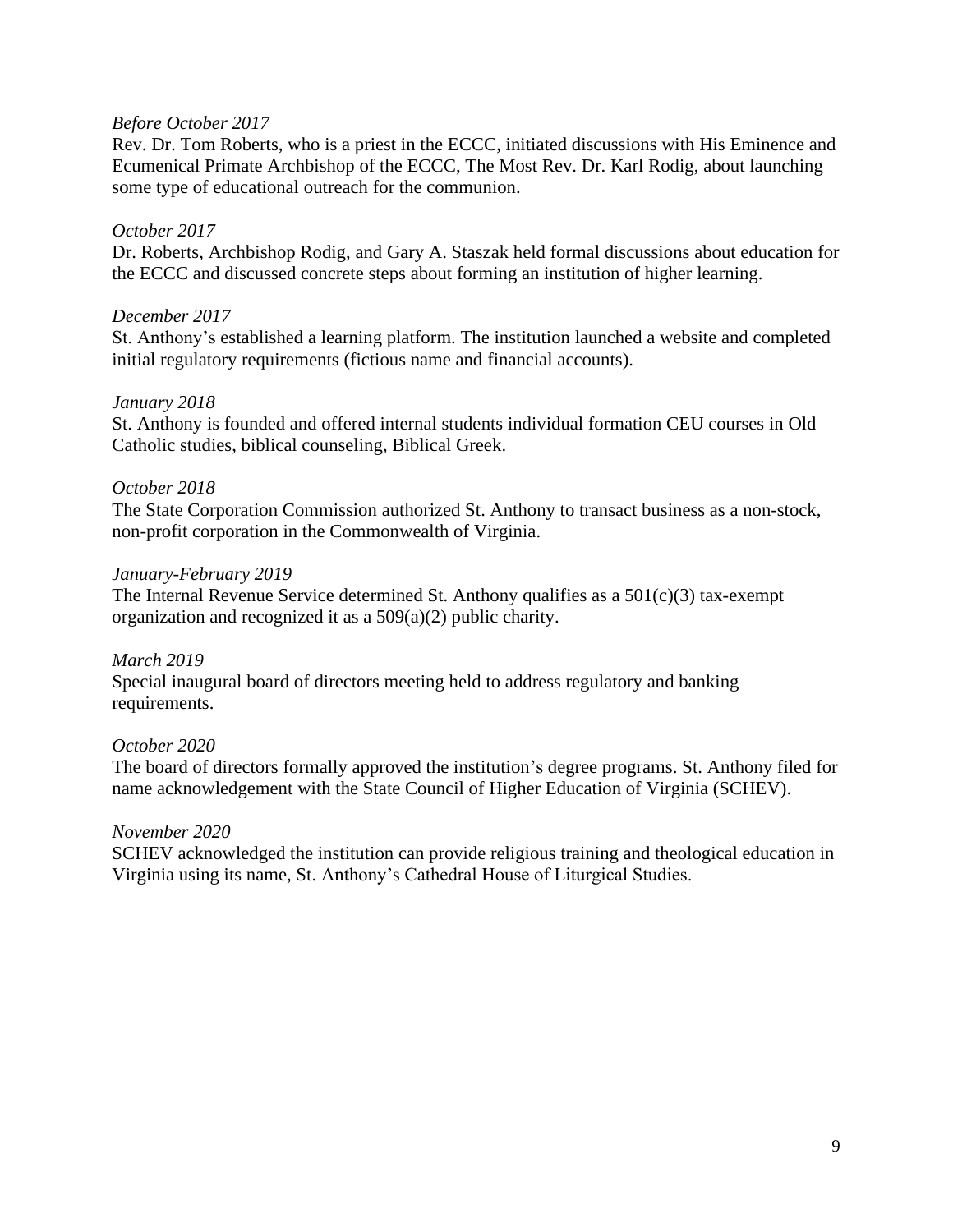#### **Contact Information**

#### *Mailing Address*

St. Anthony's Cathedral House of Liturgical Studies P.O. Box 1846 Manassas, VA 20108-1846

#### *Administrative Office*

St. Anthony's Cathedral House of Liturgical Studies 7368 Colton Lane Manassas, VA 20109-2957

Telephone: 703-396-7493 E-mail: [admin@stathonysliturgicalhouse.org](mailto:admin@stathonysliturgicalhouse.org) Website: [www.stanthonysliturgicalhouse.org](http://www.stanthonysliturgicalhouse.org/)

*Hours:* 9 a.m. to 4 p.m., Mondays through Fridays

#### *Communication Policy*

St. Anthony's policy requires that different correspondence be addressed within the following response times: voicemail (phone) within one (1) business day; electronic correspondence (email) within three (3) business days; postal (traditional mail) within five (5) business days; and student assignments will be reviewed within 10 business days and an academic evaluation sent within 30 days for correspondence courses.

#### **Institutional Records**

All student evaluations, grades, and personal records are secured by the institution at the administrative office listed above for a period of no more than five years. Student transcripts are retained permanently and secured by the institution at the administrative office. The school does not share e-mail and personal data (see "Privacy Rights" on pp. 5-6)

#### **Board of Directors**

The following individuals currently comprise St. Anthony's board of directors:

- *Chairperson:* Rev. Fr. Martin Arredondo, D.Min., Texas
- *Vice Chairperson:* The Most Rev. Dr. Sunny Alappat, M.Sc. (Psy.), L.L.B. (H), D.Phil. (Christian Counseling), Metropolitan Archbishop and Apostolic Nuncio for Asia, India
- *Secretary:* Gary A. Staszak, M.A., C.A.S., Ph.D. (cand.), Virginia
- *Treasurer:* Tom Carrozzo, California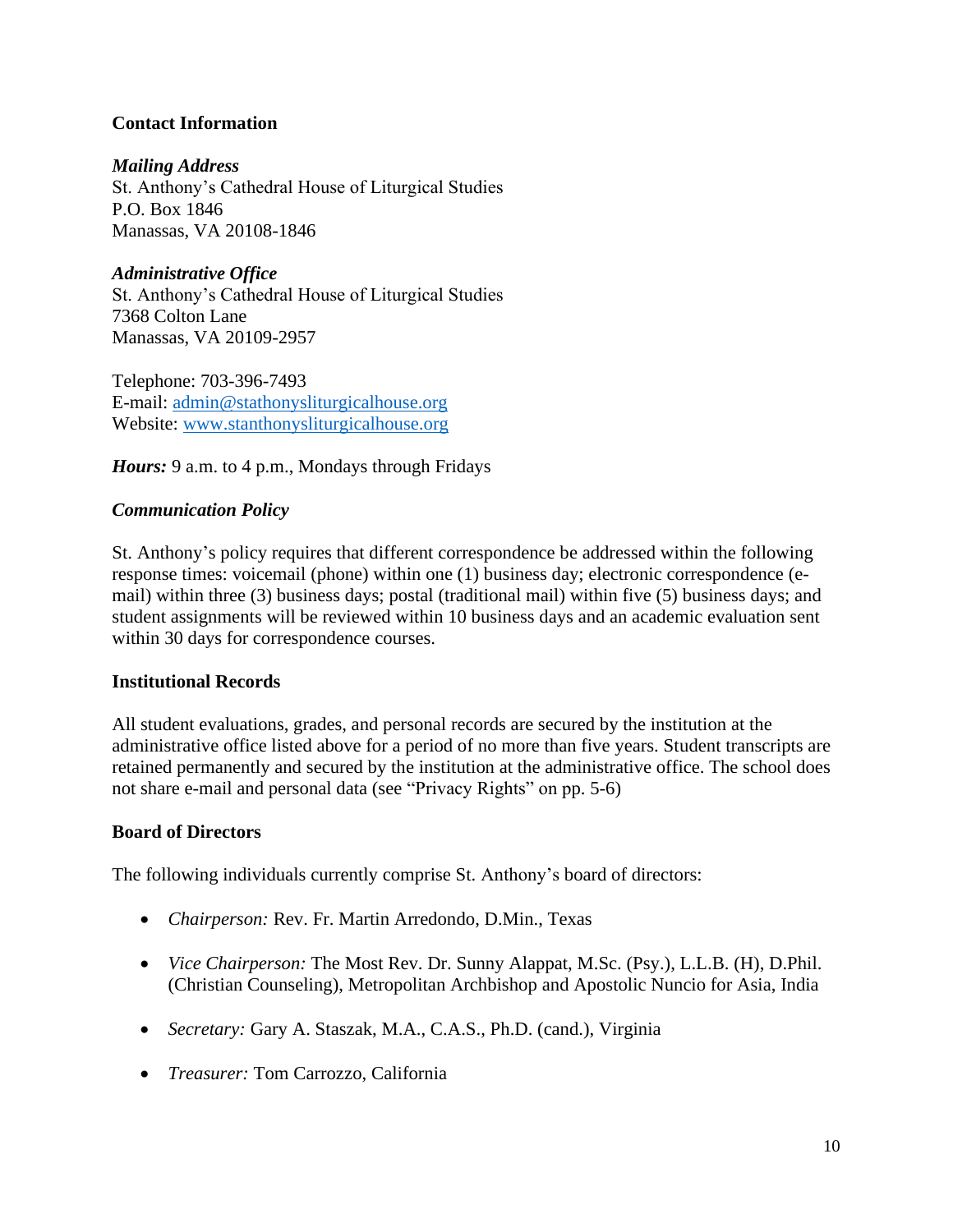- Alex Ciurana, M.A., Vermont
- Rob Sloat, Utah
- Rev. Fr. Frank Souza, Pennsylvania
- *Ex-officio:* Rev. Dr. Tom R. Roberts, Ph.D., D.D., Idaho; and The Most Rev. Dr. Karl Rodig, D.Min., His Eminence and Ecumenical Primate Archbishop of the ECCC, Michigan

#### **Advisory Board**

The following individuals currently comprise St. Anthony's informal advisory board:

- Chairperson: Rev. Fr. Martin Arredondo, D.Min., Texas
- The Most Rev. Michael Callahan, D.D., O.C.R., Presiding Bishop of The Catholic Church in America (conservative Old Catholic tradition), Arizona
- The Most Rev. Godfrey Siundu Wasike, D.D., Apostolic Nuncio for Africa, Kenya
- The Most Rev. Dr. Sunny Alappat, M.Sc. (Psy.), L.L.B. (H), D.Phil. (Christian Counseling), Metropolitan Archbishop and Apostolic Nuncio for Asia, India
- Rev. Fr. Nicholas Nanayakkara, Sri Lanka
- Jim Jackson, D.D., Texas

#### **Administration**

- **Chancellor:** Rev. Dr. Tom R. Roberts, Ph.D., D.D.
- **Administrator** (including admissions and registration)**:** Gary A. Staszak, M.A., C.A.S., Ph.D. (cand.)

To reach the administration, contact 703-396-7493 or  $\underline{admin@}$  stathonysliturgicalhouse.org.

#### **Faculty and Instructors**

Faculty, instructors, and mentors, along with their credentials, are listed on the institutional website at [www.stanthonysliturgicalhouse.org/instructors.](http://www.stanthonysliturgicalhouse.org/instructors)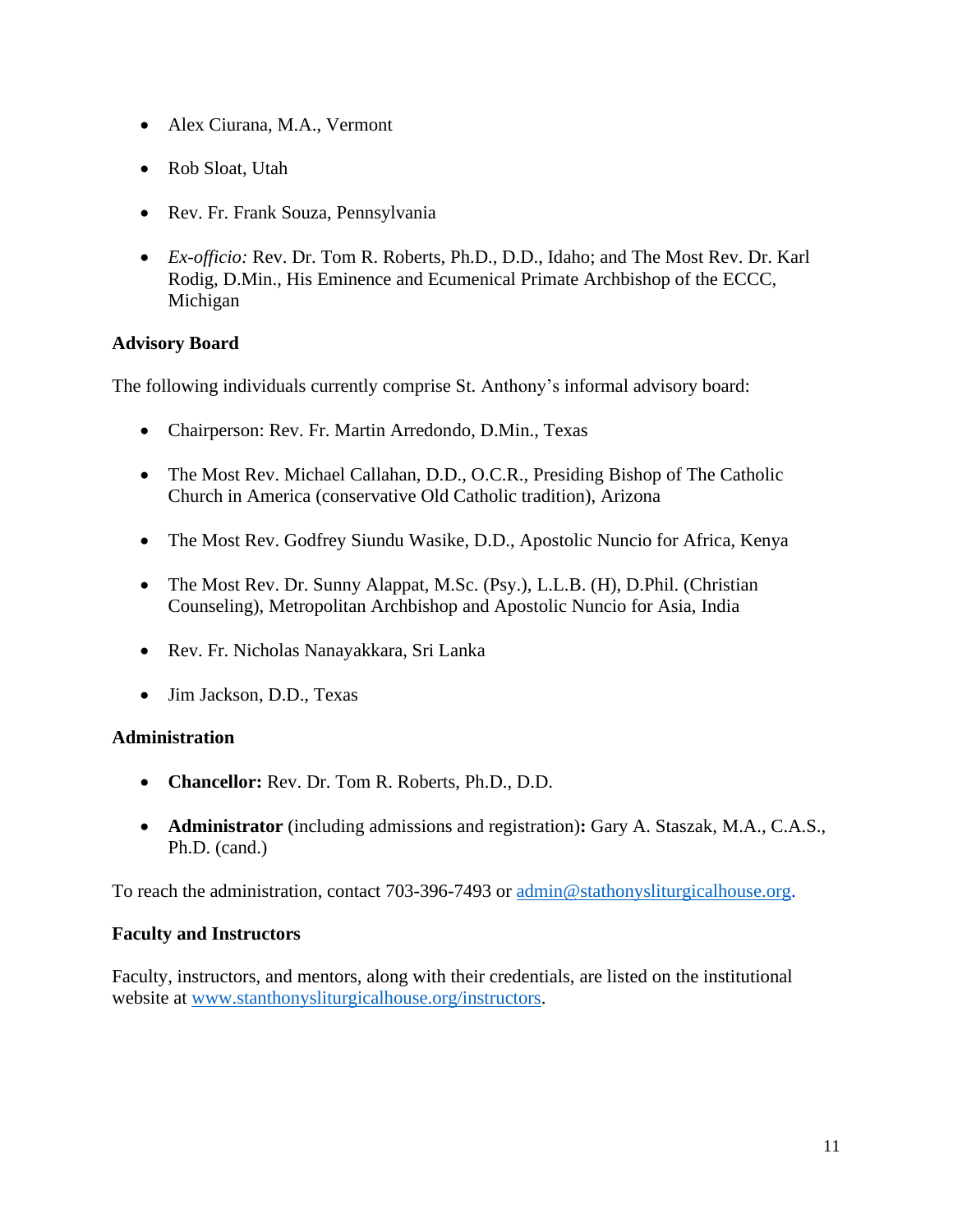#### **Approach to Education**

The approach to or philosophy of education at St. Anthony's Cathedral House of Liturgical Studies is based upon a general quadrilateral model of theological reflection and modified elements of Hellenistic schools.

#### *A Holistic Approach to Education*

The quadrilateral model consists of four elements: scripture, reason, experience, and tradition. Scripture, both Old and New Testaments, serve as the primary source (*prima scriptura*) within the context of the Church for guiding spiritual formation and theological training. The individual student and faculty encounter Scripture through reason, namely reasonable thinking and sound interpretation, and experience, the Christian's personal and mutual journey in Christ.



Tradition, which includes liturgical practice, patristic teachings, church councils, and even modern Christian thought, though not infallible, serves as a witness to the ancient context (Holy Tradition) from which Scripture arose. All four elements together lead students to pursue truth and develop a holistic understanding of theological concepts and Christian thought, while encouraging a deep, personal relationship with Christ.

#### *The Human Side to Distance Learning*

St. Anthony has structured its programs to address the sometimes detached nature of distance learning, which frequently requires from a student a fair amount of independent study and research.

Upon admission to a St. Anthony's program, students are assigned an academic mentor (faculty member) who serves as a personal advisor and guide through the educational process. In some respects, this mentor-student relationship partially reflects the nature of Hellenistic schools, whose social structures are partially analogous to early Christian groups.

The mentor-student relationship involves one-on-one consultation, supervision, feedback, and assistance with questions about studies upon request. In one sense, it creates a situation where mentors serve as academic and spiritual role models, both during a student's period of study at St. Anthony's and later in adult life. In another sense (according to social theory), it might perform the function of institutionalizing the chain of spiritual and academic tradition promoted by St. Anthony's Cathedral House of Liturgical Studies.

#### *Praxis: Faith and Education Working in Harmony*

Hellenistic schools often functioned with several purposes in mind: professional training, liberal education, intellectual inquiry, and moral training. There are notable parallels between the education provided by St. Anthony and these Greco-Roman schools.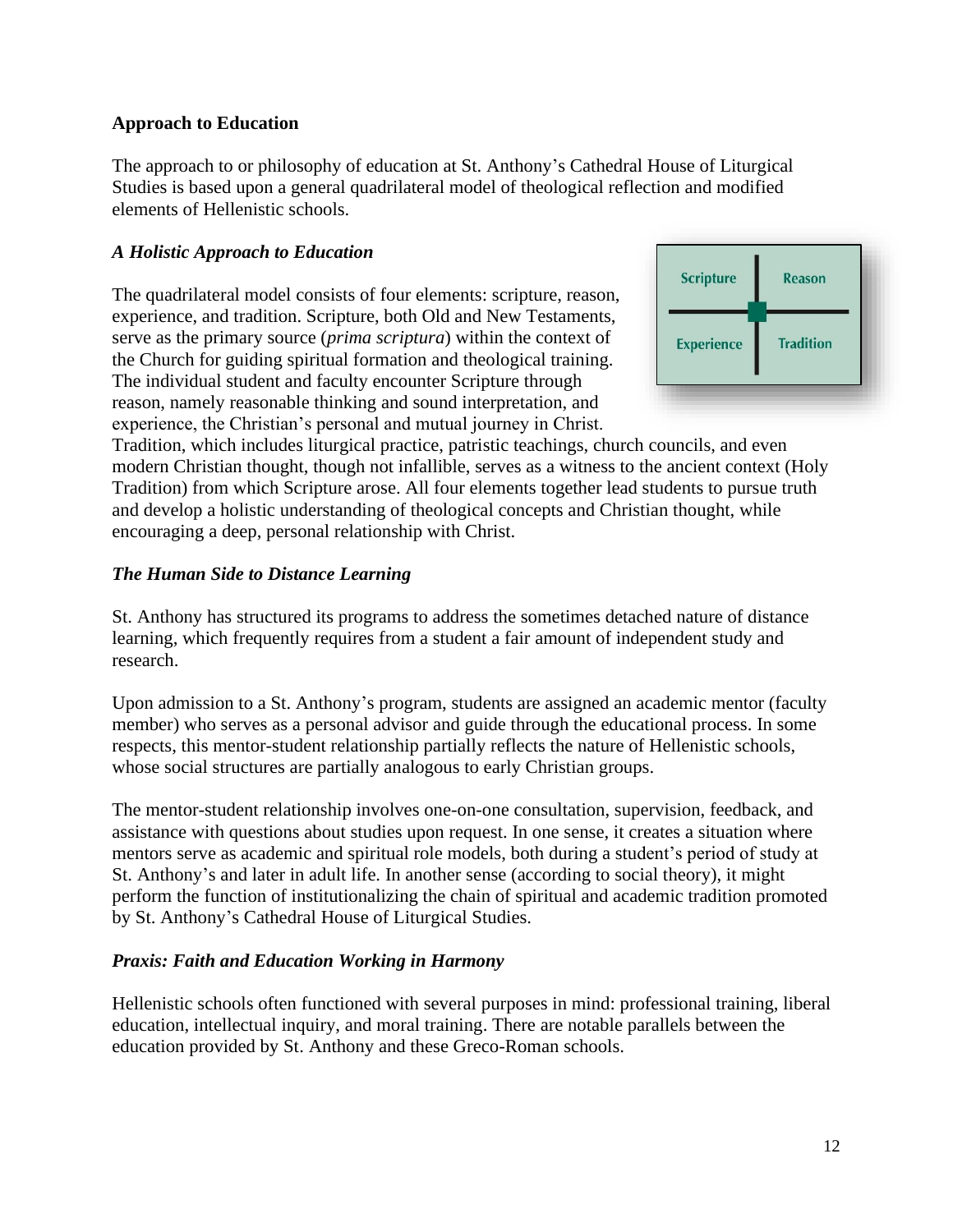Like many of its ancient counterparts, St. Anthony ministers to the need of its students to pursue an excellent course of study in preparation for adult life and professional ministry in today's society. A St. Anthony's education also focuses on harmonizing theory and the skills students gain in their chosen programs with their faith. Students do not have to be liturgical Christian to study at St. Anthony.

At the same time, St. Anthony is committed to attracting capable faculty and ample resources to permit students to explore theological subjects intellectually and to share this knowledge for the purpose of edifying the body of Christ. Ultimately, a St. Anthony's experience promotes moral development and a lifelong commitment to Christ in one's life in the context of the Church.

# **Instructional Support and Learning Management System**

St. Anthony has presently chosen to utilize **Canvas** as its software for learning management and instructional support. It is a web-hosted learning management system that allows any institution to create an entire personalized online presence in minutes. The interface is easy-to-use and can be accessed from any web browser and mobile web-application. Most St. Anthony's courses will be provided online through Canvas. As a result, before purchasing any new equipment and software, students who enroll in online courses are encouraged to visit the computer requirements page on the institutional website to determine if purchases are indeed necessary. Visit [www.stanthonysliturgicalhouse.org/computerrequirements.](http://www.stanthonysliturgicalhouse.org/computerrequirements)

More specifically, the system serves St. Anthony's potential international student and faculty population, by offering the capability for faculty members to upload syllabi/lesson plans, multimedia files (pre- recorded video/audio lectures), course calendars, assignments (quizzes, exams, papers, etc.), and other resources for courses/seminars (e.g., web links). Real-time discussion groups, threaded forums, and private messaging options provide faculty and students the necessary interaction time to discuss and to master program and course objectives.

In addition, Canvas provides St. Anthony faculty and staff comprehensive management of the school's online instructional program. They can create rubrics for various programs, track the learning of course proficiencies, and generate grades and student portfolios.

#### **Instructional Methods**

St. Anthony offers four instructional delivery methods to meet the diverse needs of its students: online live or archived courses/webinars, hybrid courses/webinars, and residential courses/seminars (see definitions below).

- **Online Live** refers to a course/webinar that is online, interactive, and synchronous (i.e., participants regularly meet online at same time).
- **Online Archived** refers to a course/webinar that is archived online and asynchronous (i.e., participants determine when and where to learn).
- **Residential** refers to a course/seminar that is face-to-face, interactive, and synchronous (i.e., participants regularly meet in a physical location at a set time).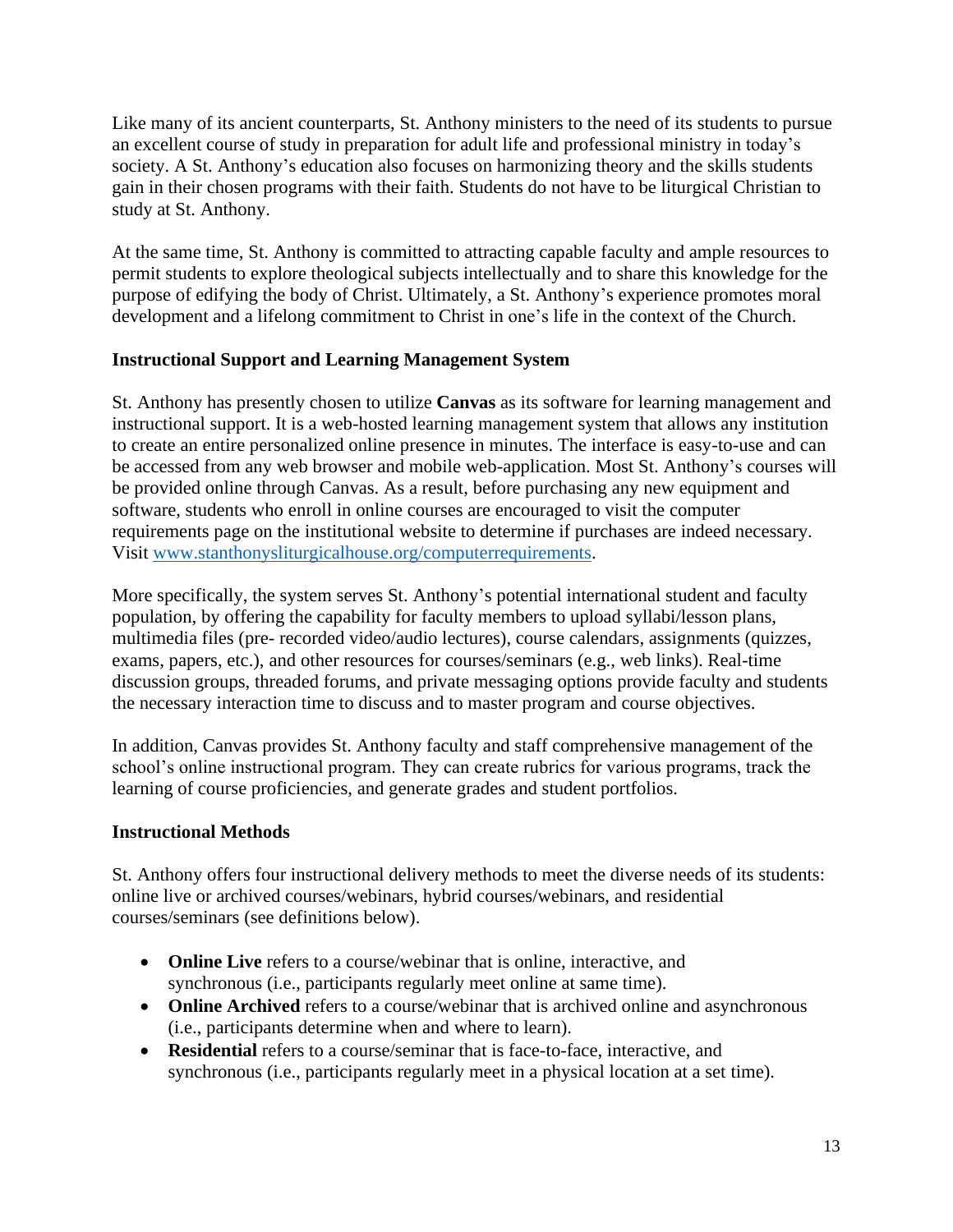• **Hybrid** refers to a course/webinar that includes a synchronous online live or residential element AND an asynchronous online archived element.

St. Anthony has designed most of its programs and courses to allow students to progress at their own pace at home without having to leave one's career, while still receiving excellent theological and ministerial training demanded in today's society.

#### *Online Courses/Webinars (live and archived)*

**Online courses** are Internet-based instruction and offer interaction between faculty and students. These courses are generally three semester credits in scope, comprise a year in duration from date of enrollment (registration), and begin on a rolling basis. Eventually, St. Anthony might offer some courses over a traditional semester period. These courses generally consist of 15 module lessons and include assignments (term papers, discussions, etc.), exams, and/or final projects. All final examinations and other assignments must be submitted within 90 days of the completion of the course, unless otherwise indicated in the course syllabus. Most courses taught at St. Anthony are online live and archived courses/webinars.

Depending on the course style (live or archived), students might be able to choose a convenient time to log into Canvas based on a 24/7 classroom environment. St. Anthony has chosen Canvas because the system offers a comprehensive set of online features for teaching and assessing students that includes modules, lessons, resources, co-teachers, student rosters, forums, calendars, assignments, grade books, rubrics, outcomes, attendance, and other interactive elements that allow online teacher-student and student-student interaction (see page 13 for more details on Canvas). Self-paced courses, such as those for the catechetical non-degree programs, allow students to work at their individual pace under the supervision of an instructor and mentor.

For online live courses/webinars, instructors and students might meet live via Canvas' Big Blue Button Conferencing software or via Zoom/Skype. Video/audio lectures are presented in the "module" areas. Lessons are designed to be browser-friendly and include a combination of text, images, audio, video, and other web media. They are comprised of several modules (sections), instructions, assignments, and instructor notes, if provided. Some of the assignments serve as "gateways," which means that students cannot proceed to the next lesson unless a specified assignment is completed successfully.

Various social media—such as real-time discussion groups, threaded forums, debate assignments, and private messaging options—provide students the necessary interaction time to post questions, develop critical thinking skills, and master program/course objectives.

**Webinars** are offered for credit and non-credit and generally operate in a similar fashion as online courses but for a shorter duration (e.g., one- or two-week intervals). Students read, listen to, or watch the weekly lectures and respond to assignments posted by the instructor. All final examinations and other assignments must be submitted at the completion of the course, unless otherwise indicated.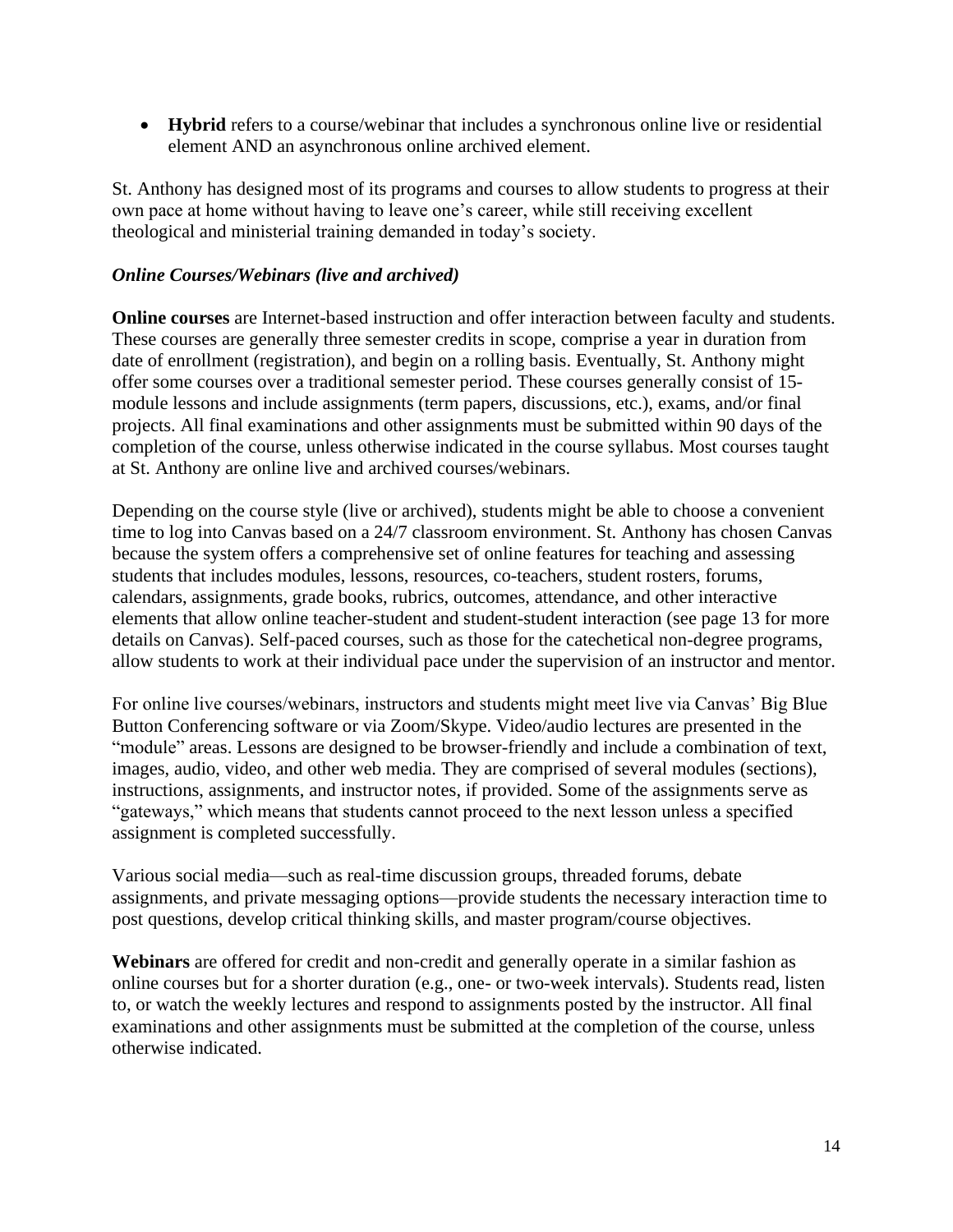#### *Residential Courses/Seminars*

All students can attend residential courses and seminars at an extension campus to receive credit (for the current course schedule, visit [www.stanthonysliturgicalhouse.org/schedule\)](http://www.stanthonysliturgicalhouse.org/schedule). Some programs may require a hybrid delivery system of online and residential courses/seminars, especially those for Holy Orders and certifications. In addition to paying the required course tuition and fees, students might be responsible for their own expenses, such as transportation to and from campus, lodging, and meals.

These courses are generally three semester credits in scope and a year in duration from the date of enrollment, unless indicated otherwise. They generally consist of 15-module lessons and include assignments (term papers, discussions, etc.), exams, and/or final projects. All final examinations and other assignments must be submitted within 90 days of the completion of the course, unless otherwise indicated in the course syllabus.

#### *Correspondence (Paper) Courses*

Some students might require a correspondence (paper) method of instruction due to a variety of factors, including the inability to access reliable Internet service or an extension campus. Correspondence traditionally offers students some advantages: flexible scheduling and enrollment times, lower cost than residential programs, and more individualized attention. Correspondence courses are usually sent to students on CD/DVD. Each lesson contains directions for study (program guidelines, course-specific syllabi, study guides/lesson plans) and assignments which are to be completed. Texts for classes may also be included in some instances.

Individual undergraduate and graduate paper-based courses are expected to be completed within one yar from the date of enrollment (registration). If courses are not completed within this period of time, students need to re-enroll in the course, pay full tuition, and submit any outstanding assignments. Students enrolled in non-degree courses are given up to one year to complete their studies, after which time they will need to follow the same re-enrollment procedure to complete their assignments.

Student **correspondence assignments** are carefully supervised by the faculty member and student's mentor. Students complete and return two copies of all assignments for each course to the administrative office in Manassas, where their receipt is recorded and then forwarded to the instructor for grading. Assignments are reviewed by the instructor to verify that they have met submission guidelines before grading. Graded assignments are then returned to the administrative office by the instructor with an academic evaluation. A copy of the graded coursework is recorded and stored in the student's permanent academic file. One marked and graded copy of the student's assignment is then returned to the student.

Upon completion of a course, **an exam** is given by a student-selected, school-approved proctor and a grade is issued. The school reserves the right to conduct verbal examinations via telephone or another mutually agreed upon method to ensure that students have mastered the course objectives or to examine student's work that may be borderline.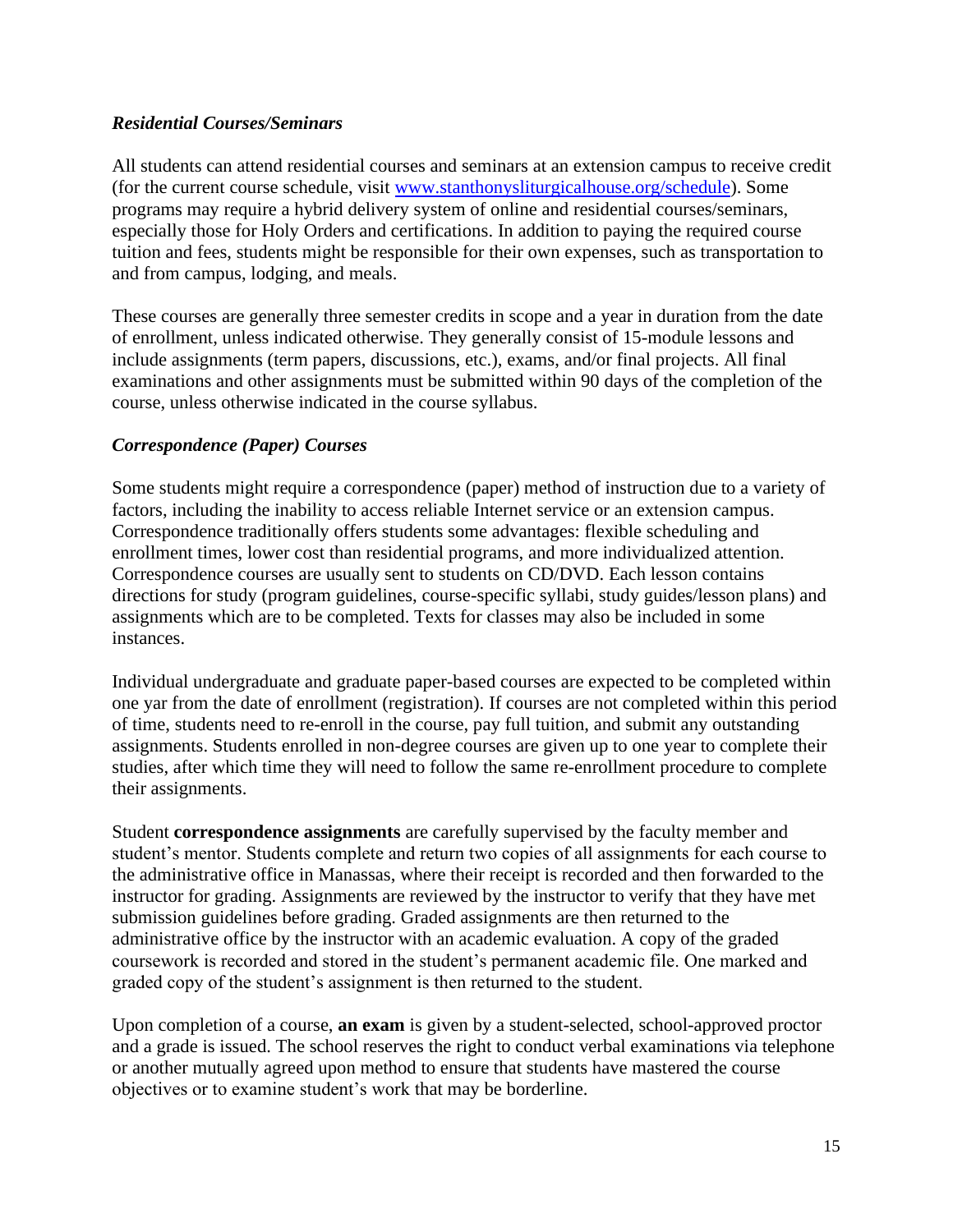#### *Mentorship/Advisement*

Unlike residential programs of study, distance learning programs often require a fair amount of independent research and study on the part of the student. St. Anthony's programs of study are generally arranged to offer a systematic investigation of a particular discipline and provide each individual an opportunity to select courses according to his or her experience, needs, and interests (e.g., concentrations in the Th.D. program). Students are allowed many choices in courses for the degree programs offered, which allows them to plan their programs of study.

To provide academic guidance and assistance throughout the educational process, an academic mentor (usually the program coordinator or a faculty member) is assigned to each St. Anthony student. The mentor-student relationship involves one-on-one consultation, supervision, feedback, and assistance with questions about studies upon request. Mentors also assist individual students assigned to them in selecting the appropriate required and elective courses for their chosen programs of study. After initial enrollment, the administrator and program coordinators, in discussion with the student's mentor, arrange a course of study for a student that would be based on a preliminary evaluation of the student's achievements, aims, and interests. The mentor then presents the student with an outline of his or her program of study.

Consultations occur via telephone or e-mail in most cases. Matriculating students are required to contact their mentor at least quarterly to remain in good academic standing (see section below for what type of contact constitutes acceptable forms of communication). Failure to do so may result in dismissal and tuition forfeiture. A delinquent notice is sent to students who have not contacted the school within the required period. Teaching faculty are also available for course advisement based on the office hours stated in their respective course syllabi.

#### **Holidays**

The following federal holidays are observed, including days immediately preceding or following these days, and no classes will be held: New Year's Day, Easter, Memorial Day (last Monday in May), Independence Day (July 4), Labor Day (first Monday in September), Thanksgiving Day (fourth Thursday in November), and Christmas Day.

#### **Registration Dates**

The school operates usually on a rolling enrollment basis, meaning courses usually begin for students when they enroll (register) for an online (archived) courses/webinars. Students should contact the institution for registration details for online live courses/webinars, residential courses/seminars, and hybrid courses. Students can enroll (register) for correspondence courses at any time. See the online schedule for the latest course, webinar, and seminar information: [https://www.stanthonysliturgicalhouse.org/schedule.](https://www.stanthonysliturgicalhouse.org/schedule)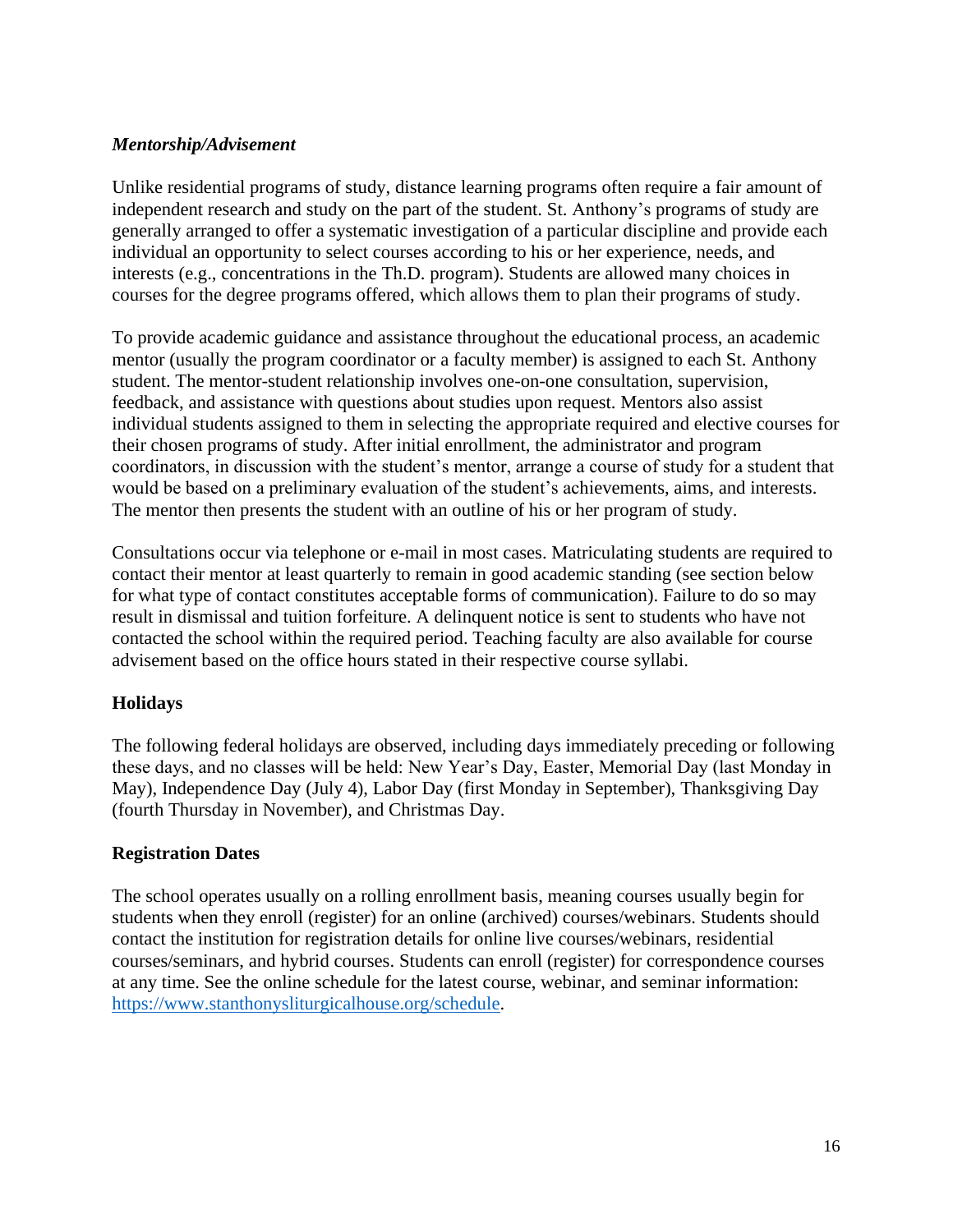# **Academic Calendar (important dates)**

Since registration for courses occurs on a rolling basis, staff are available daily and weekly for consultation. In the future, a traditional semester term might be offered for some residential seminars and online live courses/webinars. The school reserves the right to amend the calendar.

# **An academic calendar, if provided, is posted online under the "Resources" section on the institution's website at** [www.stanthonysliturgicalhouse.org.](http://www.stanthonysliturgicalhouse.org/)

The academic calendar lists dates important to students and instructors alike:

- The date when semester enrollment begins for online live and hybrid courses/webinars and most residential courses/seminars.
- The date after which a late fee is applied for adding a course.
- The date when online live, hybrid, and residential courses begin.
- The last date to drop/withdraw from semester classes without a penalty and loss of all tuition.
- The dates for final exam week.
- The official date when courses end (all assignments for online live and hybrid courses/webinars and most residential courses/seminars due by 5 p.m. on this date).
- The dates of official school holidays.

#### **Admissions Requirements**

St. Anthony's Cathedral House of Liturgical Studies has a rolling admissions process. Prospective students can apply at any time. **Applications are required ONLY for individuals who wish to pursue a professional-seminary degree or one of the Houses of Study catechetical or formation programs.**

To learn about any additional admissions requirements, prospective students are asked to refer to individual programs or degrees featured on the institution's website and later in this catalog. Graduates and qualified former students of the institution or individuals simply enrolling in a single or continuing education course do not need to complete an application (see below). These courses are recommended for late teens and adults willing to commit to intensive Bible study or just possess a genuine interest in enriching their biblical knowledge.

#### *Admissions Package Submission*

Prospective students **must** submit or complete the following items as part of their admissions process (see listing below).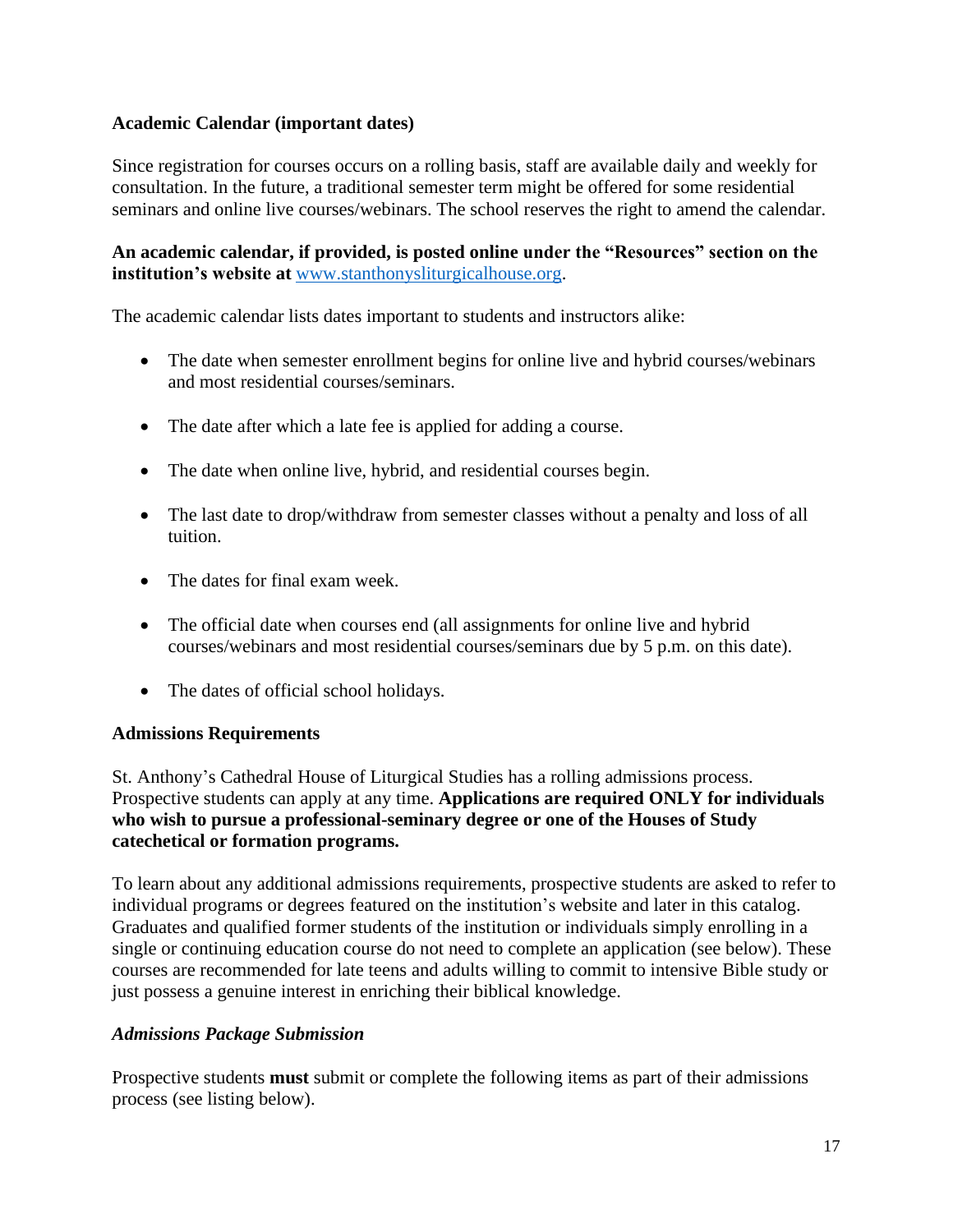- 1. An application form and a non-refundable \$10 USD admissions fee. **An application will not be processed unless the fee is paid.**
- 2. Mandatory interview with admissions personnel (in person, phone, or online).
- 3. Official (unopened) copy of all transcripts (documenting any undergraduate and graduate work). See note below for those who might have difficulty providing transcripts due to unforeseen circumstances, such as fire, war, etc.
- 4. A recommendation from two instructors (or employers if the applicant has not been pursuing advanced education for more than one year).
- 5. The extent and quality of involvement in Christian service (brief resume or biography).
- 6. Recommendation from student's clergy (bishop, priest, pastor, etc.).
- 7. For international and non-native English prospective students: document English proficiency (see section below).
- 8. Background, police, and credit verification is required where appropriate (contact admissions if you have questions).

An admissions application in MS Word and pdf formats can be downloaded from the institution's website (see [www.stanthonysliturgicalhouse.org/admissions\)](http://www.stanthonysliturgicalhouse.org/admissions). **Students can presently submit their applications and documents in one of two ways:**

1) Mail the completed application and accompanying documents to the following address with the admissions fee (check or money order made payable to St. Anthony's Cathedral House of Liturgical Studies):

St. Anthony's Cathedral House of Liturgical Studies c/o Office of Admissions P. O. Box 1846 Manassas, VA 20108-1846

2) Scan and send the package to the institution via [admin@stanthonysliturgicalhouse.org](mailto:admin@stanthonysliturgicalhouse.org?subject=Admission%20Application) (note "Admission Application" in the subject line). Before submitting your application and accompanying documents, visit the online registration portal and pay the \$10 admissions fee [\(www.stanthonysliturgicalhouse.org/registration\)](http://www.stanthonysliturgicalhouse.org/registration).

Incomplete applications will not be accepted. Students will be notified if their applications are incomplete and given 30 days to respond, after which time the application will expire, all submitted documents will be destroyed, and the \$10 applicable fees will not be refunded. If the student is interested in enrolling at a later time, the candidate must re-submit all documents and any applicable fees.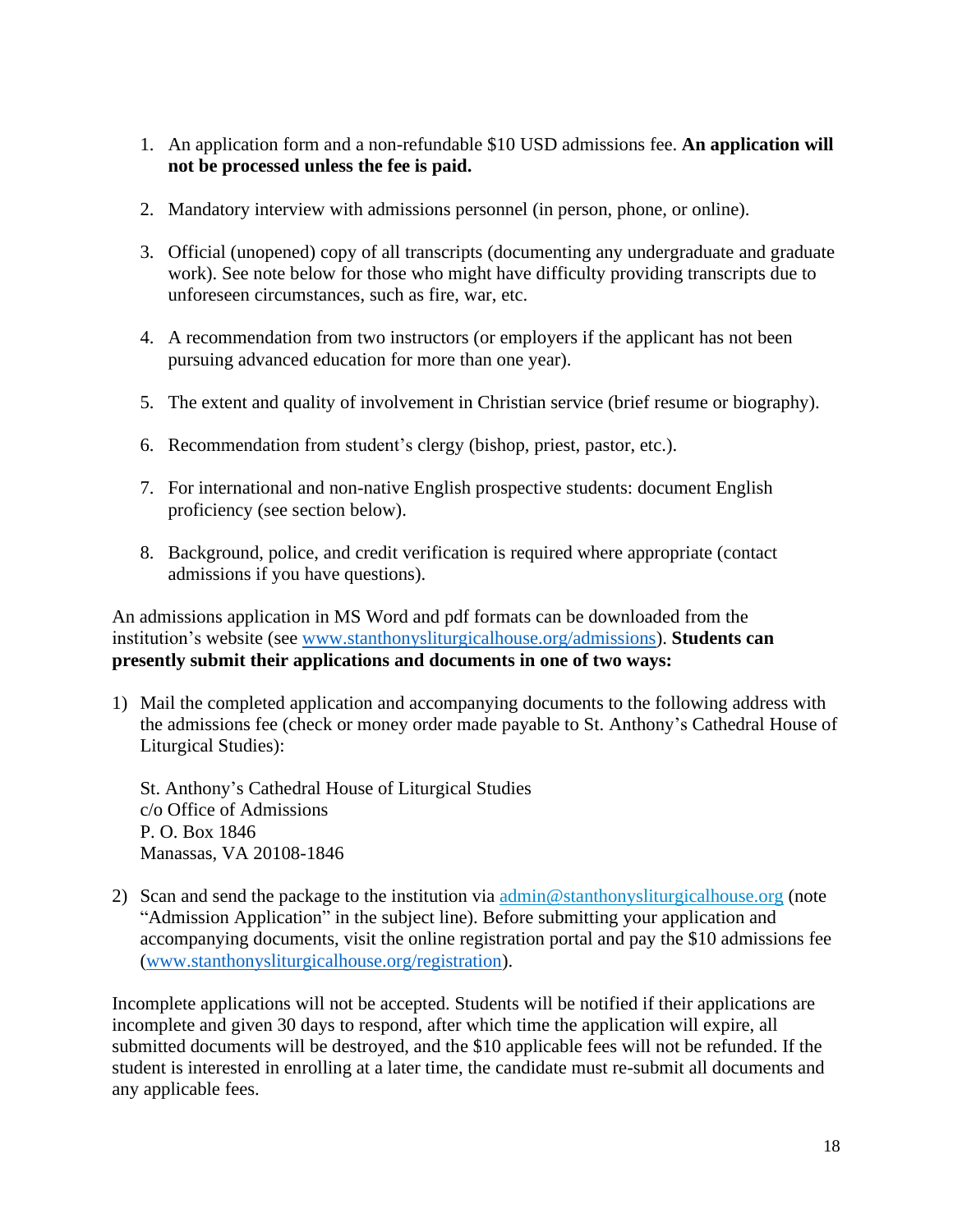#### *Admissions Policy*

There are three categories of applicants applying to become a student:

- 1. **New students**, who have never been enrolled at the institution and wish to pursue a theological degree or one of the Houses of Study programs, must complete the application process with all pertaining documentation and any fees as required, before being officially accepted and admitted as a matriculating student. **Non-matriculating (visiting) students** are a special category of new students who have never been enrolled at the institution but wish to enroll in individual courses for credit/audit, but not for a degree or diploma. These students **do not need to complete** the admissions process with all pertinent documentation but can simply register for the course in which they desire to enroll.
- 2. A **graduate**, who at a later point in time wishes to continue his or her studies in a different or higher program, does not need to reapply, but simply state in a formal cover letter his or her intention to register (enroll) in courses. However, the student does need to complete a reactivation form and pay any applicable nonrefundable reactivation fee.
- 3. A **former student** can re-apply at a later time after being dismissed for one or more of the following reasons (if that issue is corrected): lack of contact, delinquent tuition payments, exceeding leave of absence period, academic dismissal, violation of the institutional honor code.

#### *Transfer Credit*

Previous education and training will be reviewed by respective institutional officials to determine how much credit may be awarded, if any, unless a waiver for a professional degree is granted by the Chancellor. See respective programs and degree prerequisites for more details.

**Note:** For those applicants who find it difficult to provide official transcripts with their application due to fire, war, and other circumstances, they are encouraged to provide nontranscripted documentation of their courses, which should include a narrative description of the courses completed. Such a narrative should include this type of information: institution, dates of attendance, address, school contact/advisor (if available), name of courses, grades (if possible), weekly hours completed, books read, subjects covered, name of instructor (if available), etc. If course syllabi are available, these would be very helpful in creating such a narrative and/or in submitting the application. The attempt is to "challenge a course," so the applicant can transfer course credits (course) to or does not need to retake the required credits at St. Anthony. Such a challenge might also entail completing a comparable oral exam or a written assignment to gauge comprehension and proficiency in the subject matter.

#### *ATTENTION: International (I-20) and Non-native English-speaking Students*

English is generally the language of the administration and instruction at St. Anthony (the institution is working on foreign language programs). As a result, international and non-native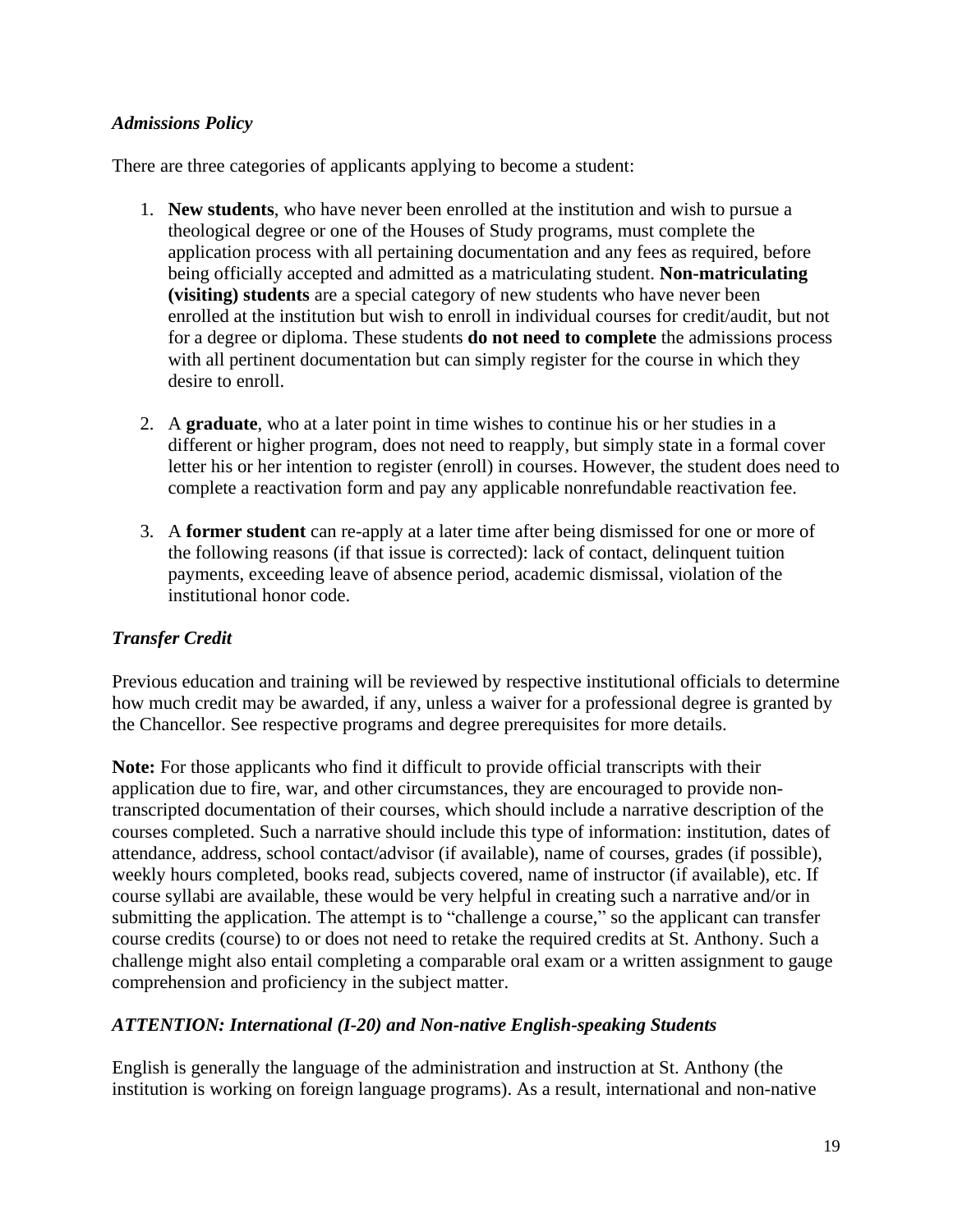domestic speakers will need to become proficient in the English language to optimally function in this learning environment. Students may be required to complete an English as a Second Language course unless they can document proficiency in the language. Students who have passed college-level English with a C or better from either an accredited U.S. or an equivalent educational institution or who have earned a qualifying score on an English language assessment approved by St. Anthony are exempt.

St. Anthony recommends that prospective non-native English-speaking students complete their language requirement using either the TOEFL iBT (Internet-based test) or the following three exams of Cambridge ESOL. These are the minimal scores that St. Anthony will accept for admissions for international non-native English-speaking applicants:

**TOEFL iBT (of four sections):** Reading: 22, Speaking: 20, Listening: 22, Writing: 25. **Total Score:** 89 with a minimum of 20 in each section. To locate one of the 7,000 TOEFL iBT testing centers and to register for the test, students should visit [www.ets.org/toefl.](http://www.ets.org/toefl) Applicants should send their TOEFL scores to St. Anthony.

#### **Cambridge Exams:**

IELTS (International English Language Testing System) with Academic Writing: Minimum Band Score of 6.5-7.0 CAE (Certificate in Advanced English): lowest acceptable grade: B1 CPE (Certificate of Proficiency in English): lowest acceptable grade: C1

Students who wish to take the Cambridge ESOL examinations should visit [www.cambridgeesol.org](http://www.cambridgeesol.org/) to locate one of the 2,500 worldwide testing centers nearest them.

**Duolingo:** St. Anthony now accepts the Duolingo English test

(https://englishtest.duolingo.com/), which is more convenient and affordable than other standardized English tests. Prospective students need to receive an overall score of 110 and a minimum subscore in each section (subscores): literary: 105, comprehension: 110, conversation: 90, and production: 110.

#### **Tuition, Fees, and Tuition Policy**

*NOTE:* The most current listing of tuition and fees is posted online at [www.stanthonysliturgicalhouse.org/registration.](https://www.stanthonysliturgicalhouse.org/registration)

**Tuition for Continuing Education (CE) Course (for all delivery methods)**: \$75.50 per course, unless otherwise indicated on the registration page

#### **Tuition for Academic Courses (for all delivery methods)**

| Certificate Programs (House of Studies or catechetical/formation)\$36 per credit hour |  |
|---------------------------------------------------------------------------------------|--|
|                                                                                       |  |
|                                                                                       |  |
|                                                                                       |  |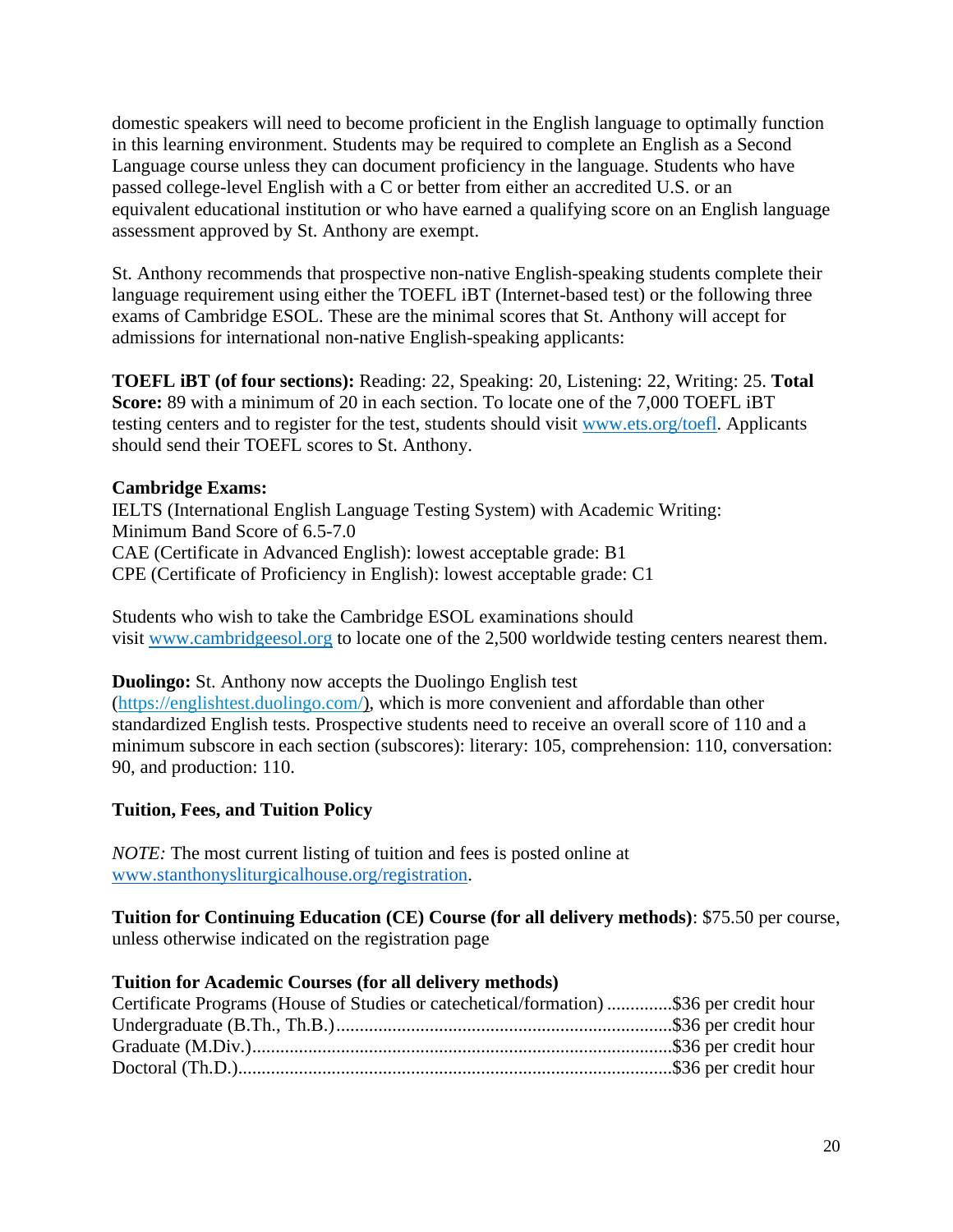Estimates for the total tuition and registration costs of each certification and degree program appear on their respective webpages. Additional fees may apply for special materials, seminars, and webinars. Some courses may require special fees, depending on materials, facilities, and certification. Special fees will be announced in advance by the course instructor.

# **Fees**

There are presently no annual student services fee and late drop/add fees due to St. Anthony's largely online delivery method. The institution reserves the right to add additional fees and will publicize such changes 30 days in advance of their effective date (see the "News" and "Student Services" webpages).

| of 10 percent, whichever is higher                              |  |
|-----------------------------------------------------------------|--|
|                                                                 |  |
|                                                                 |  |
|                                                                 |  |
|                                                                 |  |
|                                                                 |  |
| Certified copy of Original Certificates of Achievement\$10 each |  |
|                                                                 |  |
|                                                                 |  |
|                                                                 |  |
|                                                                 |  |

To avoid shipping and handling fees, course materials may be downloaded and lessons may be submitted online via the St. Anthony Canvas portal. The St. Anthony *Catalog* may be downloaded via the institution's website.

\* A request for transcript due to name change must be accompanied with proper legal documentation.

#### *Payment Options*

Personal check drawn from U.S. banks, certified check, money orders, or VISA/MasterCard (via PAYPAL) are the methods of payment accepted by St. Anthony. Payment must be received before registration will be processed. All checks and money orders must be made payable to *St. Anthony's Cathedral House of Liturgical Studies*. Students may pay tuition in full at time of enrollment or they may elect to pay tuition by automatic monthly credit card payments via PayPal. Tuition and fees must be paid in United States dollars only.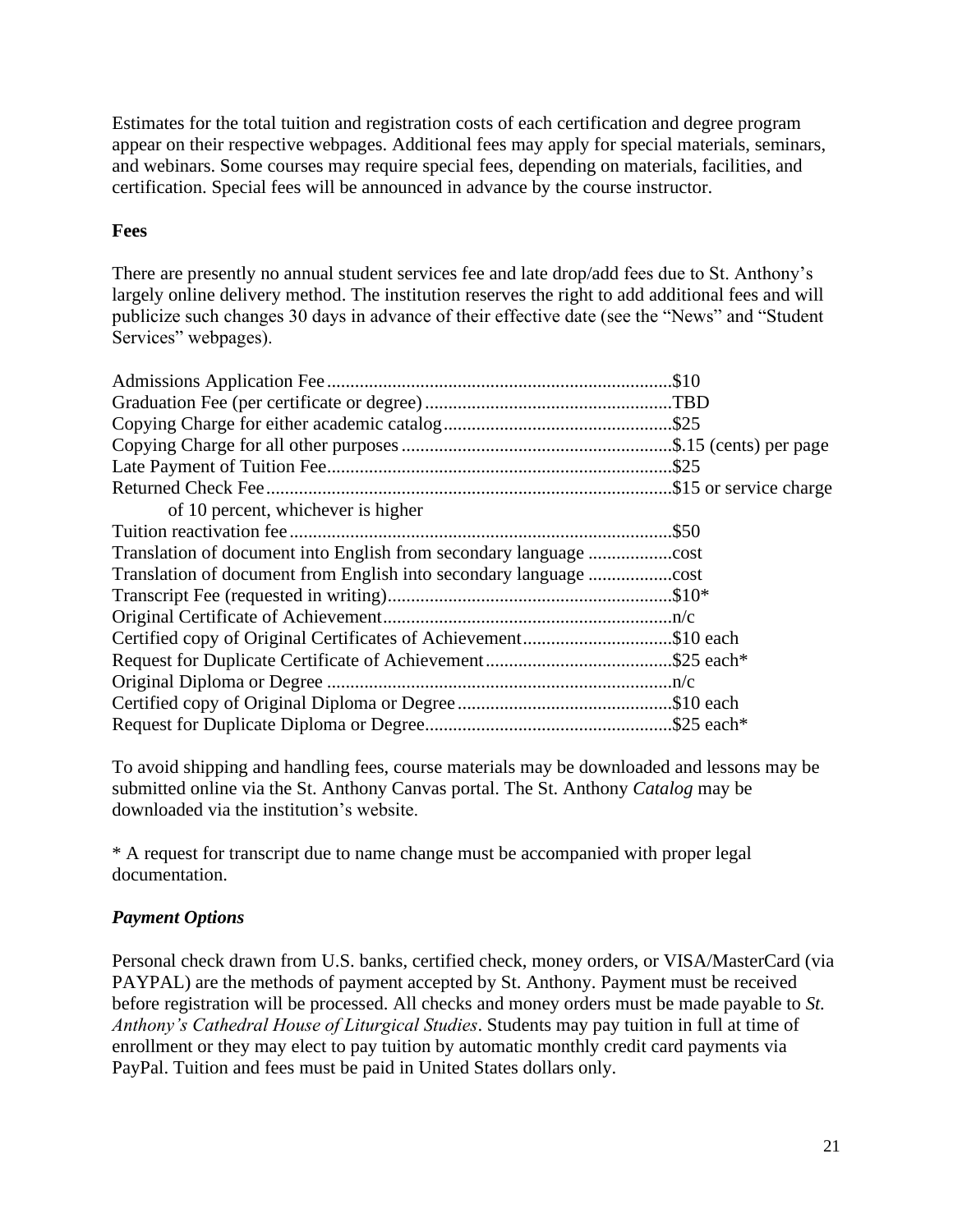International students should submit payments by wire transfer or credit card via PayPal. **Cash payments of any kind are not accepted.** 

If students will be paying their tuition by a third party (employer, parish, etc.), they must provide a letter of authorization or a purchase order from the third party at the time of registration, with the understanding that they accept responsibility for full payment of tuition if the third party does not pay.

St. Anthony seeks to assist students in preparing a financial plan that will not cause undue burden or hardship. If tuition and fees are not paid in full at the time of registration (enrollment), students may elect to place their tuition balance on a payment plan. Optional automatic plans, including credit/debit card or direct debit, can be arranged through the administrator. Switch Cards are not accepted.

Students whose accounts are delinquent for more than three months will be dismissed and all tuition forfeited.

#### **Returned Checks**

A service charge of 10 percent or \$15, whichever is higher, will be added to the student's account for any check returned unpaid by the bank. This fee is charged in addition to all applicable late fees.

#### **Late Fees**

If tuition is not received on time according to the payment plan schedule, a late fee will be charged to the student's account as stipulated in the monthly payment schedule.

#### *Tuition Refund/Cancellation Policy*

#### **A. Tuition Paid in Full**

Students who find it necessary to officially withdraw from a course must notify the school immediately in writing. The official withdrawal date will be the date the school receives the request for withdrawal, and it will be used in calculating the amount of tuition refund. **Any registration/enrollment fee, if accessed, is not refundable.** Any course deposit submitted with the student's application is only refunded if the candidate is not accepted as a student.

- No tuition refund may be given after graduation.
- Students will not be allowed to graduate until all outstanding tuition and fees are paid in full.

#### **Withdrawal and Refunds**

Students who find it necessary to withdraw from a course must notify the St. Anthony administrative office immediately via phone, mail, or e-mail. The official date of withdrawal will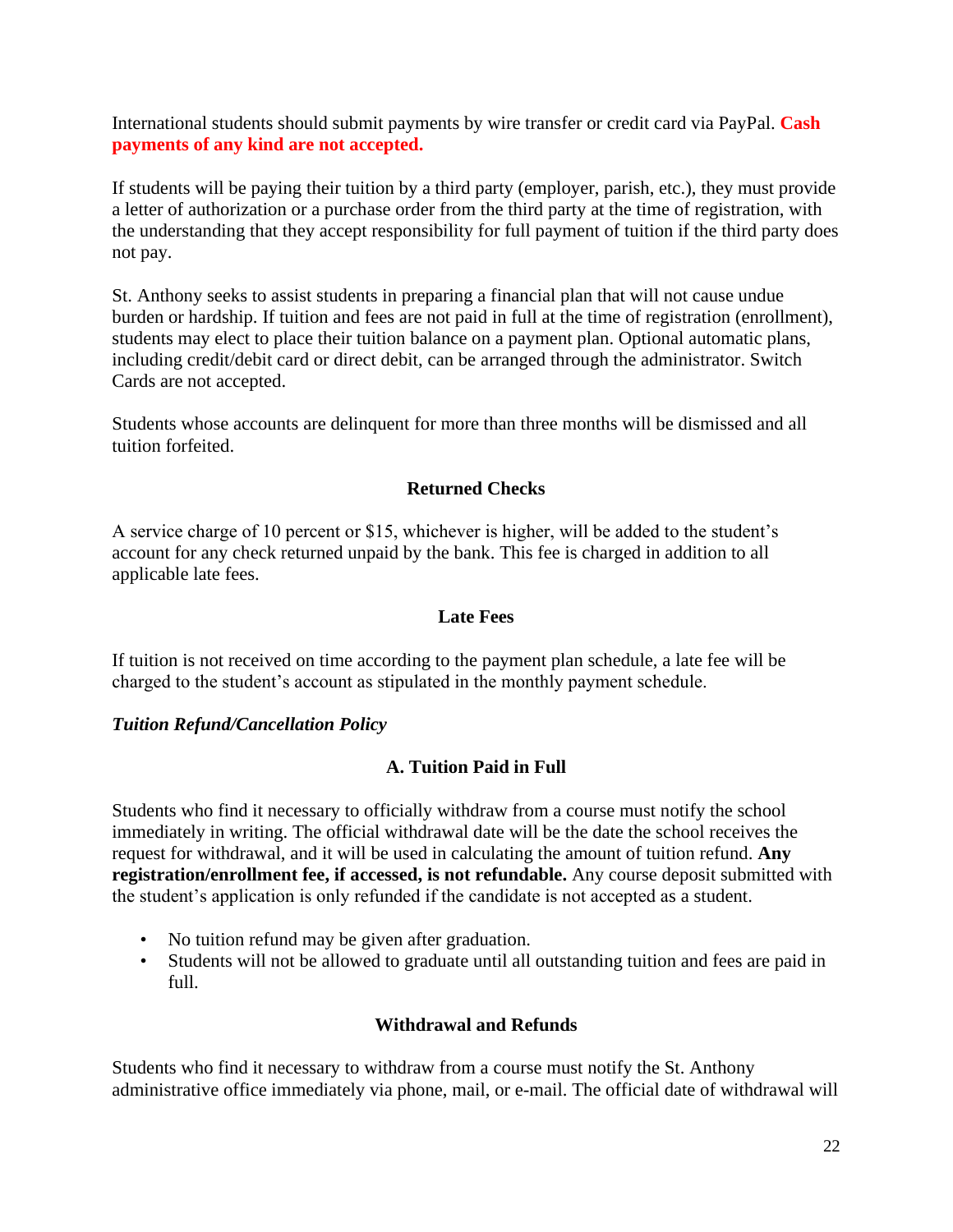be the date the administrative office receives the request for withdrawal, including weekends and holidays, and it will be used in calculating any tuition refund.

# **Tuition Refund Schedule\***

- 100% Withdrawal prior to the first session of a residential and hybrid course/seminar or within five days from date of enrollment for an online course/webinar.
- 30% Withdrawal within the first 30 calendar days from the first session of a residential and hybrid course/seminar or date of enrollment for an online course/webinar.
- 0% Withdrawal after 30 calendar days from the first session of a residential and hybrid course/seminar or date of enrollment for an online course/webinar.

\*No refunds will be provided on registration/enrollment fees or for those on discount/scholarship programs. Date of **confirmed** enrollment (date registration is received and processed) is used for calculating refunds for online and correspondence courses.

# **B. Tuition Paid on any Payment Plan**

- No refund will be made for tuition paid on any payment plan schedule.
- All funds made on any payment schedule, including enrollment and course deposit fees, will be forfeited once the student withdraws or is otherwise discharged.
- Students will not be allowed to graduate until all outstanding tuition and fees are paid in full.

#### **Tuition after Leave of Absence** (see page 25 for "Leave of Absence")

- Students who still owe tuition at the time of the leave of absence will be given the choice to continue on the payment plan or to resume with the payment plan at the end of the leave of absence and pay a tuition account reactivation fee.
- Should the student not resume his or her studies after the leave of absence period has ended, dismissal procedures may be initiated by the school administration. Accounts then will be treated as delinquent with applicable late fees or may be closed with recommendation of student dismissal. In such cases, all tuition is forfeited.

#### *Tuition Discounts, Reduction, and Scholarships*

#### **Tuition Discounts**

All discounts are based upon the total tuition amount including processing fees paid in full or from the respective payment plan. Late charges, fees, and supplies are not discounted. Two categories of students who may receive tuition discounts:

1. A student approved for a Preferred Student Status (PSS), i.e., a student recommended from a church or organization that has a signed contract outlining the discount with St. Anthony's Cathedral House of Liturgical Studies.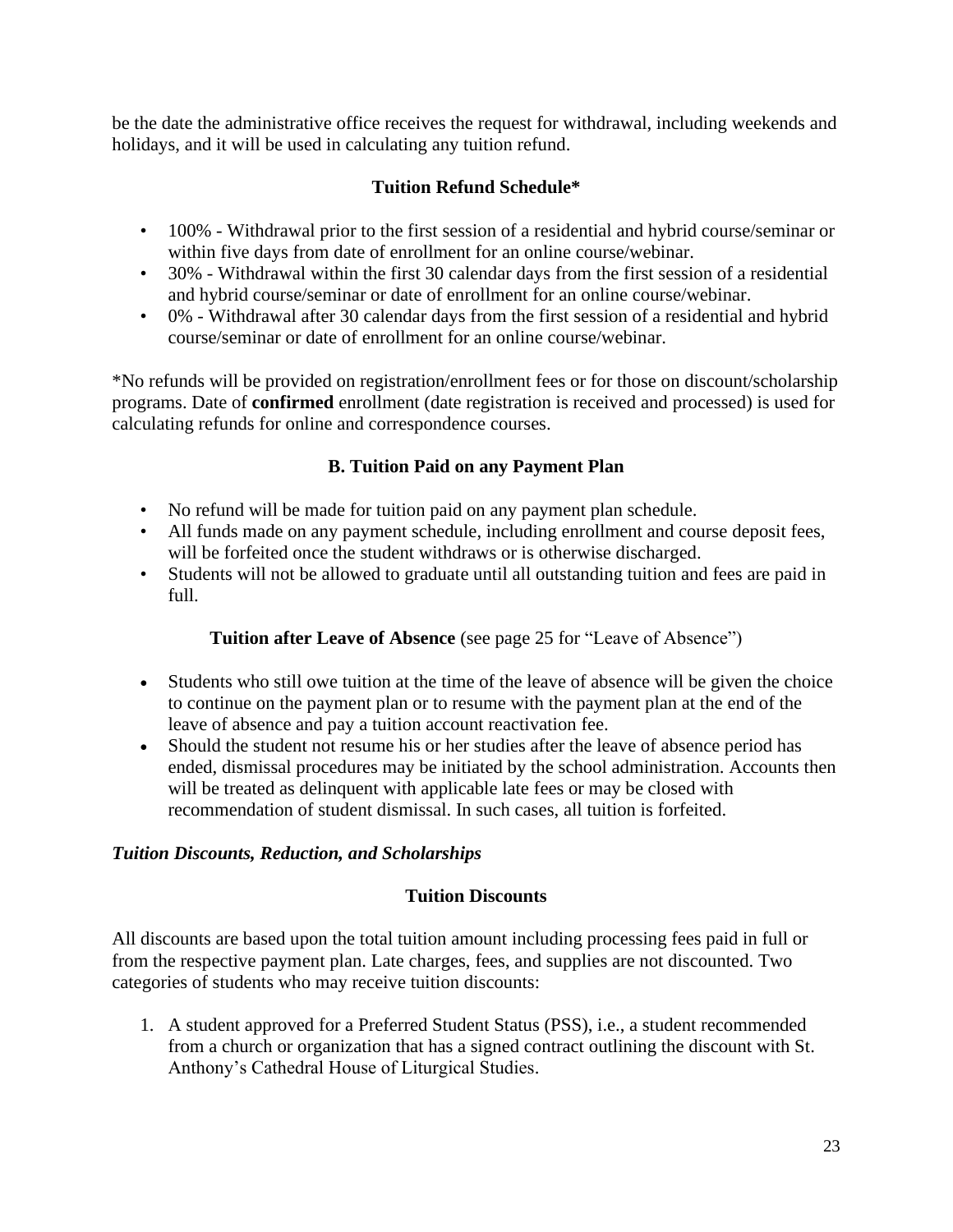- 2. A student from an extension campus (EC) that has a signed contract outlining the discount with St. Anthony's Cathedral House of Liturgical Studies.
	- 1. Before being accepted for PSS or EC status, a student must provide a letter of endorsement from the proper authority as stipulated in the contract within thirty (30) days of enrollment. Otherwise, the tuition discount will revert to full tuition.
	- 2. All tuition discounts and reductions must be approved by the Chancellor.
	- 3. Discount categories may not be modified, deleted, or added to without prior approval of the school's Board of Directors.
	- 4. Students will not be allowed to graduate until all outstanding tuition is paid in full.

# **Personal Hardship**

Students, who experience personal hardship after registration (enrollment), may request a tuition reduction under the following conditions:

- Sudden illness or serious mental or physical impairment due to a medical condition that requires extra medical expenses not covered by insurance.
- Loss of employment, other than termination.
- Serious accident and medical expenses not covered by insurance.
- Change of residence resulting in temporary unemployment.
- Need to provide immediate family support, such as in-home care, basic financial support, or medical expenses not covered by insurance for a sick or infirmed family member.

A request for tuition reduction must be made formally in a letter, signed, dated, and addressed to the Chancellor. E-mail messages and/or phone calls will not be accepted. With the letter of request, adequate documentation must be submitted to support the request for tuition reduction. Supporting documentation may include a statement from the attending physician, medical bills, statement of earnings, affidavits, etc.

The school administration reserves the right to further investigate each request for tuition reduction. The school administration may set certain conditions before the request can be granted. All matters will be handled in strict confidence and in the best interest of the student.

Tuition reduction will not consist of any type of a tuition refund. The amount of the tuition reduction is at the discretion of the school administration, which may or may not be in consultation with the student. No tuition reduction can exceed 50 percent of the total tuition or each subsequent tuition payment.

# **Scholarships**

- 1. Scholarships may be given by the Chancellor's approval in the following categories:
	- Institutionalized and incarcerated
	- Clergy of the jurisdiction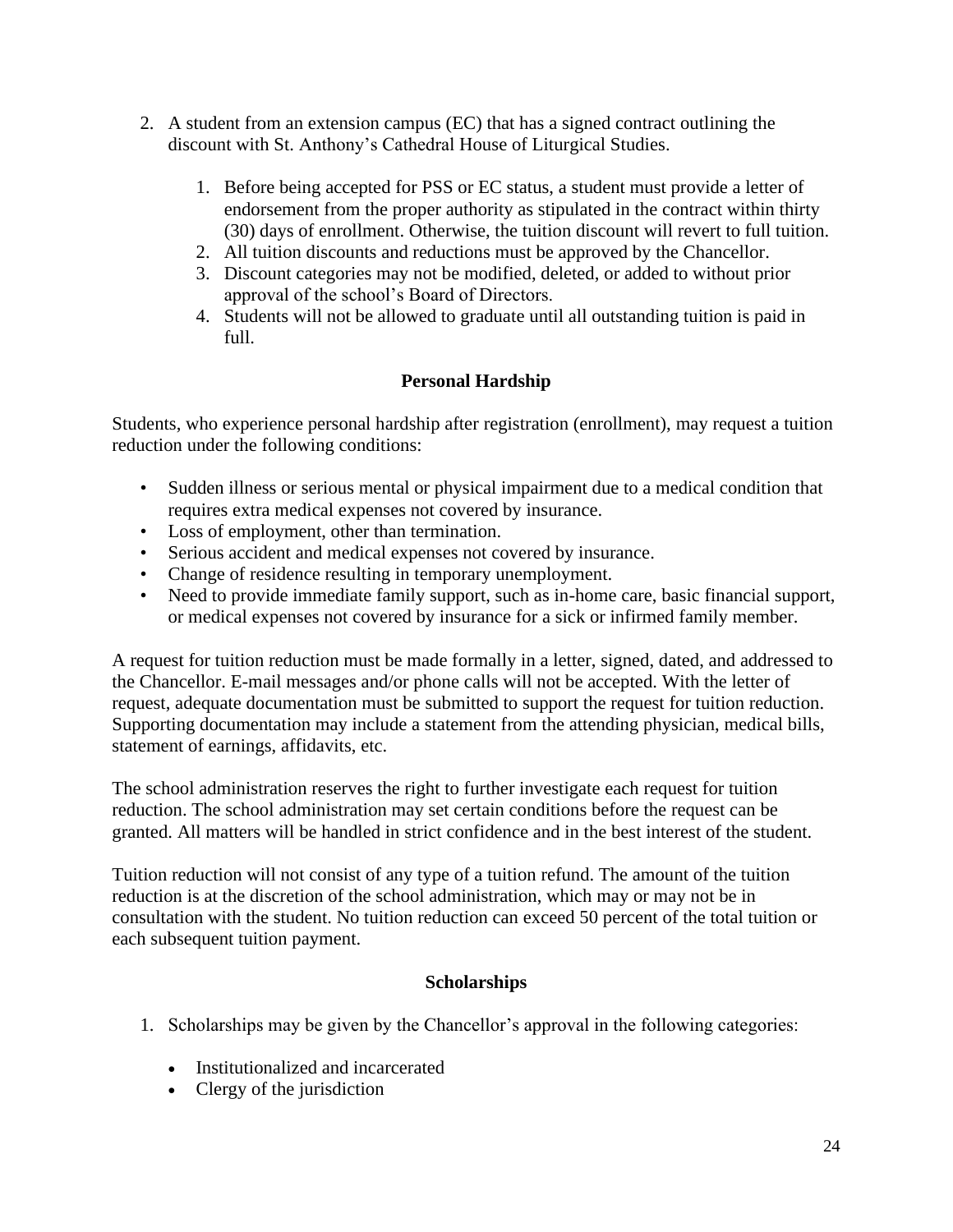- 2. A scholarship may not be more than one half of the tuition.
- 3. The scholarship may, under no circumstances, be paid out directly to the student.
- 4. The scholarship amount may not be awarded until the student has paid his or her remaining share of the tuition.
- 5. Scholarships are not permitted on payment plans.

#### **Student Leave of Absence**

- 1. A leave of absence is granted to a student by the institution's Chancellor, usually upon recommendation of faculty, but with the full agreement of the student.
- 2. The student must request a leave of absence in writing, signed and dated. By requesting a leave of absence, a student is placed on the inactive student list and notified in writing.
- 3. The student must continue his or her studies within the agreed upon period, which may not exceed 24 months. Should the student not resume his or her studies before the end of the 24 month-period, dismissal will automatically take effect.
- 4. Should the student intend to resume studies at a later point, he or she must reapply with all applicable fees and deposits. If the student is accepted, any new tuition rates will be in effect.
- 5. A student may choose to continue on the payment plan. Alternatively, he or she will be given the option to discontinue payments of current tuition until such time studies are to be resumed (as so noted on the tuition statement), but no later than the time frame for which the leave of absence was granted. If a student chooses this option, a reactivation fee is assessed and payable on the day the leave of absence will have expired or at an earlier date the student may have chosen to begin.

#### **Academic Policies**

#### *Grading System*

Diploma, bachelor, master programs grading chart:

| Grade        | <b>Percent Points</b> | Awarded/Credit |
|--------------|-----------------------|----------------|
| A            | 95-100                | 4.0            |
| $A-$         | 90-94                 | 3.7            |
| $B+$         | 86-89                 | 3.3            |
| B            | 83-85                 | 3.0            |
| $B-$         | 80-82                 | 2.7            |
| $C+$         | 76-79                 | 2.3            |
| $\mathsf{C}$ | 73-75                 | 2.0            |
| $C-$         | 70-72                 | 1.7            |
| $D+$         | 66-69                 | 1.3            |
| D            | 63-65                 | 1.0            |
| $D-$         | $60 - 62$             | .7             |
| $\mathbf{F}$ | $0 - 59$              | 0              |
| I            | Incomplete            | 0              |
| W            | Withdrawn             | 0              |
|              |                       |                |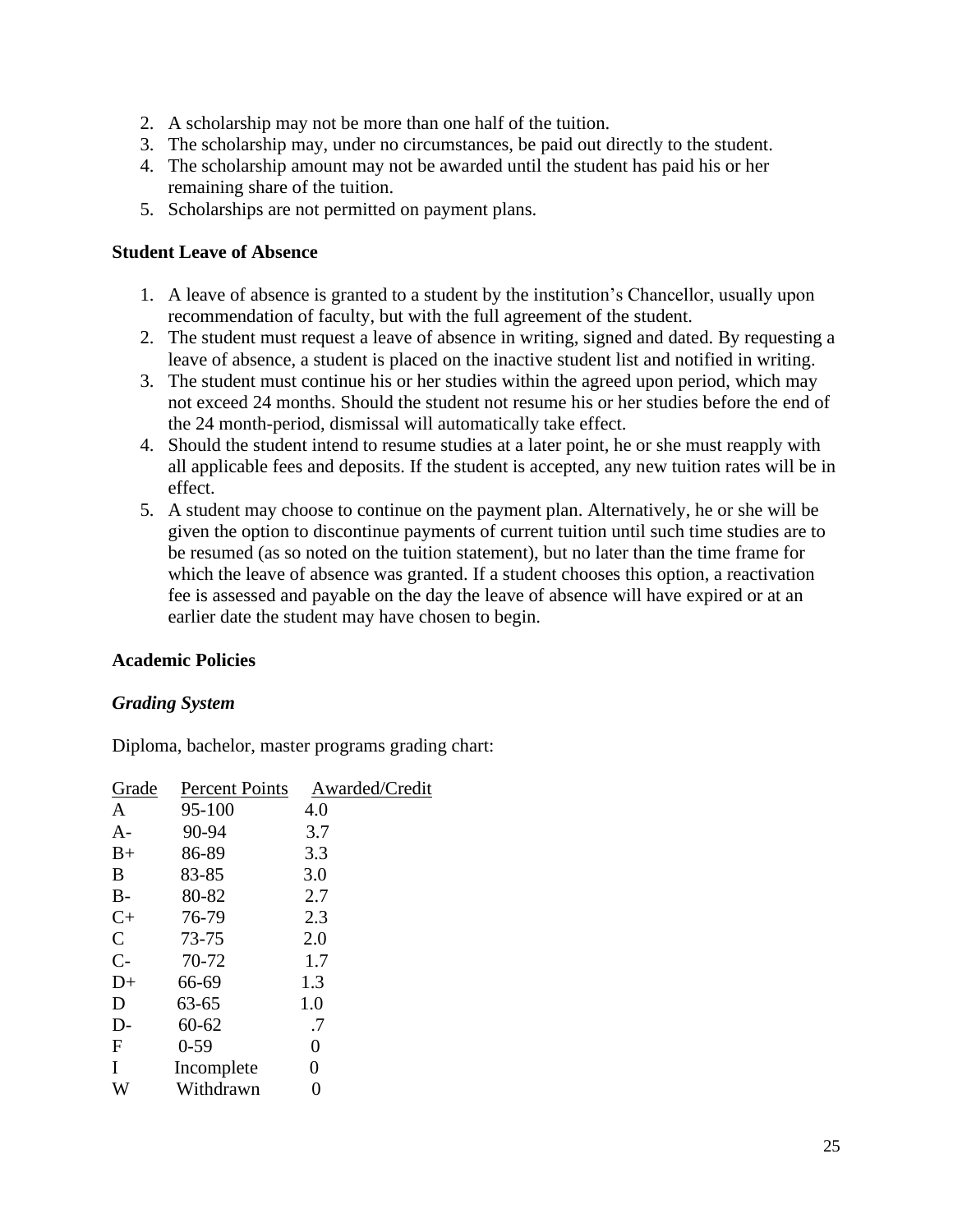A Audit 0

Doctoral programs grading chart:

| Grade | <b>Percent Points</b> | Awarded/Credit |
|-------|-----------------------|----------------|
| A     | 95-100                | 4.0            |
| $A-$  | 90-94                 | 3.7            |
| $B+$  | 86-89                 | 3.3            |
| B     | 83-85                 | 3.0            |
| $B -$ | 80-82                 | 2.7            |
| F     | $0-79$                | 0              |
| I     | Incomplete            | 0              |
| W     | Withdrawn             | 0              |
|       | Audit                 | $\mathcal{L}$  |

- "A" represents excellent comprehension of the subject and outstanding scholarship.
- "B" represents above average comprehension and good scholarship.
- "C" represents average comprehension and scholarship, basically normal achievement.
- "D" represents borderline understanding of the subject, marginal performance, and unsatisfactory progress toward a certificate or degree.
- "F" represents failure to gain an adequate comprehension of the subject and unsatisfactory performance.

#### *GPA Calculation*

The student's cumulative grade point average (CGPA) is computed based on the following formula:

CGPA = (Total Grade Points Obtained) / (Total Credit Hours Taken)

Grade Points Obtained  $=$  Grade points awarded in the course  $X$  credit hours of the course

The following CGPA earn special honors for graduation, as indicated:

- For a cumulative grade point average of at least 3.50, cum laude,
- For a cumulative grade point average of at least 3.80, magna cum laude, and
- For a cumulative grade point average of at least 3.90, summa cum laude.

Grades are normally mailed or sent via e-mail to students within 30 days after completing all the course requirements.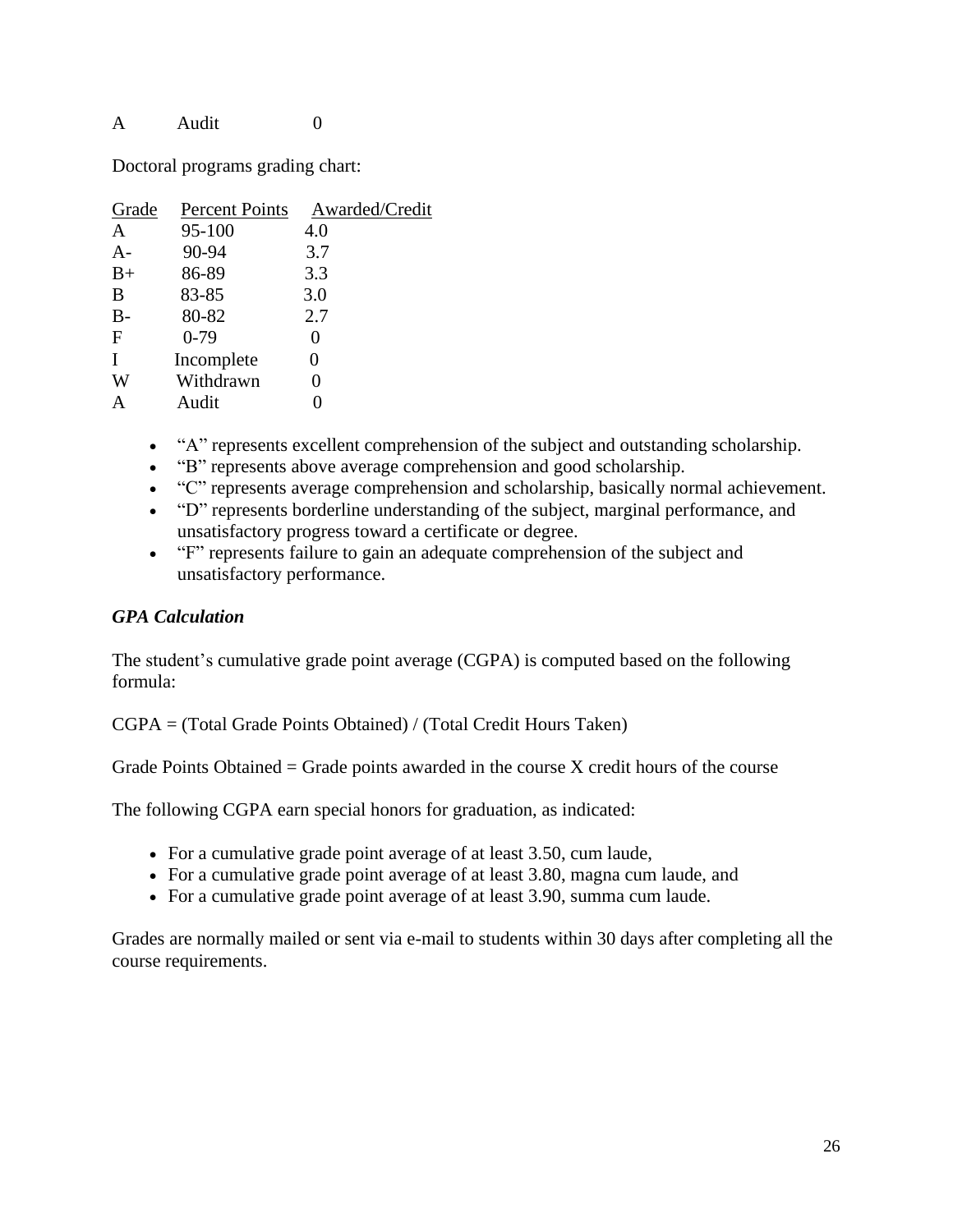#### *Types of Credit*

# **Continuing Education Credits (CEUs)**

Each CEU earned represents approximately 10 hours of time spent interacting with course materials through St. Anthony's Canvas portal or with the instructor in a residential setting. Only a short assignment is submitted to gauge the participant's comprehension of the course content.

#### **Academic Credits**

Each academic credit earned represents approximately 15 hours of instruction per credit and successful completion of additional assignments (papers, exams, quizzes, projects, etc.) through St. Anthony's Canvas portal or with the instructor in a residential setting.

#### *Academic Progress*

The minimal standards for successful completion of courses are as follows for each program level:

#### **Certificate and Bachelor Levels**

- A. Completion of all assignments and exams at 70% level is required for satisfactory progress.
- B. A student must maintain a CGPA and not receive less than the GPA during any term or semester as specified in each program.
- C. Fulfill all requirements (attendance, internship, etc.) as outlined in program descriptions and course syllabi.

#### **Masters and Doctoral Levels**

- Completion of all assignments and exams at 80% level is required for satisfactory progress.
- A student must maintain a CGPA and not receive less than the GPA during any term or semester as specified in each program.
- Fulfill all requirements (attendance, internship, etc.) as outlined in program descriptions and course syllabi.

#### *Attendance/Deadlines for Assignments and Exams*

Due to the diverse nature of instruction at St. Anthony, the school's attendance policy is based on the method of instruction.

#### **Scheduled Residential Courses/Seminars**

Students are expected to be on time and attend all sessions. Documentation of the reason for absences is required for a student to return to class after an absence. Instructors are asked to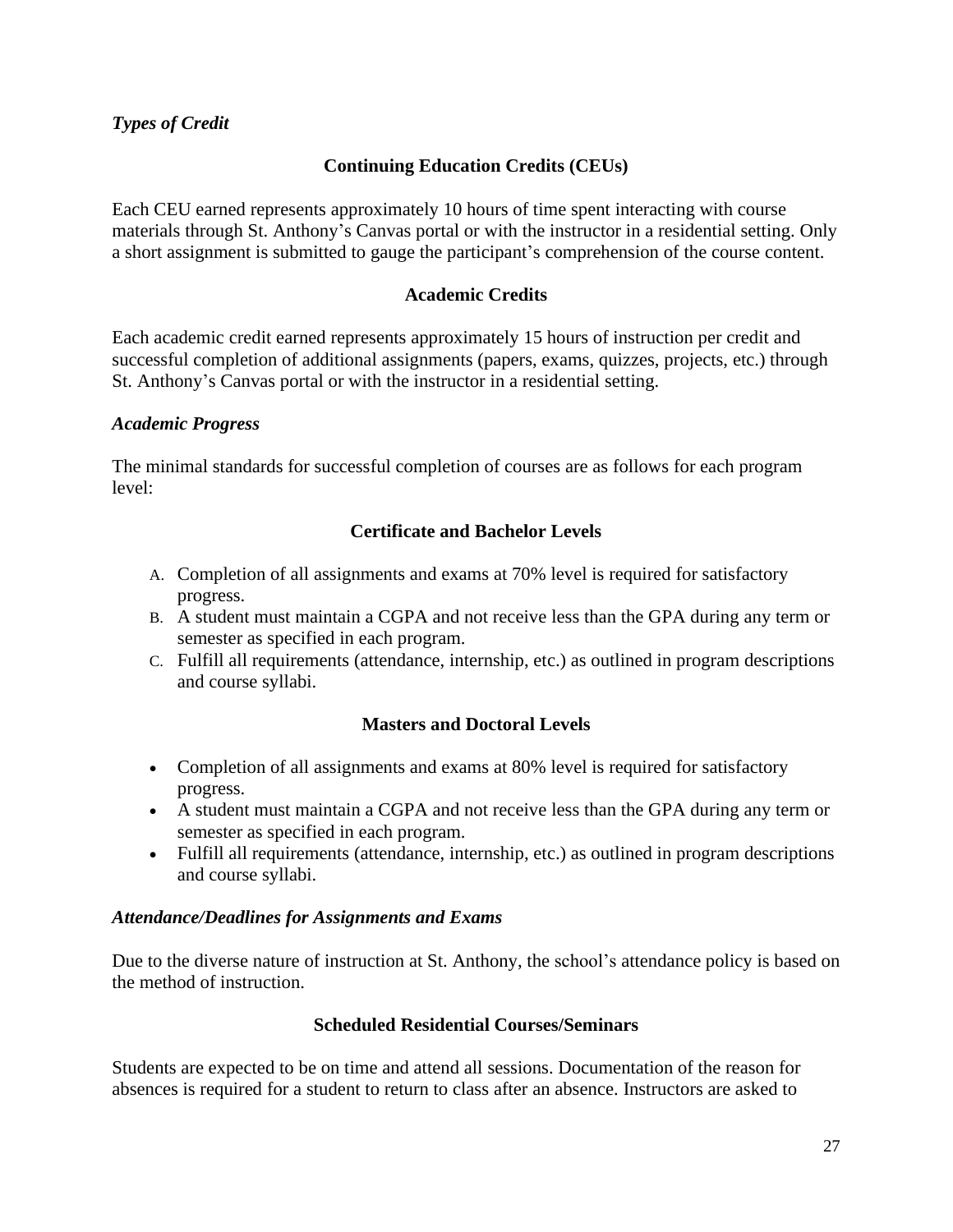manually withdraw (drop) any student who has never attended any session during the first three weeks or stopped attending before the 13th week of the course. Students are allowed to miss 3-5 days per semester (depending on the course), in addition to completing any other requirements set by the instructor and the school. Failure to attend a course or exceeding this limit may result in a possible grade reduction based on the discretion of the instructor and an automatic withdrawal from the course, which might incur a late drop fee and the loss of all tuition paid. All assignments and exams for residential courses/seminars must be submitted within 90 days after the completion of on-site instruction, unless otherwise indicated in course syllabi.

#### **Online (live, archived, hybrid) Courses/Webinars**

Since online lessons can be archived, attendance policies (absences and tardiness) for online courses are left to the discretion of the instructor. All assignments and exams for online live and hybrid courses/seminars must be submitted at the end of each course or semester as listed on the school calendar or one year from confirmed enrollment for students who are enrolled in an online archived course.

#### **Correspondence Courses**

There are no attendance policies for correspondence courses; however, assignments, projects, and exams must be submitted within six months from the date of confirmed enrollment for each individual course. Failure to contact the school once per quarter, especially when enrolled in correspondence courses, will result in dismissal.

#### **Continuing Education Unit Courses**

Students must attend 90% of all scheduled class hours, in addition to completing any other requirements set by the instructor and the course survey, in order to earn CEUs and a Certificate of Achievement. *Note:* Students who do not wish to obtain a transcript and certificate do not need to meet these requirements but should inform St. Anthony's administrator of their intentions to audit the course.

#### *Academic Probation*

A student will be placed on academic probation if he or she is unable to maintain the minimal standards outlined in this catalog. The student will also be offered additional assistance and guidance in an effort to help the student reach the required level of performance.

#### *Academic Suspension and Dismissal*

If a student's grades do not meet the requirements of satisfactory academic progress by the end of a probationary period, the student will be suspended or dismissed, depending upon the recommendation of an academic review committee. The student has the right to appeal the decision to the school's Chancellor. The appeal should be submitted in writing within one week of the committee's decision. Ultimate decision on the matter rests with the school's Board of Directors.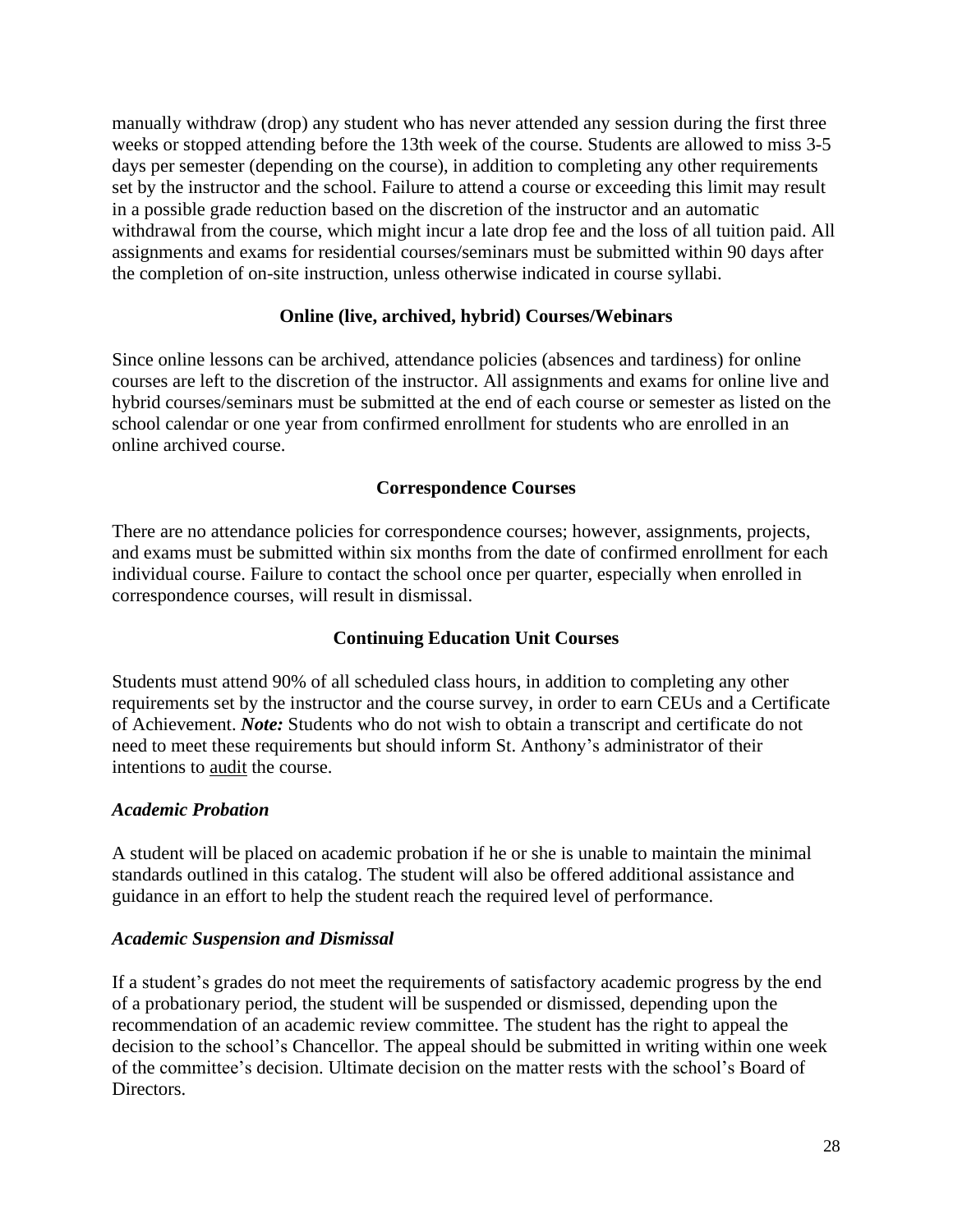#### *Graduation Requirements*

#### **Undergraduate, Graduate, and Doctoral Students**

In order to merit a recommendation for graduation to the school's Chancellor by school officials and/or the student's mentor, students must have maintained the minimal academic standards (see above) and fulfilled all requirements for the degree program in which they are enrolled.

The Chancellor reviews the recommendation for graduation and presents acceptable candidates to the Board of Directors for review for the next scheduled graduation date. Graduation is the first Saturday in May, August, and December, depending on the number of students who are eligible for graduation. Students have a choice of attending the graduation ceremony or graduating in absentia.

Students who successfully completed a degree program are awarded a degree under the seal of the school and supplied with a detailed transcript of the work for which they have earned their degree. This is useful for career purposes and for enrolling in courses or programs offered by other institutions. Copies of the appropriate degree with the school seal and transcript for each student are stored in the school's archives.

Students who have completed their respective programs enjoy the following rights of privileges:

- They are eligible for appointment as proctors for examinations.
- They are eligible for appointment as Board members of the school.
- They are entitled to wear prescribed academic regalia and insignia.
- They are entitled to receive the school's newsletter and other official publications.

#### **Non-Degree Students**

**House of Studies Students:** In order to merit a recommendation for graduation to the school's Chancellor by school officials and/or the student's mentor, students must have maintained the minimal academic standards (see above) and fulfilled all requirements for the program in which they are enrolled.

The Chancellor reviews the recommendation for graduation and presents acceptable candidates with the appropriate diploma. Students who successfully completed a non-degree program are awarded a diploma under the seal of the school and supplied with a detailed transcript of the work for which they have earned their diploma. This is useful for career purposes and for enrolling in courses or programs offered by other institutions. Copies of the appropriate diploma with the school seal and transcript for each student are stored in the school's archives.

**Continuing Education (CE) Students:** In order to merit a recommendation for completion, a student must have maintained the minimal academic standards for the CE course (see above) and fulfilled all requirements for the course in which they are enrolled, including completing any assignment and course survey.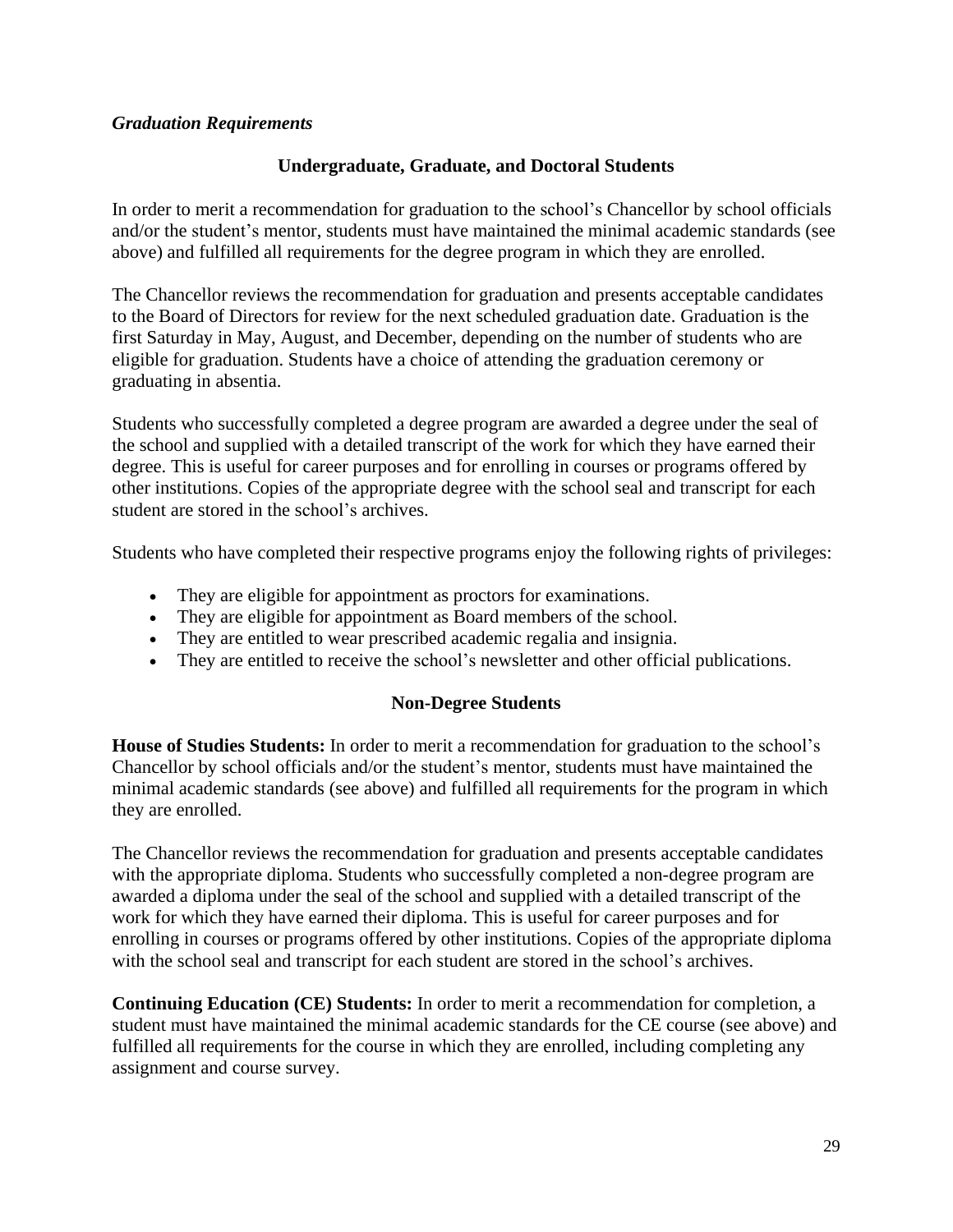#### **Dismissal of Students**

The following constitute grounds for dismissal:

#### *A. Lack of Contact*

- 1. Students are required to contact the school at least once per quarter (every three months), esp., if pursuing correspondence and online archived courses. Failure to do so is subject to dismissal. All tuition and fees will be forfeited.
- 2. The following constitutes official contact by the student:
	- a) Submission of student work to the administrative office or to the student's instructor/mentor.
	- b) Correspondence by letter or e-mail to the administrative office or to the student's instructor/mentor.
	- c) Phone contact to the administrative office or to the student's instructor/mentor.
	- d) Payment of tuition.
	- e) Visiting the school or the student's mentor in person or online.
	- f) Attending classes or seminars authorized or conducted by the school.
- 3. Upon delinquency of (2) (a) through (f ) above, an inquiry letter will be sent to the student with a 30-day request for response, and a copy will be filed in the student's permanent record.
- 4. If the student has not made contact within 30 days of notice, a termination notice will be mailed with the intent of reaching an amiable agreement with the school administration in the student's best interest. A copy will be filed in the student's permanent record.
- 5. If the student again fails to contact the school or reach an amiable agreement, automatic dismissal is activated on the date noted in the termination notice. The usual procedures for termination are then initiated and completed (see Termination Procedure).
- 6. Should the student intend to resume studies at a later point, he or she must reapply with all applicable tuition, fees, and any deposits paid in full.
- 7. Students who have formally withdrawn themselves in writing (i.e., dropped out) are sent a letter of acknowledgment with the opportunity of a 30-day reconciliation period.

#### *B. Exceeding Leave of Absence Period*

A student must continue his or her studies within the agreed upon period, which may not exceed 24 months. Should a student not resume his or her studies before the end of the 24 month-period, dismissal will automatically take effect.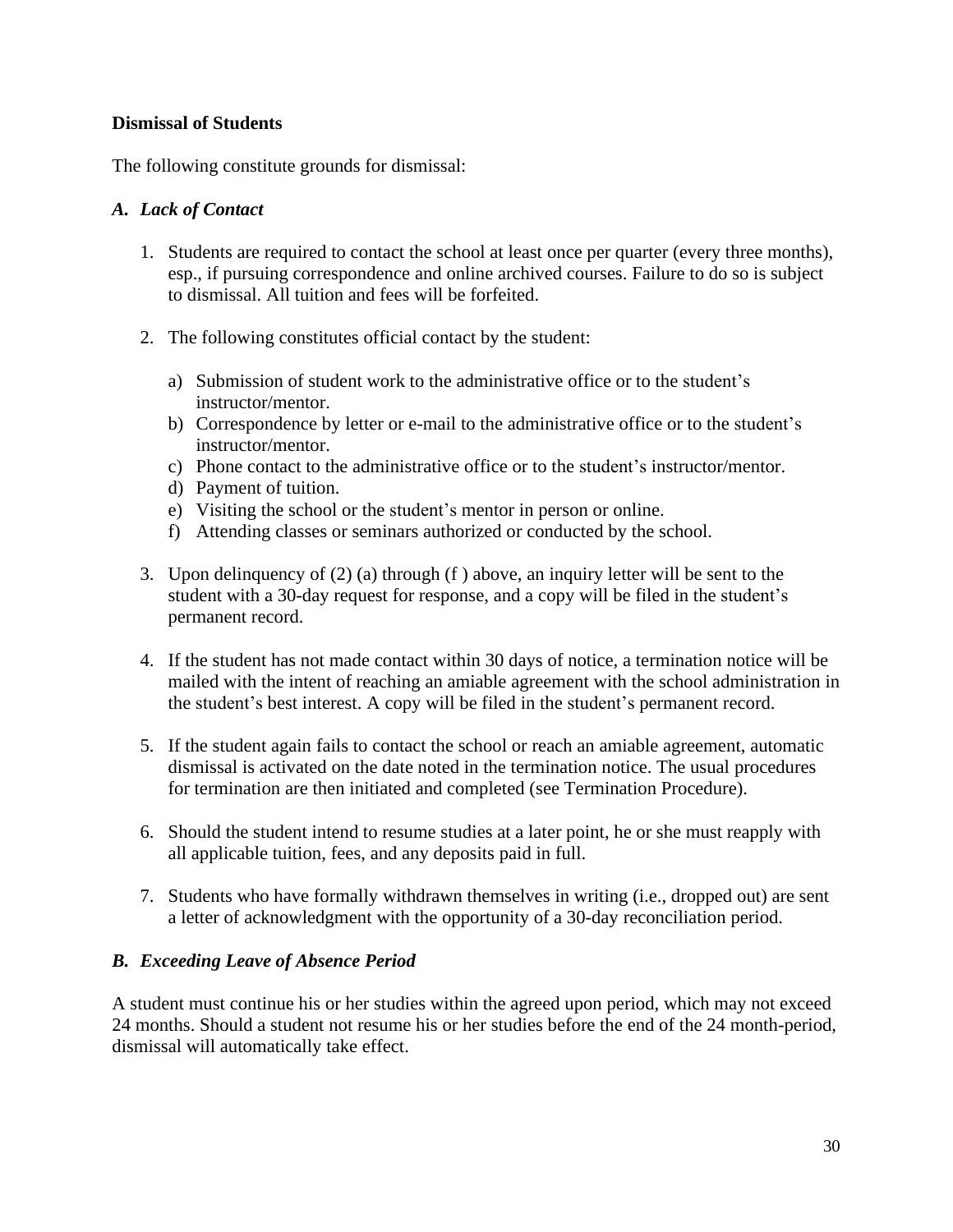# *C. Delinquent Tuition Payments*

- A. All tuition must be paid according to the individual payment plan set for each student.
- B. If payments are not received on time according to the payment plan schedule, a late fee will be charged to the student's account for each delinquent month.
- C. Accounts delinquent for two months may be closed with recommendation of student dismissal. In cases of dismissal, all paid fees and deposits are forfeited.
- D. In the case of delinquency, a letter is sent to the student (first notice), providing reasonable time to reconcile the delinquent tuition or to reach an amiable agreement with the school's administration in the student's best interest.
- E. After the grace period has expired without results, a second letter is mailed to the student giving a 30-day termination notice.
- F. If the student fails to contact the school or reach an amiable agreement, automatic dismissal is activated on the date noted in the termination notice. The usual procedures for termination are then initiated and completed (see Termination Procedure).

#### *D. Violations of the Honor Code or Incompatible Situations*

All other dismissal issues, such as violating the School Honor Code or incompatible situations with student status, are handled on a case-by-case basis between the student's mentor, the Chancellor, and the student.

# *E. Lack of Academic Progress*

If a student fails to meet the minimal academic standard as outlined above, he or she will be placed on probation with the possibility of suspension or dismissal. See the sections on "Academic Probation" and "Academic Suspension and Dismissal" for more information.

#### *Termination Procedure*

Only the Chancellor may impose final dismissal of a student. The student has the right to appeal any dismissal to the school's Board of Directors at the next scheduled meeting. The student's dismissal remains in effect until such time as the Board of Directors considers the student's appeal.

- The student must submit the appeal in writing, addressed to the school's administration.
- The student will then be informed of the place and date of the next Board meeting.
- The chairperson of the Board of Directors will be requested to place the appeal on the meeting agenda.
- The student may attend the appeal's portion of the Board meeting or present his or her case in writing or by conference call.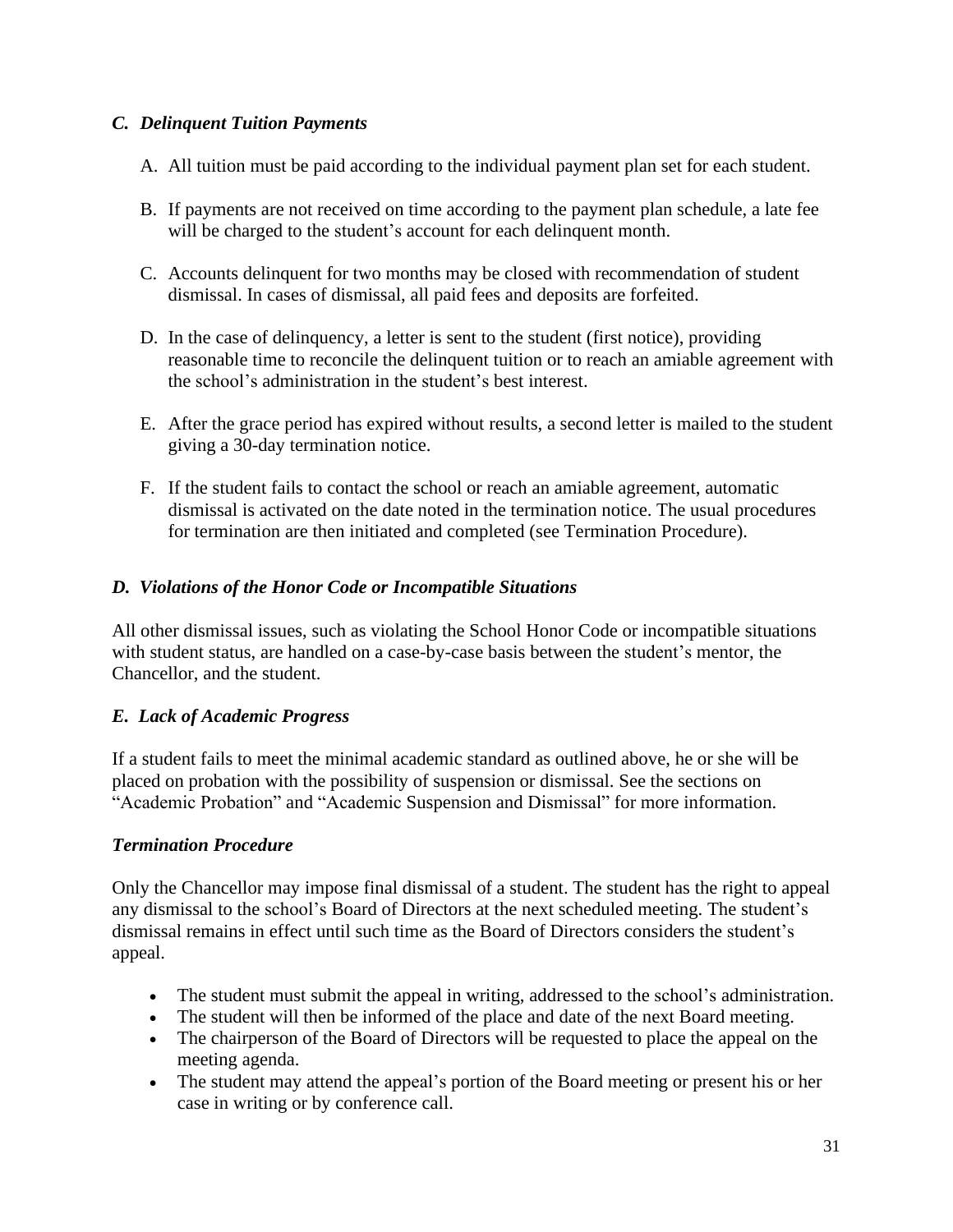• The school's Board shall make a decision that will be conveyed to the student in writing.

#### **School Honor Code**

Professionals with the highest responsibilities as staff or students of theology are required by the guidelines of St. Anthony and by Catholic Christian ethical standards to show a level of integrity that is beyond reproach.

#### *Reasons for an Honor Code*

- 1. There should be a sense of satisfaction and respect for yourself and others that you have done what is morally correct.
- 2. There should be a recognition that people around you see and know that you are a Christian or a person of goodwill in all you say and do.

#### *Lying*

Lying is making an assertion that intentionally deceives or misleads. This deceitful assertion may be in verbal or written form, or clearly communicated by a gesture. Your responsibility for the truth goes beyond what is said or written. It includes what is understood and perceived by others.

#### *Stealing*

Stealing is defined as intentionally depriving someone else of property or service without permission.

#### *Cheating*

Cheating is defined as attempting or aiding in the intent to receive undeserved credit or to give an unfair advantage. The essence of cheating (i.e., plagiarism) is the act of deceiving the school into thinking that some piece of work is your own, when in fact it is not.

#### *Conduct*

At all times and in all situations the student will conduct himself or herself in a Christ-like manner. This behavior applies to classroom work, correspondence studies, and personal situations. At all times, a St. Anthony student must reflect the values a servant of God would hold, at home, work, recreation, in study, and in the classroom.

#### **Student Grievance Policy**

Any student who has a grievance with the school or an instructor should first discuss the problem with the instructor or school's administrator. If a resolution is not reached, the student should file a written complaint with the Chancellor, which will be responded to in writing. If further resolution is not reached, the student may request a hearing of the school's Board of Directors. If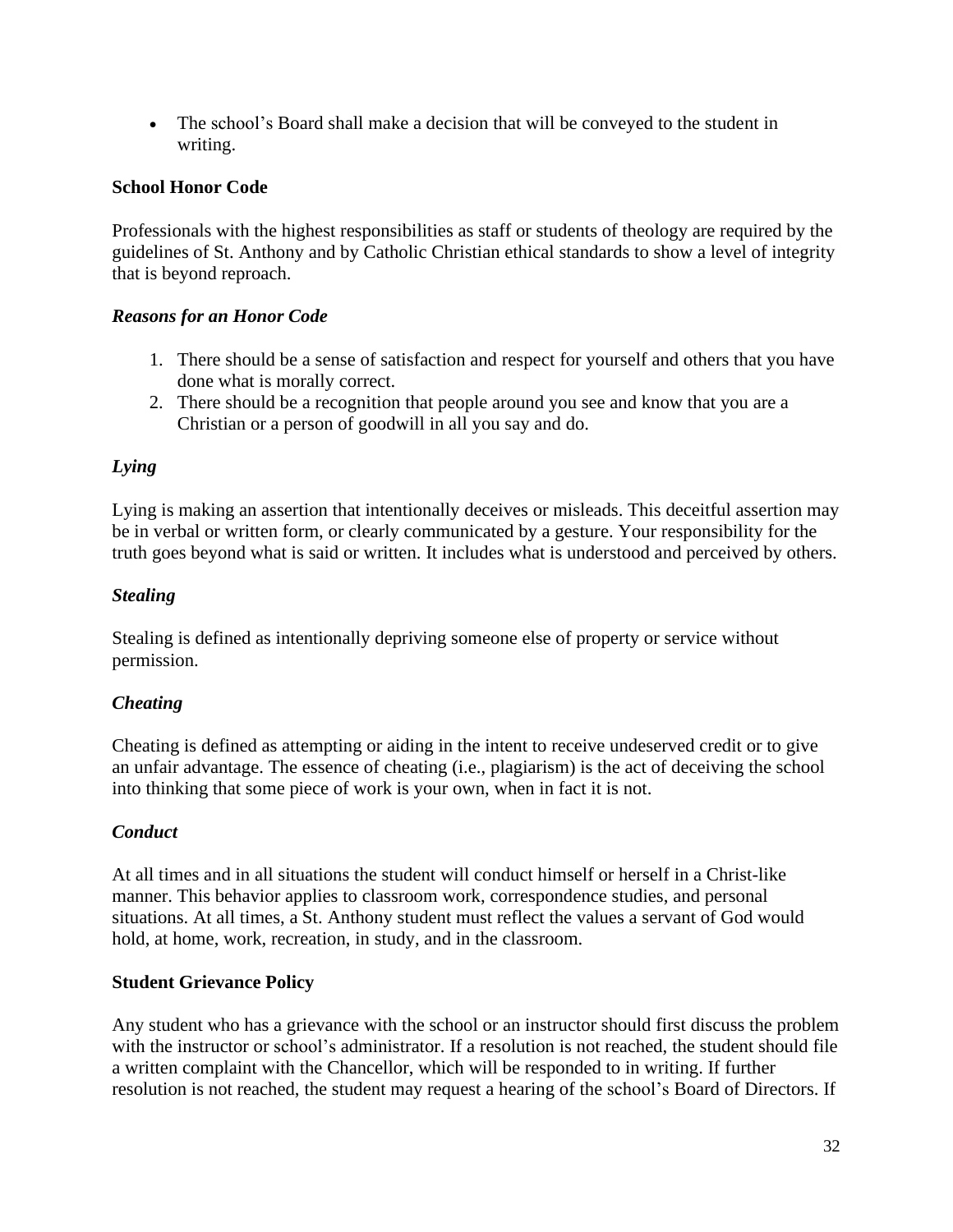attempts at a satisfactory resolution have been exhausted through the school's administration, then the student can request a binding arbitration process (a neutral third party) to resolve the outstanding dispute. No unfair action/treatment or retaliation will result from a student's initiation of a complaint.

# **Student Transfers**

#### *Transfer to a Different Program*

(e.g., transfer from Bachelor of Theology to Baccalaureate of Theology)

#### **Step 1:**

- The student must request his or her intention to transfer in writing. E-mail and regular letter (with signature and date) are acceptable forms of communication.
- The letter is to be addressed to the program coordinator.

#### **Step 2:**

- The program coordinator has 14 days to either reject or approve the transfer.
- The program coordinator will convey the results to the student in writing and file a copy in the student's permanent record.
- This constitutes the completion of the transfer, and the student is allowed to enroll in the approved program.

#### **Step 3:**

- The student will receive an updated tuition statement within 30 days. As with all tuition, the new tuition is governed by the school's tuition policies. Overpaid tuition will not be refunded, but may be applied towards future courses, programs, or services.
- The transfer will not affect the student's grade point average in any manner and the individual's transcript will duly note the transfer.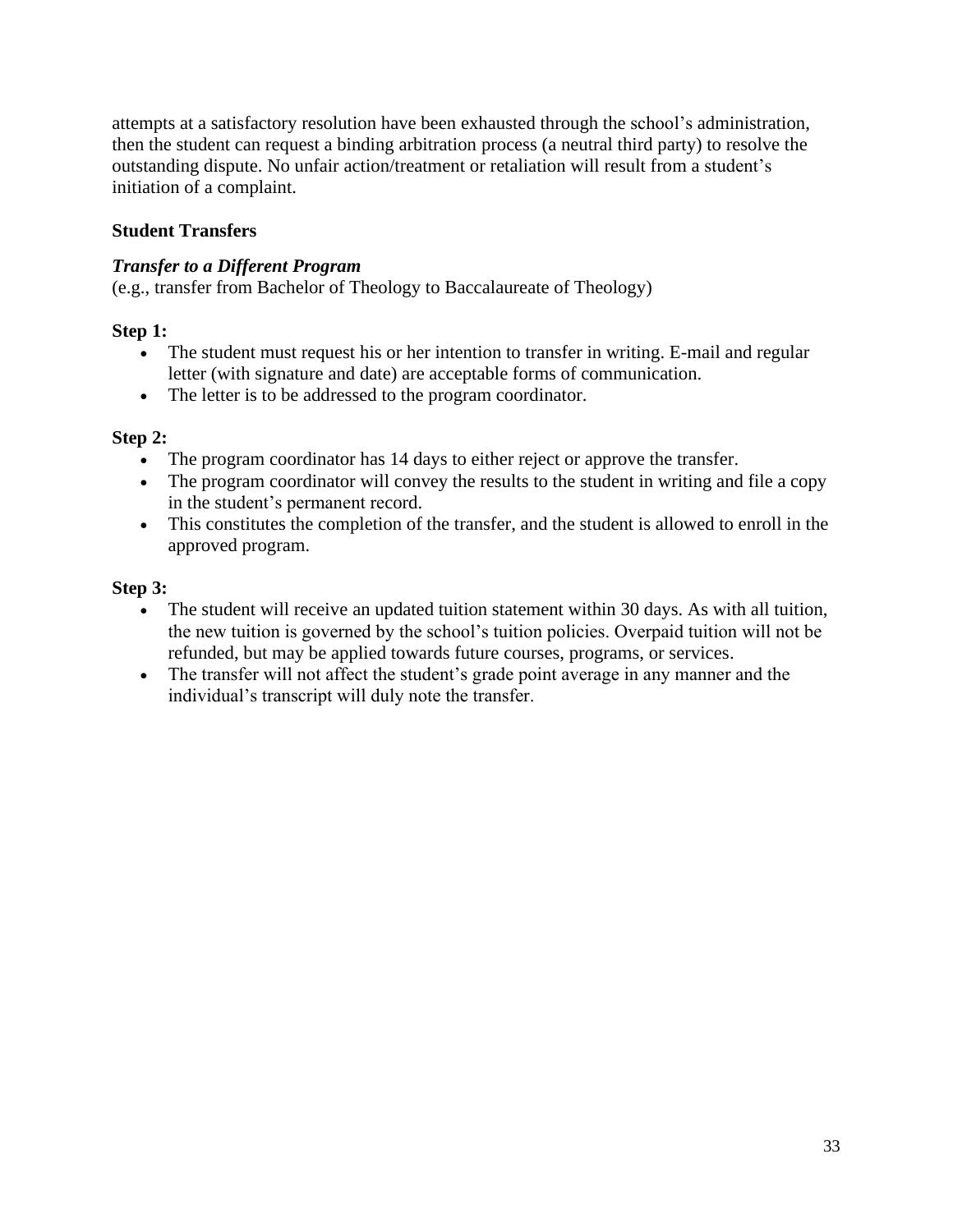# **Non-degree and Degree Programs**

# *Program Listing and Credentials Conferred*

St. Anthony's Cathedral House of Liturgical Studies offers non-credit adult spiritual formation/enrichment and continuing education (CE) certificates and professional degrees.

| <b>Program Title</b>                                  | <b>Credential/Degree Conferred</b>                                                                                                                        | Pages#    |
|-------------------------------------------------------|-----------------------------------------------------------------------------------------------------------------------------------------------------------|-----------|
| Non-degree programs/courses                           |                                                                                                                                                           |           |
| House of Studies cate chetical/vocational<br>programs | Diploma in<br><b>Old Catholic Studies</b><br><b>Liturgical Studies</b><br><b>Eastern Church Studies</b><br><b>Practical Ministry Studies</b><br>$\bullet$ | $35 - 37$ |
| Continuing education courses                          | <b>Certificate of Achievement</b>                                                                                                                         | 38        |
| Degree programs                                       |                                                                                                                                                           |           |
| Bachelor of Theology (B.Th.)                          | <b>Bachelor of Theology</b>                                                                                                                               | 39-41     |
| Baccalaureate of Theology (Th.B.)                     | <b>Baccalaureate of Theology</b>                                                                                                                          | $42 - 45$ |
| Master of Divinity (M.Div.)                           | <b>Master of Divinity</b>                                                                                                                                 | 46-49     |
| Doctorate of Theology (Th.D.)                         | Doctorate of Theology                                                                                                                                     | 50-53     |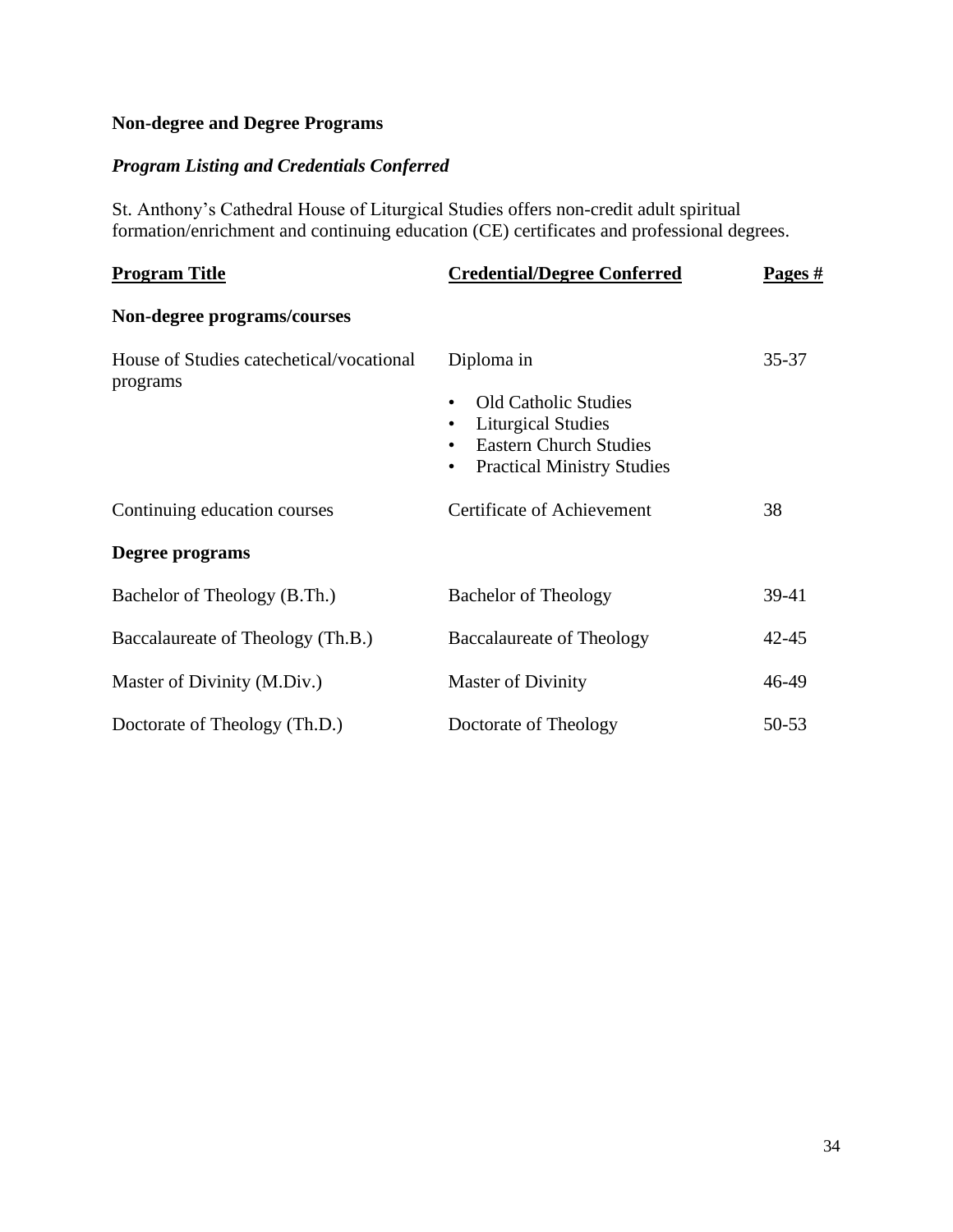#### **House of Studies Formation (Catechetical and Vocational) Core Courses and Programs**

#### The House of Studies offers **non-degree, formation (catechetical and vocational)**

**programs** for individuals engaging in catechesis, pursuing an ecclesiastical vocation (diaconate or presbyter: deacon or priest), or continuing in a vocation of ordained ministry. A major element of this program provides spiritual formation for students, and another provides them with studies in the biblical text, theology (systematic theology, church history, etc.), and in various areas of practical theology. The goal of these programs is to prepare graduates for conducting their ministry at a level of professional competence, communicating in a manner that is intellectually articulate, and relating to others in a way that is spiritually mature and morally sensitive.

Upon completion of the House of Studies program, **graduates will earn a diploma** in a particular program of study and have:

- Acquired a deeper knowledge of historical theology and the Bible to more effectively function in various roles in a church setting;
- Developed skills in studying the Bible;
- Formed a sound foundation for continuing scholarly biblical studies and theology; and
- Prepared for vocational opportunities as a diaconate or presbyter or in various professional fields in ministry and theology.

#### *Program Requirements*

- Students must maintain a minimum 3.0 cumulative grade point average.
- All requirements must be completed within six years of the date of acceptance into the program.
- All assignments and exams for online courses/webinars must be submitted at the end of each course or semester as listed on the academic calendar, unless otherwise stipulated in the course syllabus. Assignments for residential courses/seminars must be submitted 90 days after the completion of on-site instruction, unless otherwise stipulated in the course syllabus.
- Standard admission application process. Potential students will soon be able to apply online.

#### *Overall Required Credits - Estimated Cost of Programs*

Individual Houses of Study programs have difference credit requirements. The institutional website provides estimated costs of tuition and registration fees per program based on those credit requirements and a prospective student following an academic track (\$108). The costs are provided for general budgeting purposes only and do not include books, other resources, and other applicable fees (certification, professional, etc.). St. Anthony reserves the right to change tuition and required fees and the required credits to successfully complete a program.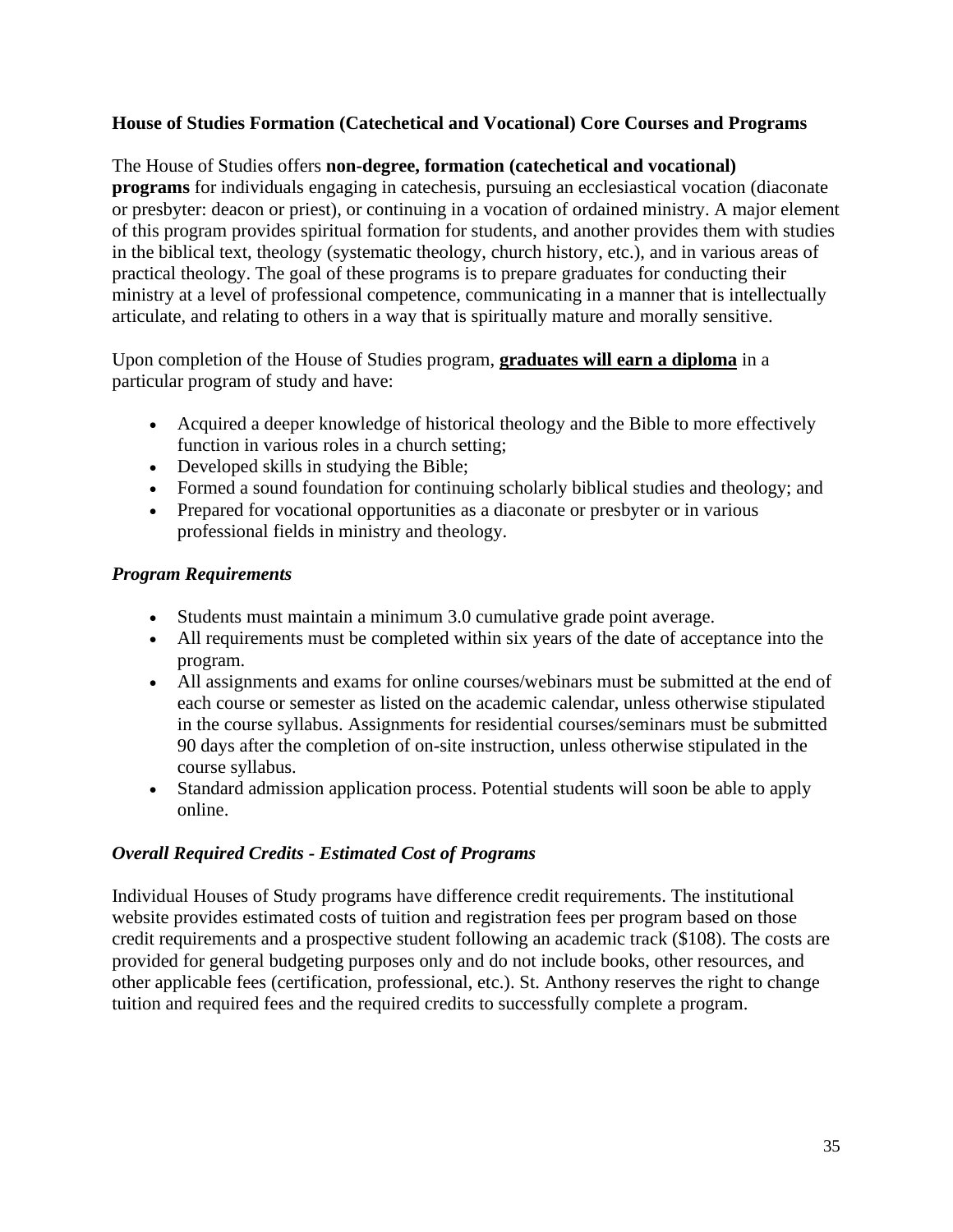# *Individual Houses of Study Modules with Courses (each course is three credits: CEU or academic track)*

*Note:* Course numbers and descriptions will be featured in the online course schedule once the courses are scheduled.

The core module of courses is 27 credits (each course is 3 credits: CEU or academic track with a difference in assignments and cost):

- Old Testament Survey (3 credits)
- New Testament Survey (3 credits)
- Introduction to Church History (3 credits)
- BIB150 Biblical Hermeneutics (3 credits)
- Introduction to Biblical Languages and Use of Key Resources (3 credits)
- Mapping the Theological Terrain: Finding Yourself within the Christian Context (3) credits)
- MIN152 Personal Spiritual Direction and Formation (3 credits)
- Missions and Apologetics (3 credits)
- Contemporary Ministry Issues (3 credits)

|           | <b>Old Catholic</b><br><b>House of Studies</b><br>63 Credits** |           | Liturgical<br><b>House of Studies</b><br>48 Credits** |           | <b>Eastern Church</b><br><b>House of Studies</b><br>39 Credits** |           | <b>Practical Ministry</b><br><b>House of Studies</b><br>36 Credits** |
|-----------|----------------------------------------------------------------|-----------|-------------------------------------------------------|-----------|------------------------------------------------------------------|-----------|----------------------------------------------------------------------|
|           | <b>Basic Courses</b>                                           |           | <b>Basic Courses</b>                                  |           | <b>Basic Courses</b>                                             |           | <b>Basic Courses</b>                                                 |
| $\bullet$ | OC102 Introduction                                             | $\bullet$ | Western/Eastern                                       | $\bullet$ | <b>Basic Non-Chalcedon</b>                                       |           | (core module above)                                                  |
|           | to Catholicism                                                 |           | Church                                                |           | Church                                                           |           |                                                                      |
| $\bullet$ | <b>History of Catholic</b>                                     | $\bullet$ | <b>First Seven</b>                                    | $\bullet$ | The Nestorians                                                   |           |                                                                      |
|           | $Church*$                                                      |           | <b>Ecumenical Councils</b>                            | $\bullet$ | Eastern Canon                                                    |           |                                                                      |
| $\bullet$ | The Legacy of                                                  | $\bullet$ | Introduction to                                       | $\bullet$ | Eastern Church                                                   |           |                                                                      |
|           | Utrecht                                                        |           | Patristics                                            |           | <b>Studies</b>                                                   |           |                                                                      |
| $\bullet$ | <b>First Seven</b>                                             |           |                                                       | $\bullet$ | Introduction to                                                  |           |                                                                      |
|           | <b>Ecumenical Councils</b>                                     |           |                                                       |           | Eastern Church                                                   |           |                                                                      |
| $\bullet$ | Introduction to                                                |           |                                                       |           | Patristics                                                       |           |                                                                      |
|           | Patristics                                                     |           |                                                       |           |                                                                  |           |                                                                      |
|           | <b>Theology</b>                                                |           | <b>Theology</b>                                       |           | <b>Theology</b>                                                  |           | <b>Theology</b>                                                      |
| ٠         | <b>Systematic Theology</b>                                     | $\bullet$ | <b>Systematic Theology</b>                            | $\bullet$ | Enthronement                                                     | $\bullet$ | Theology and Ethics                                                  |
| $\bullet$ | Christian                                                      | $\bullet$ | Gospel and Social                                     |           | Theology                                                         |           | of God                                                               |
|           | Ethics/Moral                                                   |           | Ethics                                                |           |                                                                  | $\bullet$ | Gospel and Social                                                    |
|           | Theology                                                       | $\bullet$ | Sacramental                                           |           |                                                                  |           | Ethics                                                               |
| $\bullet$ | Sacramental                                                    |           | Theology                                              |           |                                                                  | $\bullet$ | Enthronement                                                         |
|           | Theology                                                       | $\bullet$ | The Mystery of Faith:                                 |           |                                                                  |           | Theology                                                             |
| $\bullet$ | The Mystery of Faith:                                          |           | The Eucharist                                         |           |                                                                  |           |                                                                      |
|           | The Eucharist                                                  | $\bullet$ | Ecclesiastical                                        |           |                                                                  |           |                                                                      |
| $\bullet$ | Ecclesiastical                                                 |           | Theology                                              |           |                                                                  |           |                                                                      |
|           | Theology                                                       |           |                                                       |           |                                                                  |           |                                                                      |
| $\bullet$ | Catholicism and                                                |           |                                                       |           |                                                                  |           |                                                                      |
|           | Human Sexuality                                                |           |                                                       |           |                                                                  |           |                                                                      |
| $\bullet$ | Catholic                                                       |           |                                                       |           |                                                                  |           |                                                                      |
|           | Apologetics*                                                   |           |                                                       |           |                                                                  |           |                                                                      |
|           | <b>Biblical Studies</b>                                        |           | <b>Biblical Studies</b>                               |           | <b>Biblical Studies</b>                                          |           | <b>Biblical Studies</b>                                              |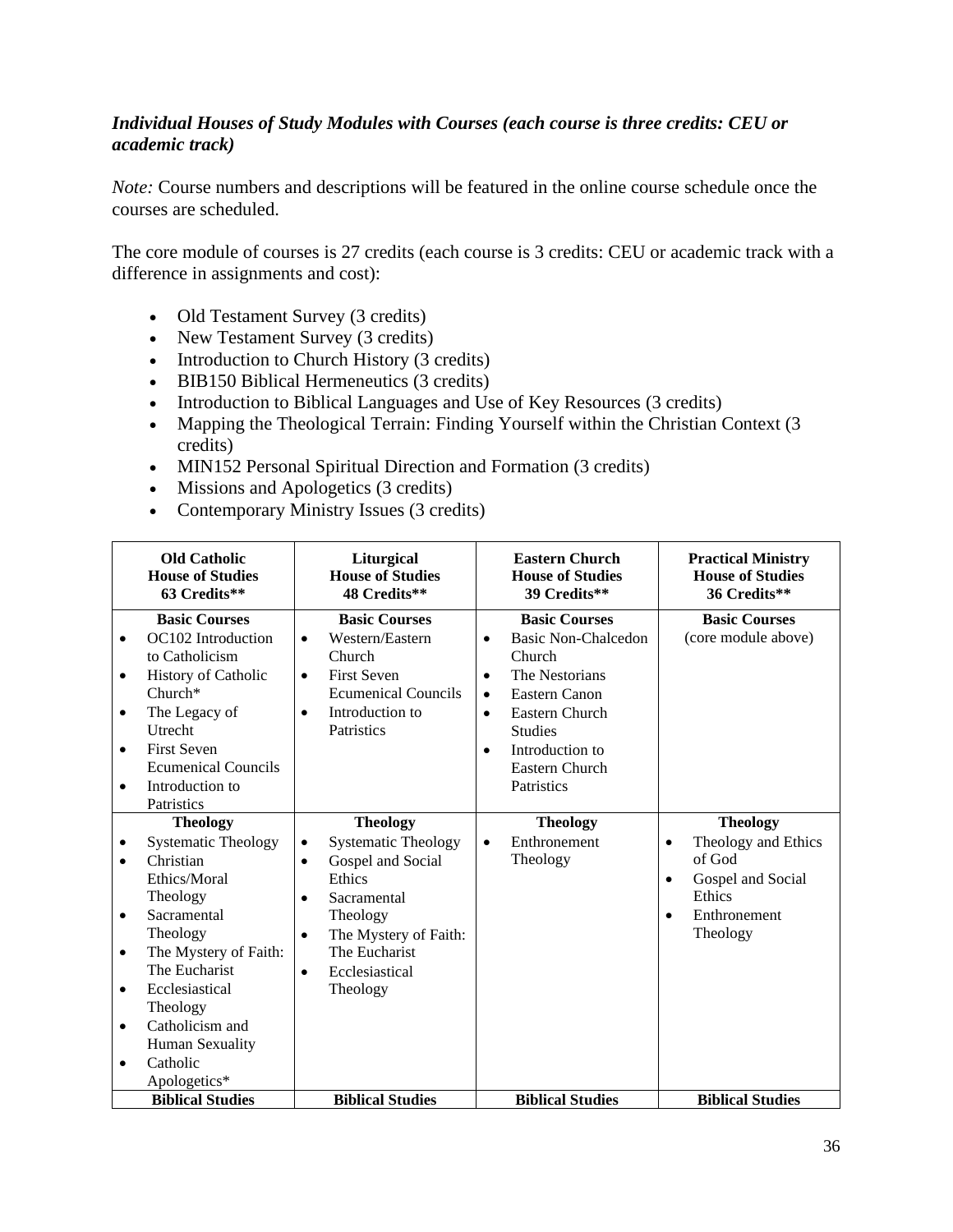|                  | Greek or Hebrew<br>Elective textual<br>course<br>Elective textual<br>course                                                                                                                                                                                                                                              | $\bullet$<br>$\bullet$<br>$\bullet$              | Greek and Hebrew<br>Epistles of Paul<br>Elective textual<br>course                                        | $\bullet$<br>$\bullet$<br>$\bullet$ | LANG110 Basic<br>Syriac<br>Peshitta of Old and<br>New Covenants<br>Eastern View of<br>Apocalypse                        | ٠<br>٠<br>$\bullet$    | Prophets<br>Epistles of Paul<br>Johannine Literature<br>Apocalyptic<br>Literature                                   |
|------------------|--------------------------------------------------------------------------------------------------------------------------------------------------------------------------------------------------------------------------------------------------------------------------------------------------------------------------|--------------------------------------------------|-----------------------------------------------------------------------------------------------------------|-------------------------------------|-------------------------------------------------------------------------------------------------------------------------|------------------------|---------------------------------------------------------------------------------------------------------------------|
| ٠<br>٠<br>٠<br>٠ | Practicum<br>Homiletics 1<br>Homiletics 2<br>Liturgics<br><b>Business of Church</b><br>Introduction to<br><b>Pastoral Care</b><br>Spiritual Direction*<br>Introduction to<br>Catholic Spirituality<br><b>CCIA</b><br>Distinctives/Heritage<br><b>Contemporary Issues</b><br>in Christianity*<br>Missiology-<br>Missions* | $\bullet$<br>$\bullet$<br>$\bullet$<br>$\bullet$ | Practicum<br>Homiletics 1<br><b>Liturgical Practice</b><br>CCS100 Biblical<br>Counseling<br>Church Prayer | $\bullet$<br>$\bullet$<br>$\bullet$ | <b>Practicum</b><br>Eastern Church<br>Liturgy<br>Syriac Prayers: The<br>Lord's Prayer<br>Eastern Church<br>Spirituality | $\bullet$<br>$\bullet$ | Practicum<br>Making of a Leader<br>CCS100 Biblical<br>Counseling<br>Discipleship<br>Psychology and Good<br>Religion |
|                  | <b>Final Thesis***</b>                                                                                                                                                                                                                                                                                                   |                                                  | <b>Final Thesis***</b>                                                                                    |                                     | <b>Final Thesis***</b>                                                                                                  |                        | <b>Final Thesis***</b>                                                                                              |

#### **NOTES:**

\*These courses are fulfilled in the core module with additional readings required for students from an Old Catholic tradition. An additional one credit in Old Catholic readings (with a reflective assignment) may be awarded in addition to the regular three credit course.

\*\*Prerequisites include B.A., B.S., Th.B., or equivalent degree. Special status can be obtained if a student has completed 107 credits of undergraduate study, possesses 15 years of pastoral/ministerial experience, and is at least 35 years of age. Advanced placement of up to 24 semester hours can be obtained if a student has completed a graduate level major in religious or theological studies and received a grade of 2.7 (B-) in the courses under consideration with the remaining semester credits taken at the House of Studies for complete fulfillment of certification/licentiate requirements.

\*\*\*The final thesis or project will be supervised by an academic affairs committee in cooperation and consultation with ecclesiastical authorities.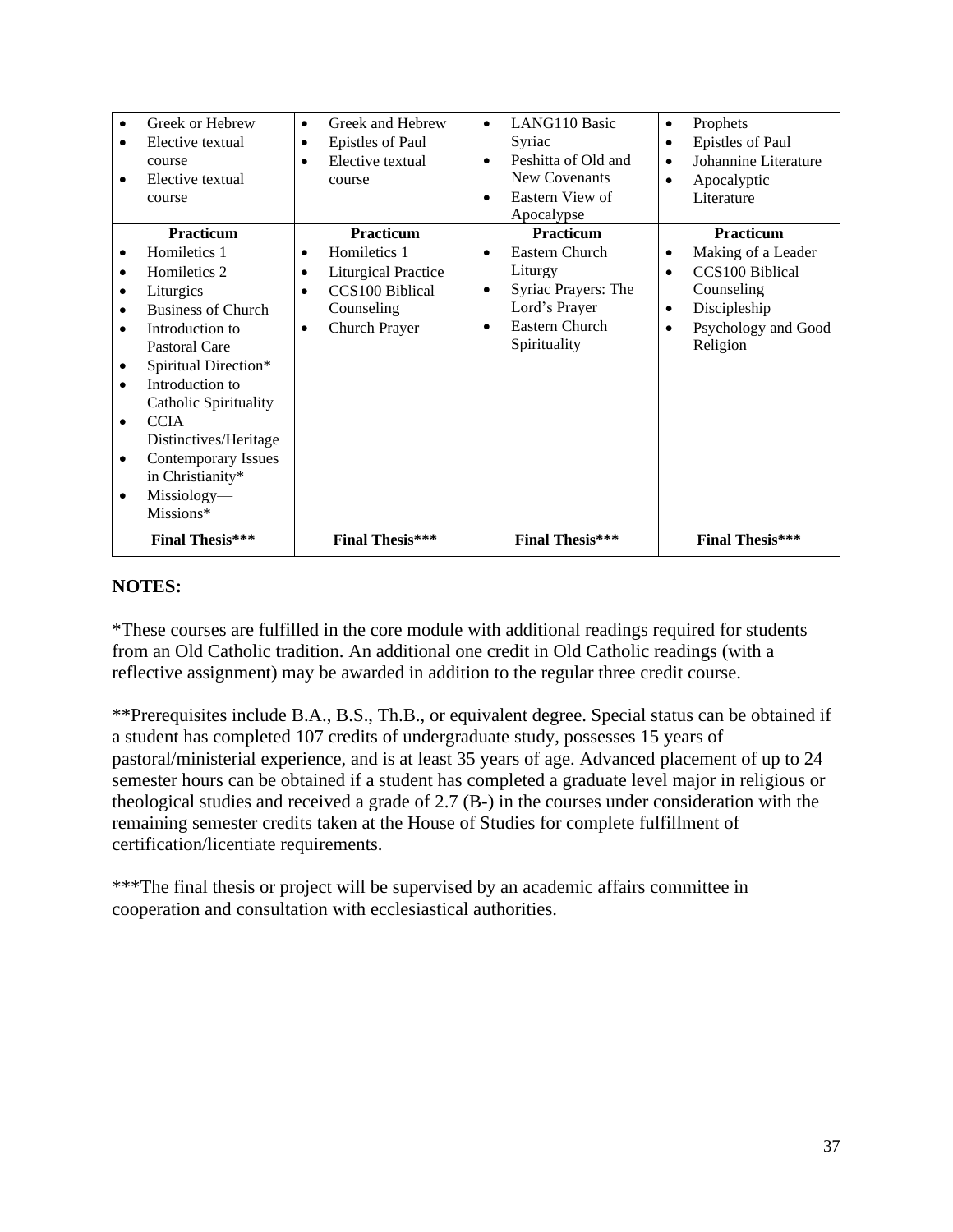#### **Continuing Education Courses**

St. Anthony offers continuing education courses for learners at all stages of life. The St. Anthony Continuing Education Program enables students to earn continuing education units (CEUs) for (re)certification, future degrees, or personal growth and enrichment. Students can study whenever they want and can take **up to one year** to complete a course.

#### *Steps to Enroll in St. Anthony CEUs*

- 1. Visit the "House of Studies Degrees" category in the navigational bar on the school's website at [www.stanthonysliturgicalhouse.org](http://www.stanthonysliturgicalhouse.org/) and click on the "Course Schedule" in the drop down menu. Determine in which CEU course(s) you would like to enroll, then click "Registration."
- 2. In the next window, complete the online registration form and check the CEU courses you wish to order and click "Submit." Registration is that easy!
- 3. Once payment is received, you will receive an e-mail notification from St. Anthony containing a link to the online instructional portal.
- 4. Send your completed CEU course short assignments (paper, test, etc.) to the instructor's e-mail address provided for grading in order to receive your Certificate of Achievement. You can complete your assignments and receive your certificate up to one year after the date of purchase or from enrollment in the course.

**Prior to Enrolling/Ordering (especially if you are enrolling in St. Anthony CEUs for certification or a degree program):** Verify directly with the school, college, business, or governmental agency to determine if it will accept St. Anthony CEU credits.

**CEU Program Regulations:** Students must attend 90% of all scheduled residential class hours, in addition to completing any other academic requirements set by the instructor, in order to earn CEU credit and a Certificate of Achievement.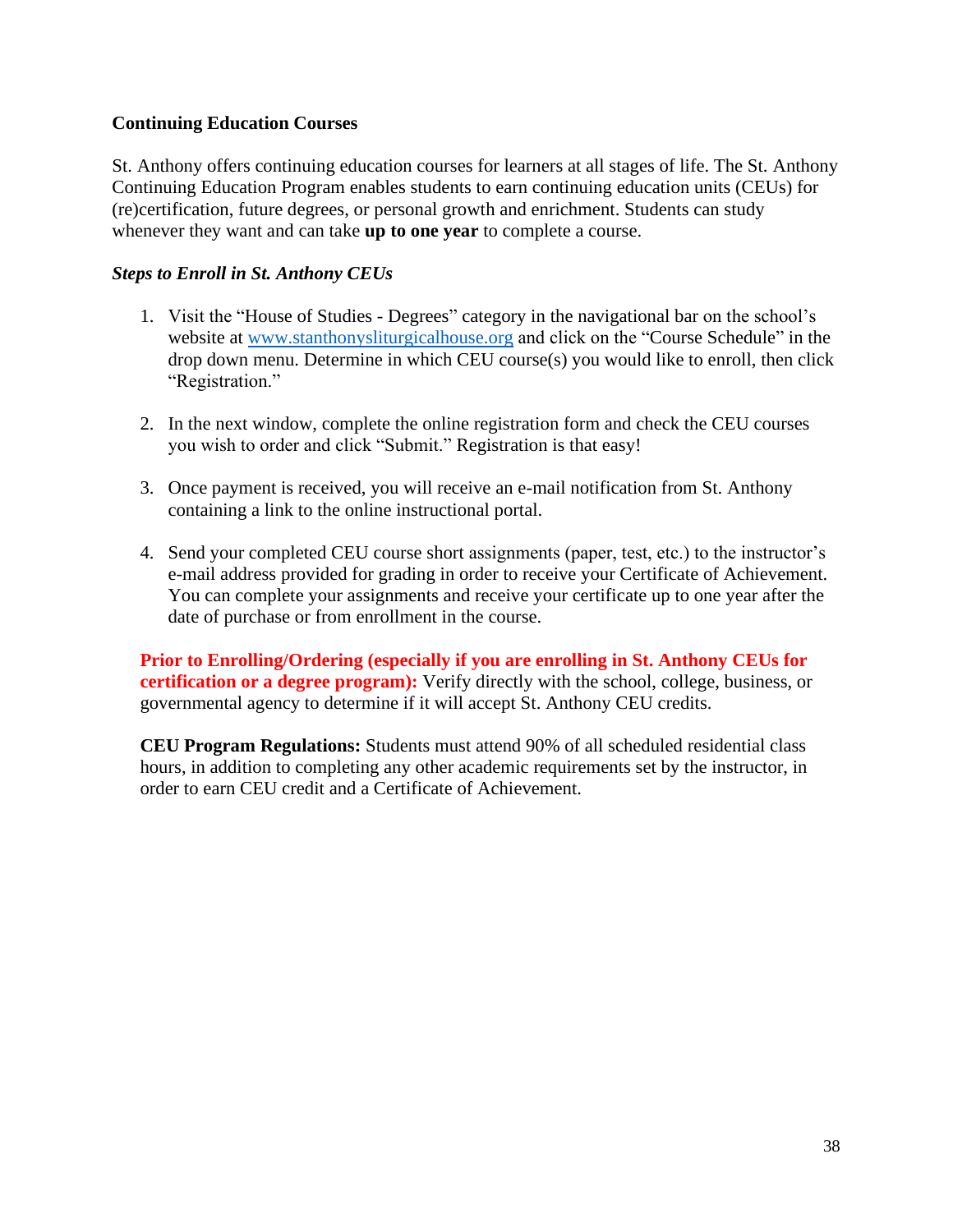# **Bachelor of Theology (B.Th.)**

# *Description*

The Bachelor of Theology (B.Th.) is an introductory degree program for individuals planning to enter or continue careers in ministry. A major element of this program provides students with introductory and general studies in the biblical text, theology, and a few areas of practical ministry. The Baccalaureate of Theology (Th.B.) (see next degree program) [r](https://www.stanthonysliturgicalhouse.org/baccalaureate-of-theology-th-b)equires additional language, systematic theology, biblical theology, ethics, homiletics, hermeneutics, Christian ministry studies through the first year of the Master of Divinity (M.Div.) degree.

# *Objectives*

The main objective of the degree is to provide students with general (survey) knowledge and skills in biblical, theological, and pastoral studies for a successful career in the personal or church ministry and preparation for advanced studies at the masters level.

#### *Degree Requirements*

# **General Education Module: 60 Semester Credits**

To qualify for admittance into the program, students must have completed 60 semester credits of general education requirements. Students with less than the required hours will be admitted on a provisional status while they work on completing all program requirements. General education credits can be earned at any accredited institution or equivalent. Basic requirements include:

- Composition (English, business and technical writing): 9 credits
- Human communications (speech, modern foreign language): 9 credits
- Social sciences (history, sociology, economics, psychology): 9 credits
- Natural science (biology, chemistry, ecology, earth science): 6 credits
- Applied mathematics (e.g., business math), statistics, and computer training: 9 credits
- Arts and humanities (music, art, philosophy, logic): 9 credits
- General education electives: 9 credits

# **Biblical, Theological, and Pastoral Studies Module: 60 Credits (see inset below)**

- All degree requirements must be completed within six years of the date of acceptance into the program.
- All assignments and exams for online courses/webinars must be submitted at the end of each course or semester as listed on the school calendar. Assignments for residential courses/seminars must be submitted 90 days after the completion of on-site instruction, unless otherwise stipulated in the course syllabus. Assignments for correspondence courses must be submitted within six months of the date of enrollment for each course.
- Students must maintain a minimum 2.7 (B-) cumulative grade point average.
- Students must contact their mentor at least once per quarter to remain in academic good standing.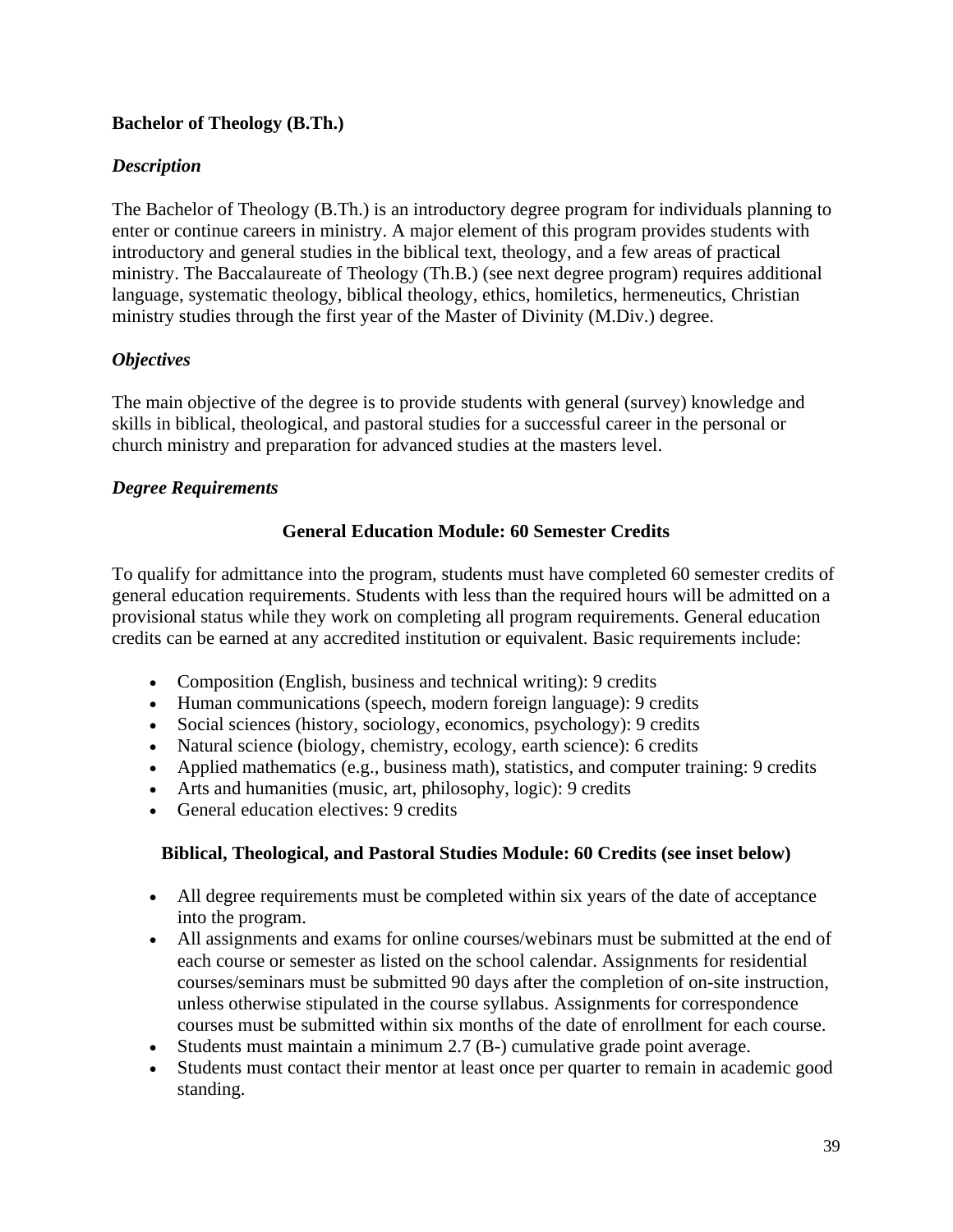# *Prerequisites*

Standard admission application process. Potential students will soon be able to apply online.

- Advanced placement of up to 24 semester hours can be obtained if a student has completed previous religious or theological studies and received a grade of 2.7 (B-) in the courses under consideration; the remaining semester credits must be taken at St. Anthony to complete degree requirements.
- General education requirements for the B.Th.: 60 semester credits for professional development (provisional admission granted until completed: see above).
- Mentoring under supervision of a bishop, if available, will be considered and approved by St. Anthony for credit in area of practical theology (ministry).
- Selection of a proctor who will be responsible for exams. A mentor will be provided by St. Anthony.

# *Overall Credits - Estimated Cost of Degree*

The institutional website provides estimated costs of tuition and registration fees for 60 credits earned through St. Anthony based on the credit requirements and a prospective student following an academic track (\$108). The costs are provided for general budgeting purposes only and do not include books, other resources, and other applicable fees (certification, professional, etc.). St. Anthony reserves the right to change tuition and required fees and the required credits to successfully complete a program.

# *Areas of Study and Total Number of Credits*

*Note:* Course numbers and descriptions will be featured in the online course schedule once the courses are scheduled.

#### *Biblical Studies: 27 credits*

- Introduction to Sacred Scriptures: 3 credits
- Biblical Languages Survey: 3 Credits
- Hermeneutics: 3 credits
- Pentateuch: 3 credits
- Prophets: 3 credits
- Writings: 3 credits
- Canonical Gospels: 3 credits
- Epistles of Paul: 3 credits
- General Epistles: 3 credits

#### *Theological Studies: 24 credits*

- New Testament Ethics: 3 credits
- Systematic Theology: 3 credits
- Moral Theology: 3 credits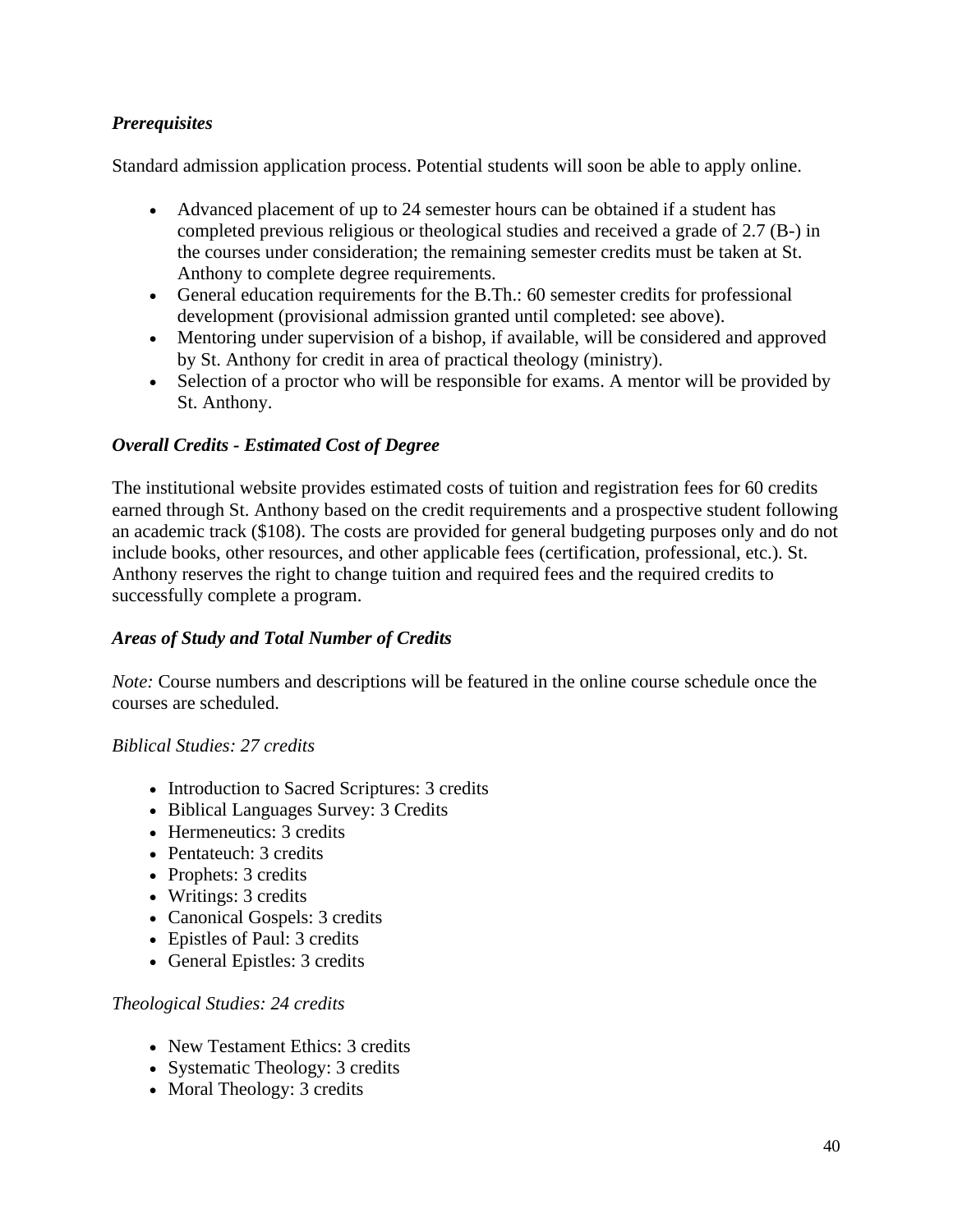- Canon Law: 3 credits
- Survey of Church History: 3 credits
- Patristic Perspectives: 3 credits
- Spirituality of East and West: 3 credits
- Philosophy and its Influence of Liturgical Theology: 3 credits

# *Pastoral Studies: 9 credits*

- Spiritual Formation: 3 Credits
- Pastoral Counseling: 3 credits
- Ethics in Ministry and Counseling: 3 credits

#### *Electives beyond required 60 credits or in lieu of a course above with approval:*

- Apocalyptic Literature and Prophecy: 3 credits
- Christology: 3 credits
- Family Counseling and Life Issues: 3 credits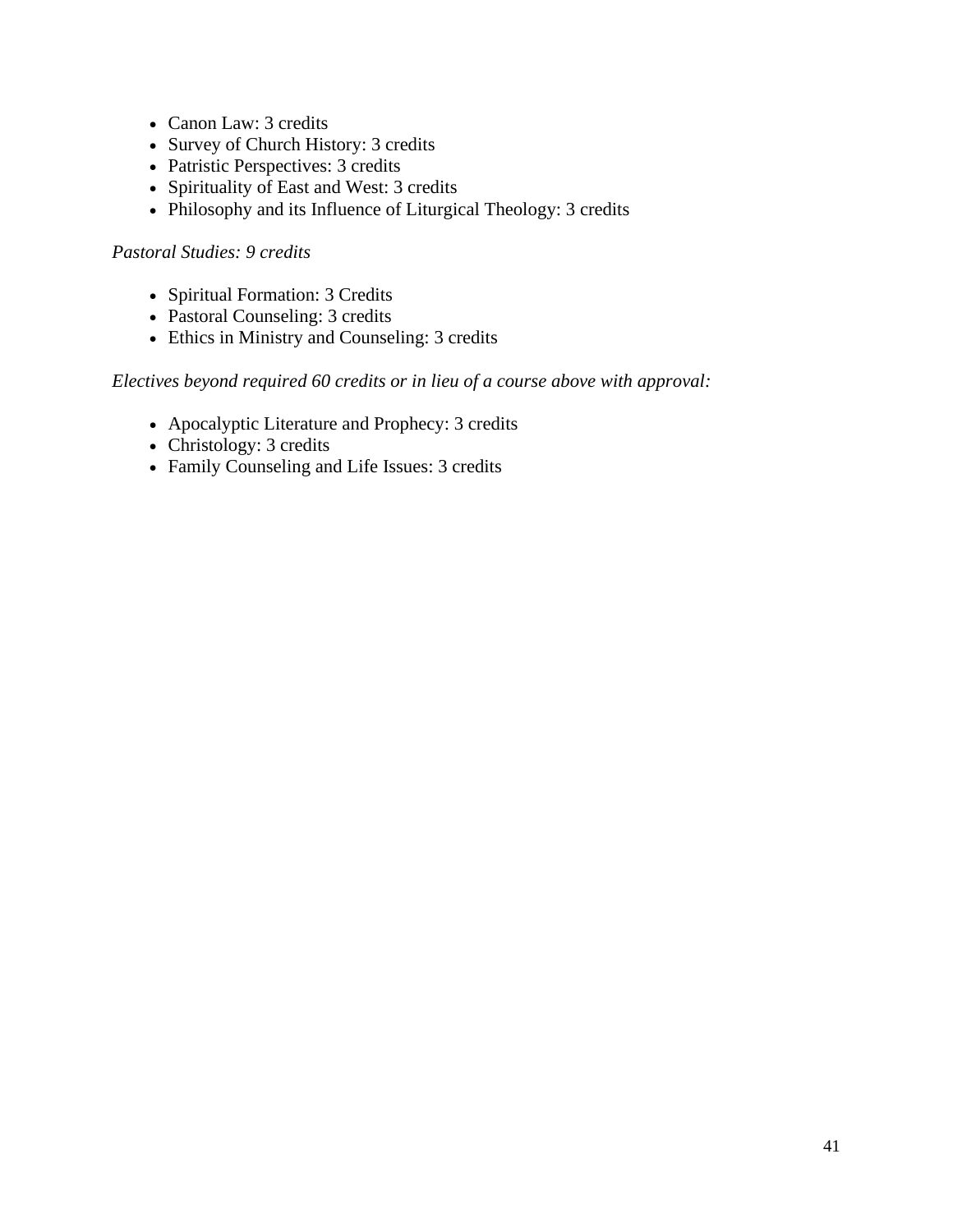# **Baccalaureate of Theology (Th.B.)**

# *Description*

The Baccalaureate of Theology (Th.B.) is a five-year theological degree that requires additional language, systematic theology, biblical theology, ethics, homiletics, hermeneutics, Christian ministry studies through the first year of and in preparation for the Masters of Divinity (M.Div.) degree.

# *Objectives*

Upon completion of this degree, students will:

- Possess general (survey) knowledge and skills in biblical, theological, and pastoral studies for a successful career in church ministry, and
- Be prepared for advanced studies at the masters level, especially for the Masters of Divinity (M.Div.[\)](https://www.stanthonysliturgicalhouse.org/masters) degree.

#### *Degree Requirements*

- All degree requirements must be completed within six years of the date of acceptance into the program.
- All assignments and exams for online courses/webinars must be submitted at the end of each course or semester as listed on the school calendar. Assignments for residential courses/seminars must be submitted 90 days after the completion of on-site instruction, unless otherwise stipulated in the course syllabus. Assignments for correspondence courses must be submitted within six months of the date of enrollment for each course.
- Students must maintain a minimum 2.7 (B-) cumulative grade point average.
- Students must contact their mentor at least once per quarter to remain in academic good standing.

#### *Prerequisites*

Standard admission application process. Potential students will soon be able to apply online.

- Advanced placement of up to 24 semester hours can be obtained if a student has completed previous religious or theological studies and received a grade of 2.7 (B-) in the courses under consideration; the remaining semester credits must be taken at St. Anthony to complete degree requirements.
- Mentoring under supervision of a bishop, if available, will be considered and approved by St. Anthony for credit in area of practical theology (ministry).
- Selection of a proctor who will be responsible for exams. A mentor will be provided by St. Anthony.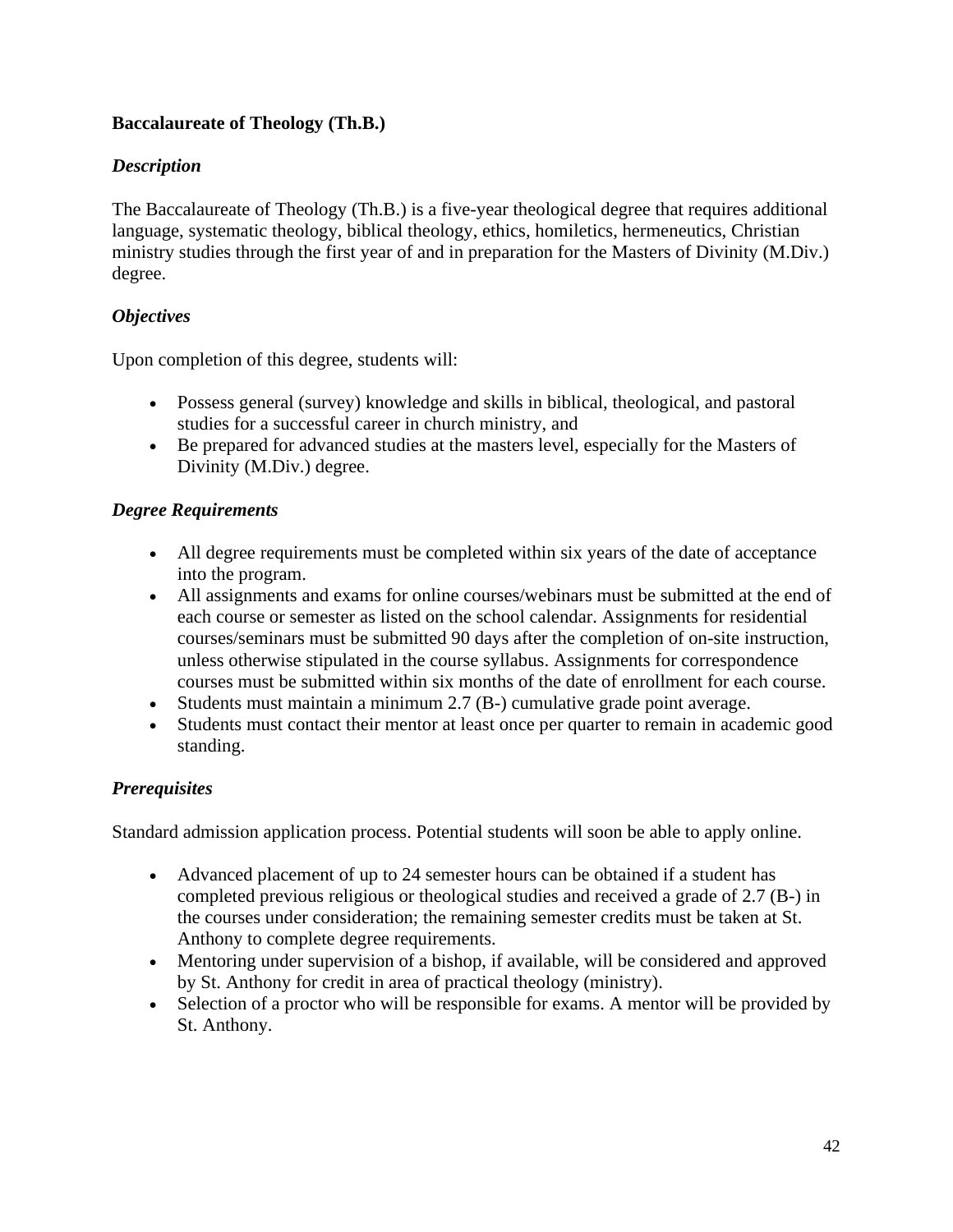#### *Overall Credits - Estimated Cost of Degree*

The institutional website provides estimated costs of tuition and registration fees for 180 credits earned through St. Anthony based on the credit requirements and a prospective student following an academic track (\$108). The costs are provided for general budgeting purposes only and do not include books, other resources, and other applicable fees (certification, professional, etc.). St. Anthony reserves the right to change tuition and required fees and the required credits to successfully complete a program.

#### *List of Courses and Total Number of Credits*

*Note:* Course numbers and descriptions will be featured in the online course schedule once the courses are scheduled.

#### **Year 1 - Semester 1**

Introduction to Philosophy: 2 Credits Logic and Philosophy of Nature: 3 Credits History of Ancient Philosophy: 3 Credit History of Medieval Philosophy: 3 Credits History of the Ancient Church: 3 Credits Patrology: 3 Credits

#### **Year 1 - Semester 2**

Philosophical Anthropology: 3 Credits Philosophy and Anthropology of Religion: 3 Credits Latin: 3 Credits Biblical Hermeneutics: 3 Credits Research Methodology: 3 Credits History of Modern Philosophy: 3 Credits History of Contemporary Philosophy: 3 Credits General Psychopedagogy and Psychopedagogy of Religion: 3 Credits

#### **Year 2 - Semester 1**

Aesthetic Philosophy: 3 Credits Metaphysics: 3 Credits Greek: 3 Credits Biblical Hebrew: 3 Credits Introduction to Holy Scripture: 3 Credits Introduction to Liturgy: 3 Credits Fundamentals of Canon Law: 3 Credits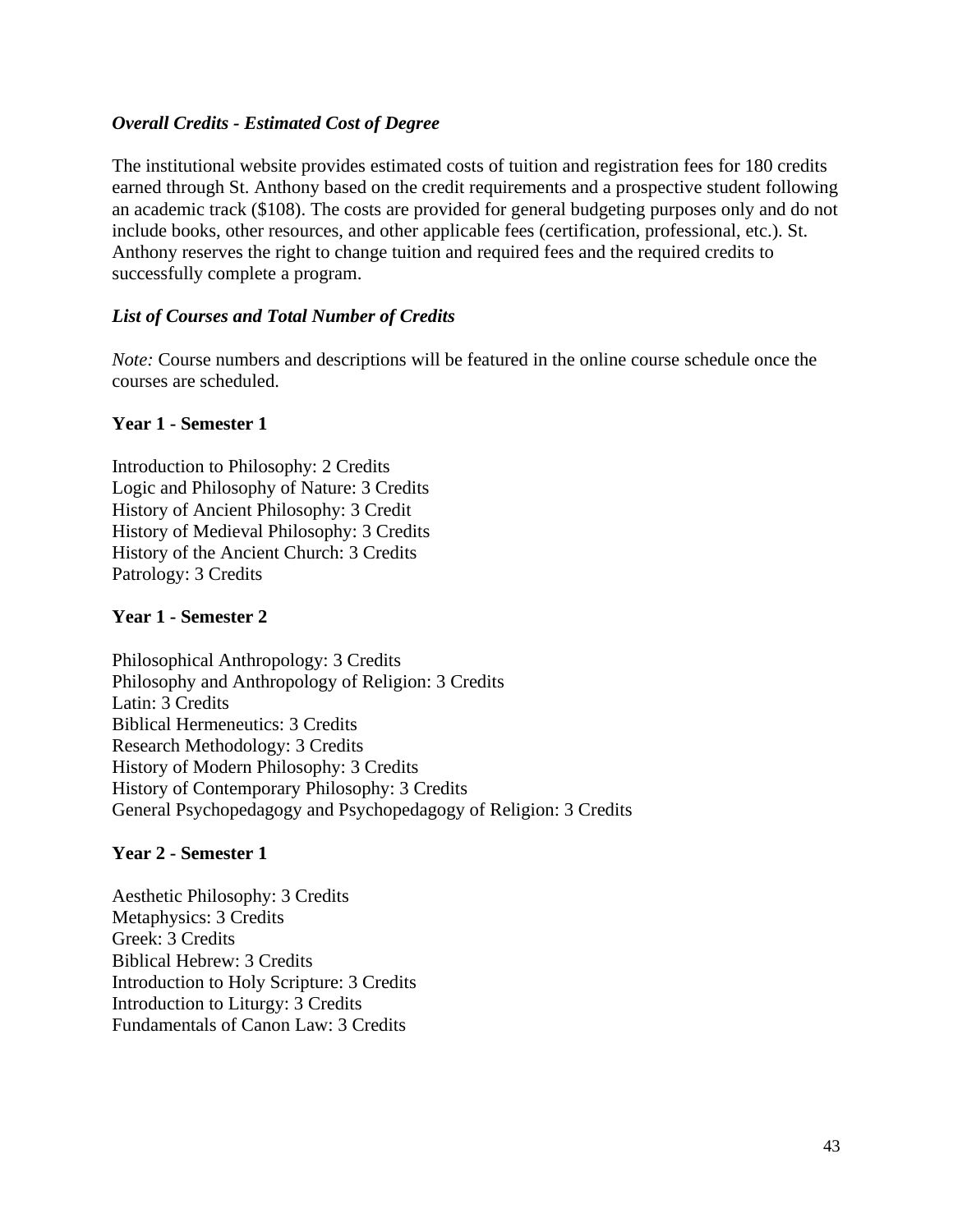#### **Year 2 - Semester 2**

Ecumenical Church: Practice and Doctrine: 3 Credits History of the Medieval Church: 3 Credits History of Modern Church: 3 Credits History of Contemporary Church: 3 Credits History of Independent Catholicism: 2 Credits

#### **Year 3 - Semester 1**

Pentateuch: 3 Credits Historical Books: 3 Credits Synoptic Gospels and Acts: 3 Credits Fundamentals of Theology: 3 Credits Eschatology: 3 Credits Doctrine of the Holy Trinity: 3 Credits

#### **Year 3 - Semester 2**

Fundamentals of Moral Theology: 3 Credits Ecumenism and Interreligious Dialogue: 3 Credits Liturgy 1: 3 Credits Sacramental Doctrine 1: 3 Credits Social Ethics: 3 Credits

#### **Year 4 - Semester 1**

Pneumatology: 3 Credits Theological Anthropology: 3 Credits Christology: 3 Credits Pastoral Theology: 3 Credits Major and Minor Prophets: 3 Credits

#### **Year 4 - Semester 2**

Mariology: 3 Credits Soteriology: 3 Credits Pauline Epistles: 3 Credits Catholic Epistles: 3 Credits Spiritual Theology: 3 Credits Sexual Ethics: 3 Credits

#### **Year 5 - Semester 1**

Wisdom Literature: 3 Credits Johannine Literature: 3 Credits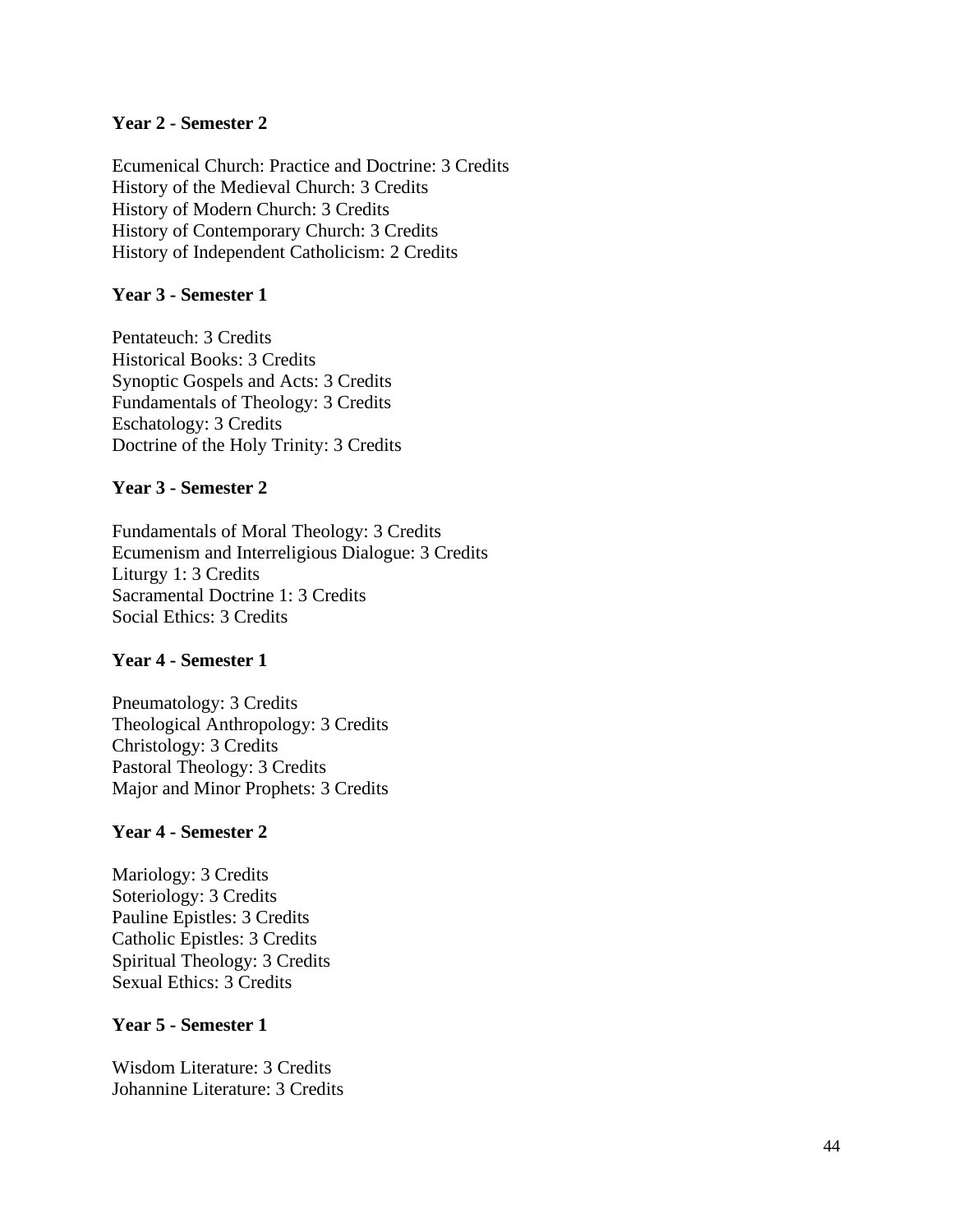Homiletics: 3 Credits Ecclesiology: 3 Credits Apocrypha: 3 Credits

# **Year 5 - Semester 2**

Liturgical Practice: 2 Credits Sacramental Doctrine 2: 3 Credits Administration and Leadership: 3 Credits Gospel and Social Ethics: 3 Credits Thesis: 12 Credits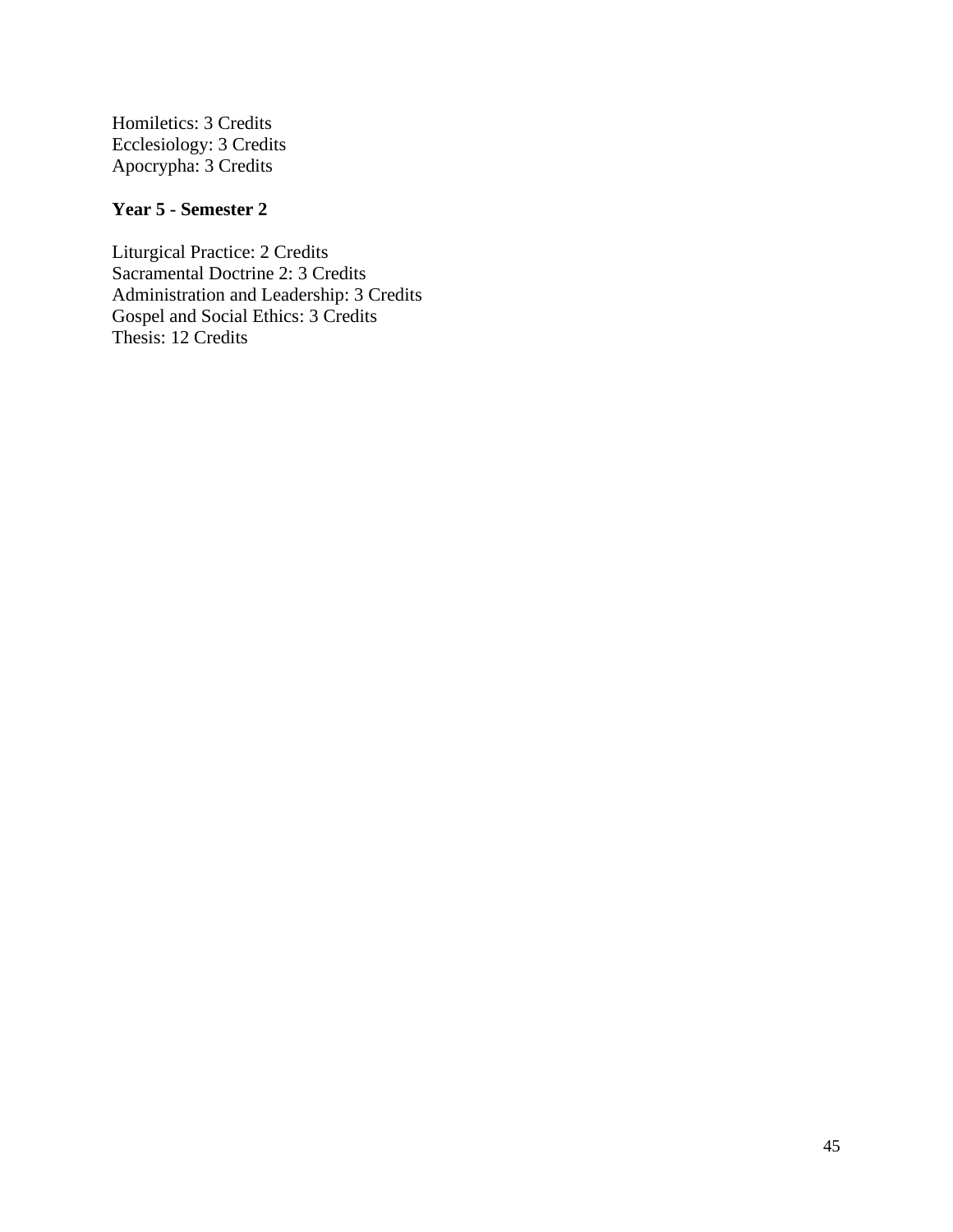# **Master of Divinity (M.Div.)**

# *Description*

The Master of Divinity (M.Div.) is a professional-level degree program for individuals planning to enter or continue careers in ministry. A major element of this program provides students with extensive studies in the biblical text and thorough preparation in theology (systematic and liturgical theology, church history, etc.) and various areas of practical ministry. The goal of these programs is to prepare graduates for conducting their ministry at a level of professional competence, communicating in a manner that is intellectually articulate, and relating to others in a way that is spiritually mature and morally sensitive.

# *Objectives*

Upon completion of the Master of Divinity program, graduates will have:

- Acquired a deeper knowledge of the Bible to function more effectively in various roles in a church setting;
- Developed skills in studying and expounding the biblical text;
- Formed a sound foundation for continuing scholarly biblical studies, such as a Doctor of Theology (Th.D.); and
- Prepared for career opportunities as a minister or in various professional fields in theology.

#### *Degree Requirements*

- 1. All degree requirements must be completed within five years of the date of acceptance into the program with an extension approved by the Dean of Academics.
- 2. All assignments and exams for online courses/webinars must be submitted at the end of each course or semester as listed on the school calendar. Assignments for residential courses/ seminars must be submitted 90 days after the completion of on-site instruction, unless otherwise stipulated in the course syllabus.
- 3. Students must maintain a minimum 3.0 cumulative grade point average (GPA). If a student's CGPA falls below 3.0 then oral examinations might be necessary for graduation.
- 4. Successful completion of the parish ministries practicum (project/ministry development).
- 5. Students must contact their mentor at least once per quarter to remain in good academic standing.

#### *Prerequisites*

Standard admission application process. Potential students will soon be able to apply online.

• An earned Bachelor of Arts, Bachelor of Science, or Bachelor of Theology degree or equivalent. Special status can be obtained if a student has completed 107 credits of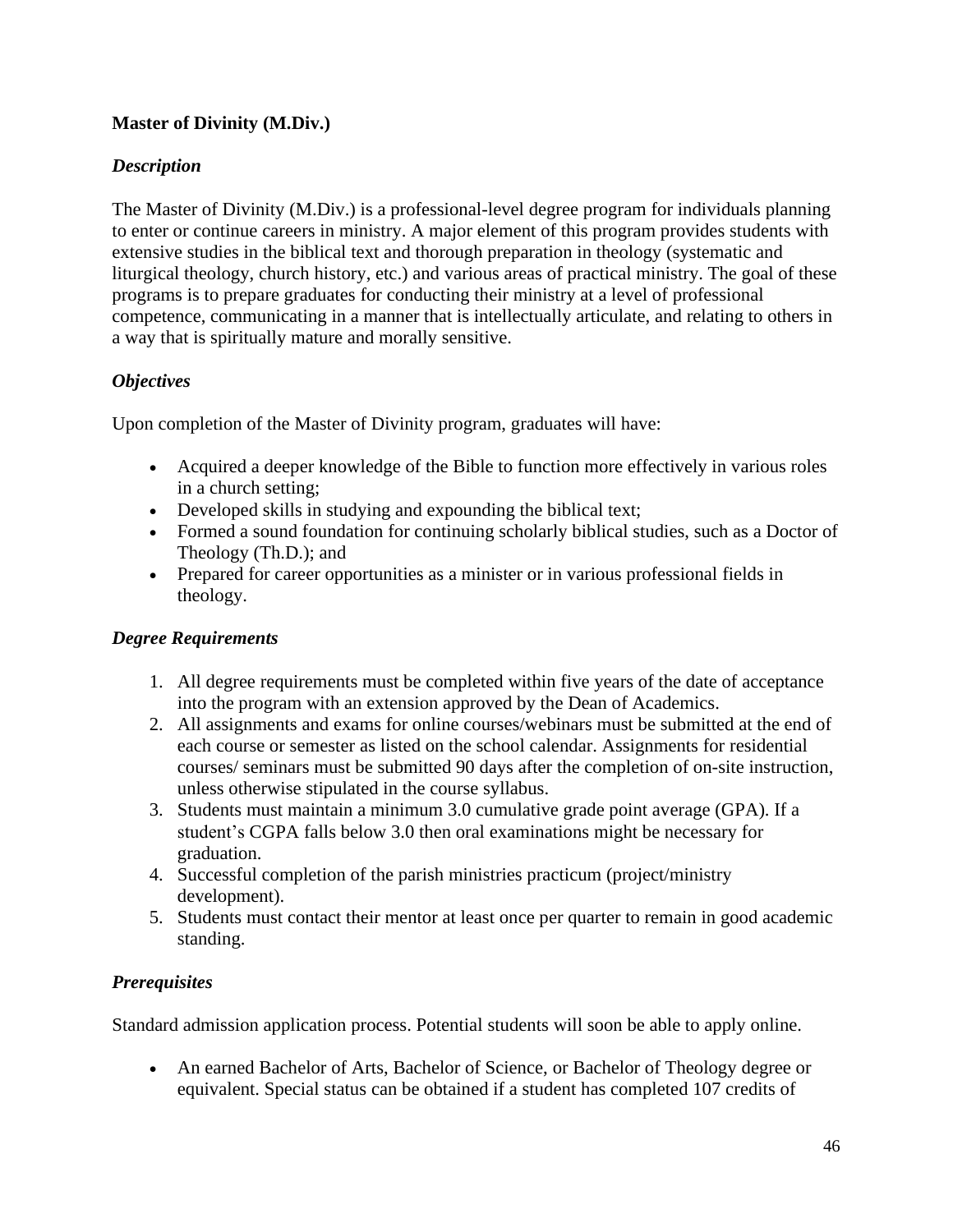undergraduate study, possesses 15 years of pastoral/ministerial experience, and is at least 35 years of age. Advanced placement of up to 24 semester hours can be obtained if a student has completed a graduate level major in religious or theological studies and received a grade of 2.7 (B-) in the courses under consideration with the remaining semester credits taken at St. Anthony's for complete fulfillment of degree requirements.

• Selection of a proctor who will be responsible for exams. A mentor will be provided by St. Anthony.

# *Overall Credits - Estimated Cost of Degree*

The institutional website provides estimated costs of tuition and registration fees for 129 credits earned through St. Anthony based on the credit requirements and a prospective student following an academic track (\$108). The costs are provided for general budgeting purposes only and do not include books, other resources, and other applicable fees (certification, professional, etc.). St. Anthony reserves the right to change tuition and required fees and the required credits to successfully complete a program.

#### *Areas of Study and Total Number of Credits*

*Note:* Course numbers and descriptions will be featured in the online course schedule once the courses are scheduled.

#### *Sacred Scripture*

- Introduction to OT Literature and Theology
- Introduction to NT Literature and Theology
- Biblical Languages Survey and Resources
- Hermeneutics and Methods
- Pentateuch
- Historical Literature
- Prophetic Literature
- Psalms and Wisdom Literature
- Synoptic Gospels and Acts
- Johannine Literature
- Pauline Epistles
- Catholic or General Epistles
- Extra-canonical Writings: Apocrypha and Pseudepigrapha

#### *Total Credits: 39*

#### *Moral and Spiritual Theology*

- Spiritual Theology
- Moral Theology
- Social Ethics
- Marriage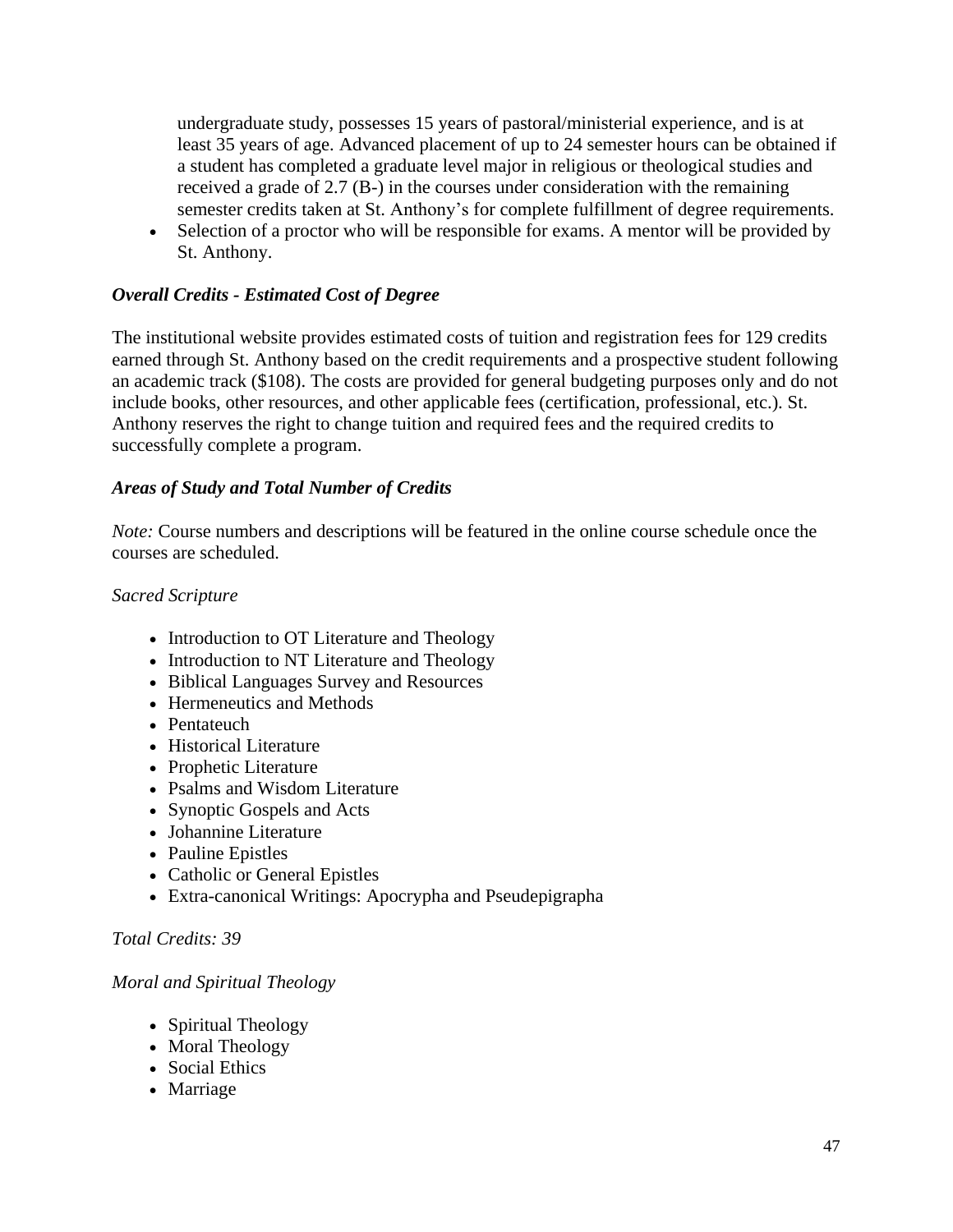#### *Total Credits: 12*

#### *Systematic and Liturgical Theology*

- Liturgical Theology
- Sacramental Theology with Practicum
- Theology of Ministry with Practicum
- Doctrine of God
- Christology/Soteriology/Atonement
- Eschatology
- Pneumatology
- Ecclesiology and Missiology
- Patristic Theology

#### *Total Credits: 27*

#### *Church History*

- Church History 1
- Church History 2
- Church History 3
- Elective: Denominational History

#### *Total Credits: 12*

#### *Pastoral Theology*

- Pastor as Catechist and Evangelist
- Survey of Canon Law
- Pastoral Counseling, Ethics, and Care
- Family Counseling and Life Issues
- Crisis Intervention Ministries
- Preaching from the Lectionary
- Homiletics and Effective Preaching
- Pastoral Ministry: Ecumenical/Interfaith
- Pastoral Administration and Leadership

#### *Total Credits: 27*

#### *Parish Ministries Practicum (Project/Ministry Development)*

Depending on the area of concentration, the balance of the program will consist of a one-year church project or a thesis consisting of at least 20,000 words according to the standards in *A Manual for Writers of Term Papers, Theses, and Dissertations* (6th ed.) by Kate L. Turabian. The church project should be proctored by a local priest, church elder, rabbi, or qualified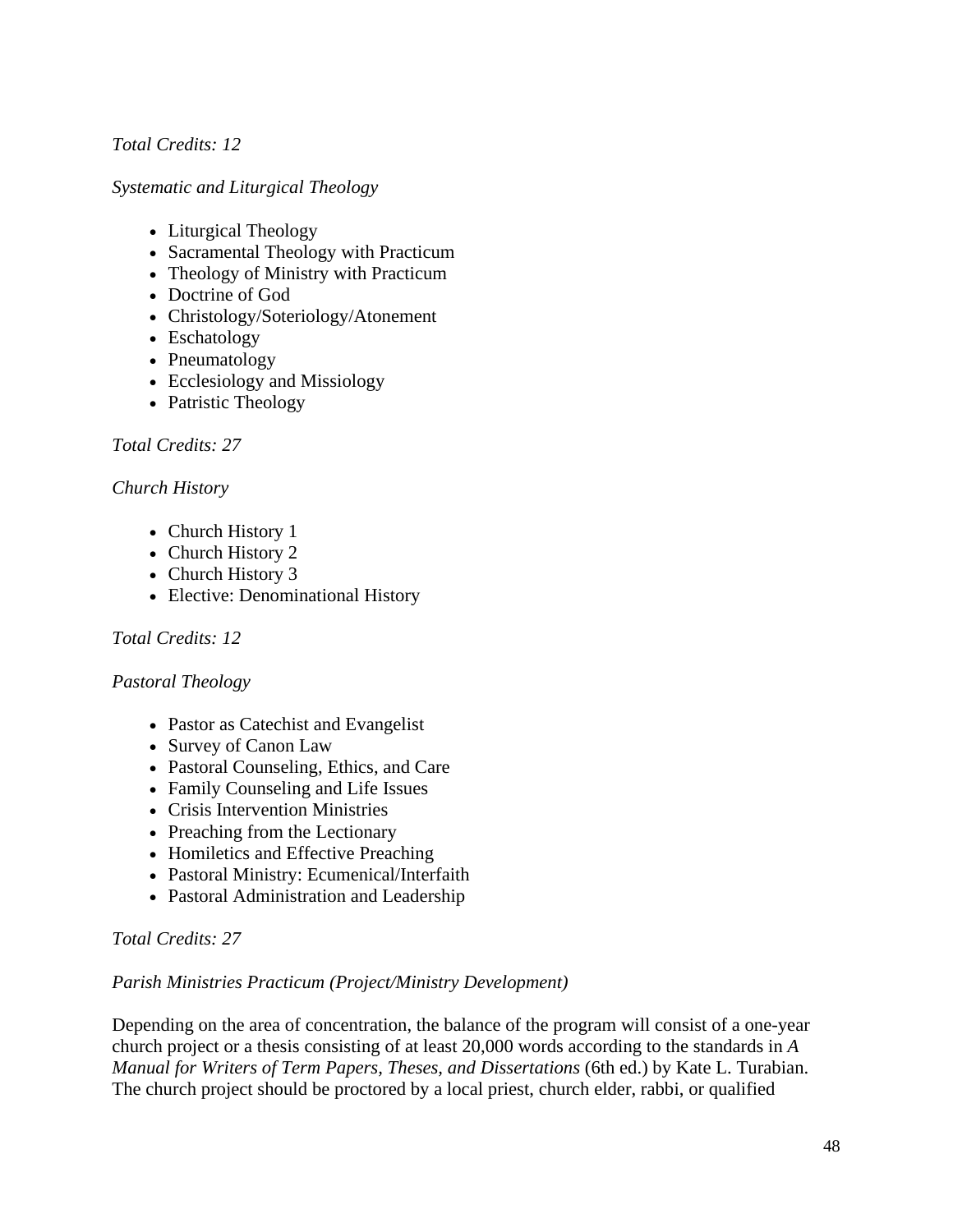ecclesiastical authority and approved by St. Anthony's. Other lab arenas, such as the mission field, counseling centers, and homeless shelters, can be used in lieu of a church project provided these venues are consistent with the student's concentration in ministry service.

180 hours depending on track; blended instruction

*Total Credits: 12*

**Total Credits: 129**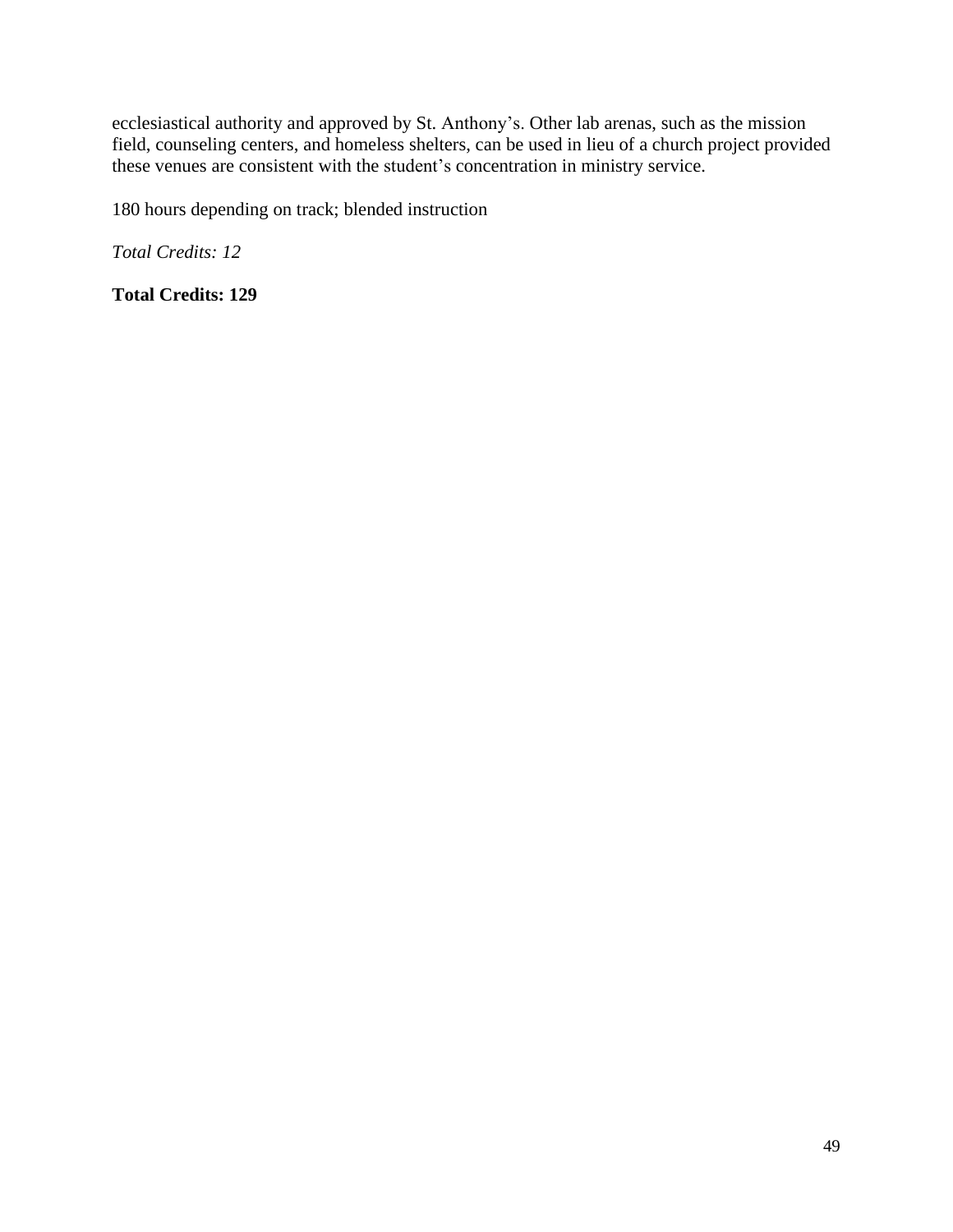# **Doctorate of Theology (Th.D.)**

# *Description*

The Doctor of Theology (Th.D.) is a research degree. The Th.D. is an extension of seminarybased master's programs and is designed to prepare the student to teach in a seminary or university environment and to publish research in theological or scholarly publications. Historically this doctorate is dedicated to the church's text, theology, liturgy, and development of canon. It is the highest degree designed to prepare clergy for scholarly research.

# *Objectives*

Upon completion of the Doctor of Theology program, graduates will have:

- Prepared to conduct research in primary and secondary sources on a specific theological or biblical topic,
- Equipped to read and publish research in theological journals and other scholarly publications,
- Contribute new models and teachings based on scholarly methods that will enhance the church's understanding of theological thought, and
- Prepared to teach in ecclesiastical educational programs.

# *Degree Requirements*

- 1. Students write a prospectus and abstract of subjects to be covered in the degree (e.g., a student would consult with St. Anthony's Syriac specialist and write a prospectus related to Syriac studies).
- 2. All degree requirements must be completed within seven years. Further extensions may be granted for personal hardships and where the doctoral project warrants extra time for dissertation research and must be obtained from the academic dean.
- 3. All assignments and exams for online courses/webinars must be submitted at the end of each course or semester as listed on the school calendar. Assignments for residential courses/seminars must be submitted 90 days after the completion of on-site instruction, unless otherwise stipulated in the course syllabus. Assignments for correspondence courses must be submitted within six months of the date of enrollment for each course.
- 4. Students must maintain a minimum 3.0 cumulative grade point average.
- 5. Students will be required to arrange and pay for the simultaneous audio and/or video conferencing for field and comprehensive examination and for defense of dissertation.
- 6. Students must contact their mentor at least once per quarter to remain in good academic standing.

# *Prerequisites*

Standard admission application process. Potential students can obtain the details online on the admissions page and will soon be able to apply online.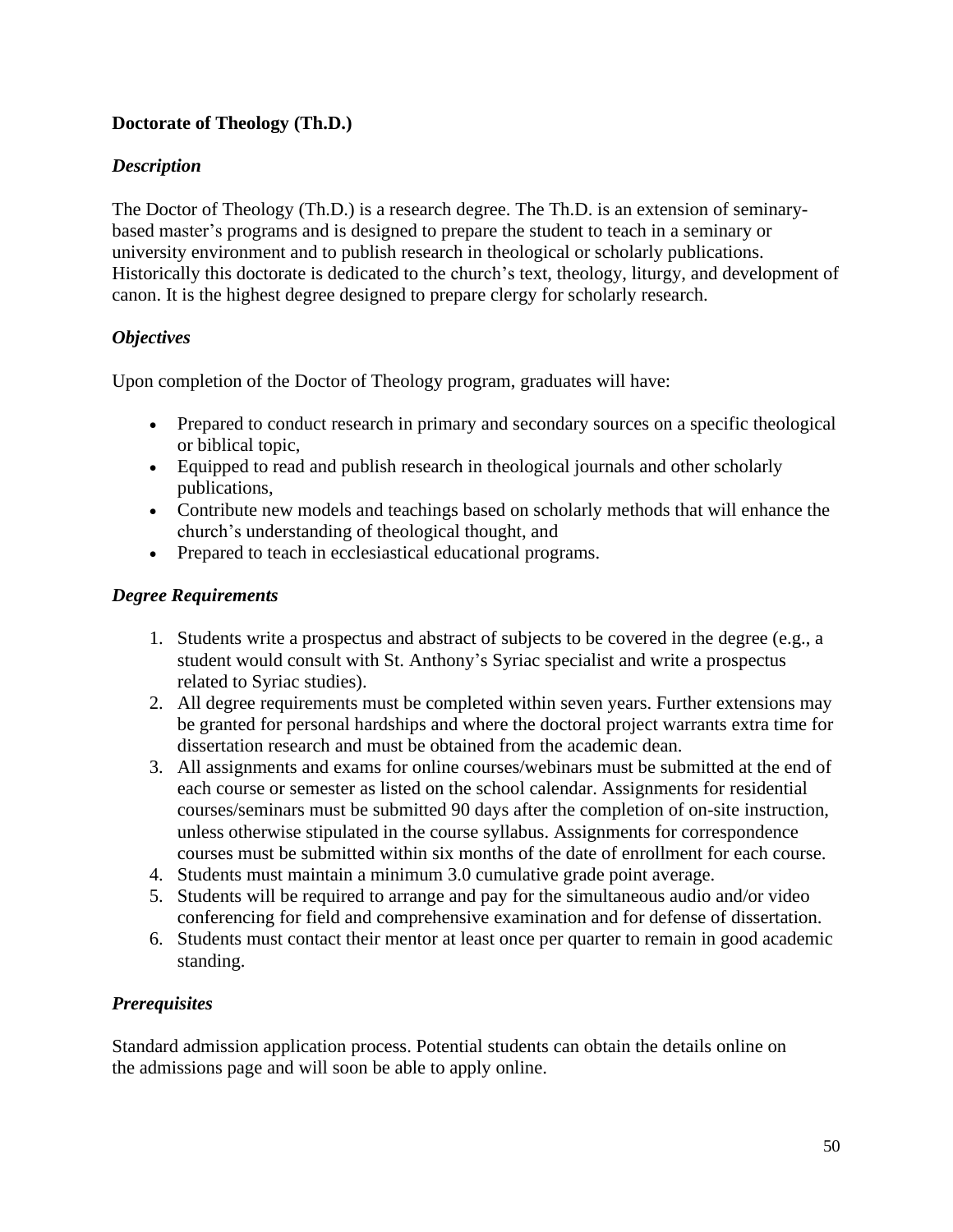- If not already submitted as part of the admission process, potential students need to provide three letters of recommendation from other professionals about their capability to complete doctoral level work.
- An earned master's degree with a minimum of 90 semester units, which may be transferred from a Master's in Biblical Studies, a Master of Divinity, or an equivalent degree (documentation required).
- Working proficiency in at least two biblical languages, namely Hebrew and Greek, or other ancient languages related to the student's subject of study. Modern languages may be substituted if the research project warrants their use. This requirement is designed to aid the student in reading and publishing in theological journals and other scholarly publications.
- Selection of a proctor who will be responsible for exams.
- A mentor will be provided by St. Anthony's.

# *Overall Credits - Estimated Cost of Degree*

The institutional website provides estimated costs of tuition and registration fees for 87 credits earned through St. Anthony based on the credit requirements for six core modules each consisting of 12-15 credits and a prospective student following an academic track (\$108). The costs are provided for general budgeting purposes only and do not include books, other resources, and other applicable fees (certification, professional, etc.). St. Anthony reserves the right to change tuition and required fees and the required credits to successfully complete a program.

#### *Areas of Study and Total Number of Credits*

*Note:* Course numbers and descriptions will be featured in the online course schedule once the courses are scheduled.

#### **Six Core Modules**

Courses and seminars will largely be conducted in an online delivery method, except otherwise noted. A separate portal for the program will be created on Canvas where instructors may seamlessly upload materials for access by the student. Project reviews would be conducted via online conferencing, such as Zoom or Skype.

*Note:* Students wishing to study an Aramaic module must indicate their desire at the beginning of their studies. This area of concentration will greatly enhance the scholar's ability to understand the development of the Eastern Church's textual, canonical, historical traditions.

#### **Module 1**

- History of Biblical Theology: 3 credits
- The Art of the Developed Theological Terrain: 3 credits
- Critical Analysis of Theology Proper: 3 credits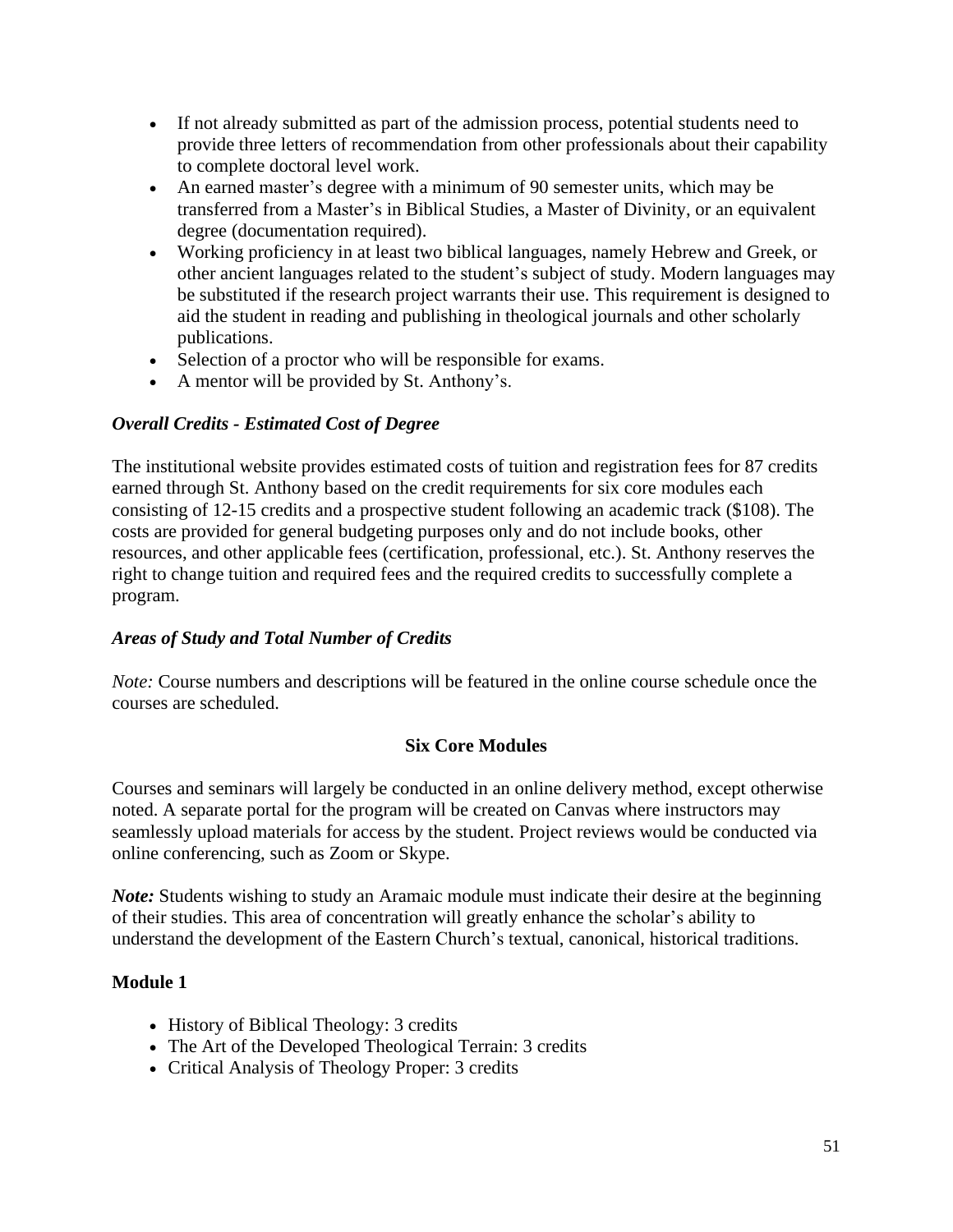All notes from all seminars must be submitted according to Kate L. Turabian in her *A Manual for Writers of Term Papers, Theses, and Dissertations* after the completion of the seminar before continuing to the essay phase. Students will be required to declare the style guidelines for the country in which they will be writing. St. Anthony reserves the right to set the standard in each case.

• Project: 6 credits\*

\*The project consists of a 40- to 60-page essay, which covers the student's reaction to the subjects raised in the lecture series (seminars) in the module. This research paper is required to be double-spaced and formatted in the Turabian dissertation style.

#### **Module 2**

- Theology in Biblical Transmission: 3 credits
- Theology in the Creeds and Councils: 3 credits
- The Theology of the Church through Space and Time: 3 credits
- Project: 6 credits\*

\*Same as in Module 1

#### **Module 3**

- Western and Eastern Thought Patterns: 3 credits
- Comparative Religions: 3 credits
- Integrated Theological Thought: 3 credits
- Project: 6 credits\*

\*Same as in Module 1

#### **Module 4**

- The Art of Literary Borrowing: 3 credits
- Theology and Cultural Context: 3 credits
- Archaeology's Contribution to Biblical Studies: 3 credits
- Project: 6 credits\*

\*Same as in Module 1

#### **Module 5**

- History of Biblical Interpretation: 3 credits
- An Examination of Historical and Critical Methods: 3 credits
- Theology's Impact on the Modern Critical Mind: 3 credits
- Project: 6 credits\*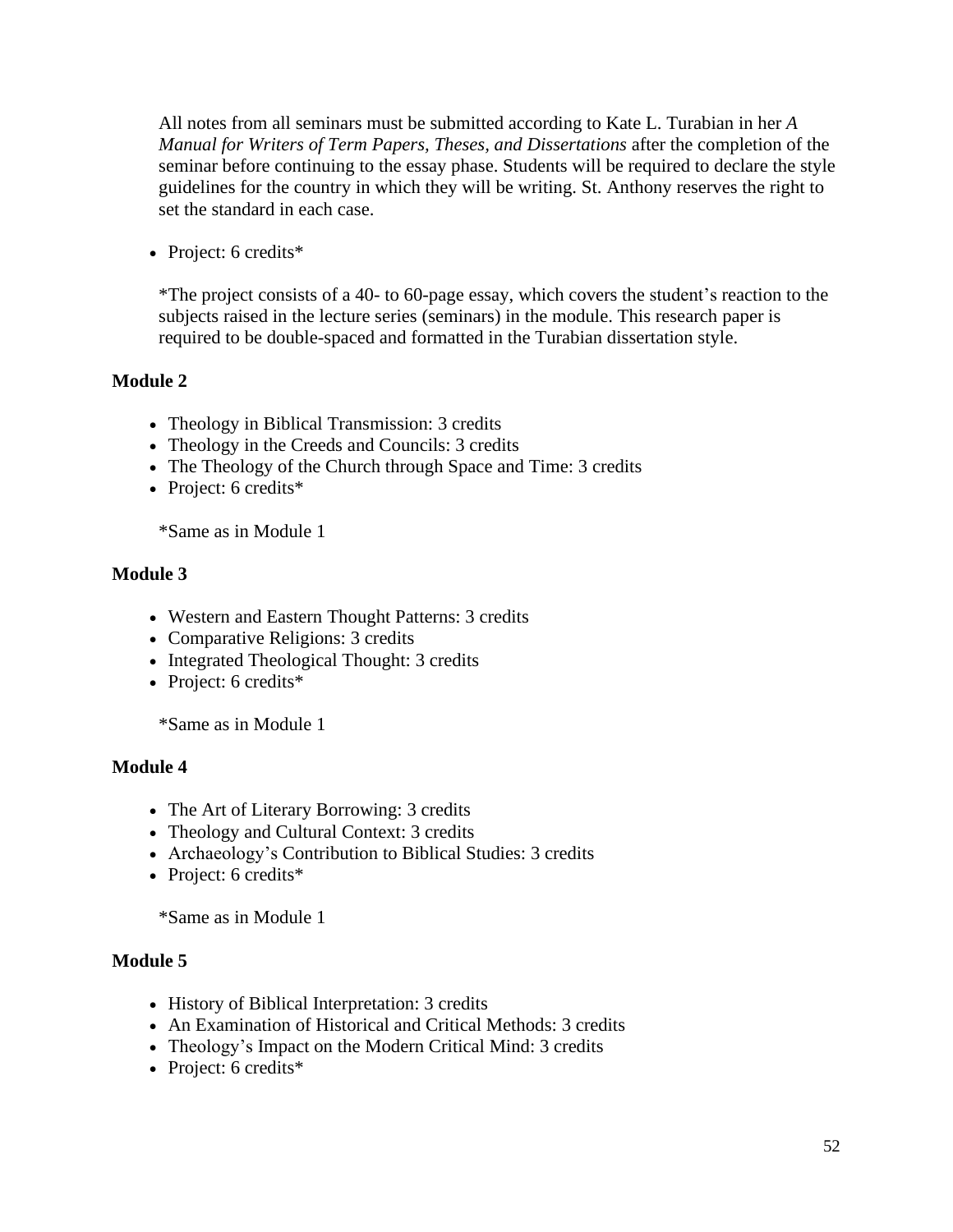\*Same as in Module 1

# **Module 6**

- The Bible's Influence on Western Culture: 3 credits
- Eastern Spiritual Wisdom: 3 credits
- Dissertation Preparation and Research: 6 credits

**Field and Comprehensive Exams:** This portion of the student's tutorial and direction is completed by a steering committee who advises the student during the development of the dissertation project. The student will be required to submit a dissertation proposal which will provide the committee a working title and table of contents with chapter headings and subtitles. A bibliography must be provided for the committee to develop its comprehensive examination. These proceedings will consist of an oral and a written defense of the project. The dissertation style must follow the guidelines as set forth by Kate L. Turabian in her *A Manual for Writers of Term Papers, Theses, and Dissertations* and must consist of at least 50,000 words, doublespaced. Special permission must be obtained from the program advisors for a dissertation consisting of a length of over 300 pages. The advisory faculty will be asked to review 25 to 50 textbooks in each discipline in order to facilitate the field exams necessary to judge the validity of the dissertation. These submissions are taken from the proposal of the Th.D. candidate.

**Program Changes:** Changes to this program may be instituted at any time without notice as St. Anthony deems necessary due to the availability of staffing and faculty to meet the needs of the student body.

**Course Descriptions:** Due to the nature of this degree program, course descriptions will be featured as soon as they become available.